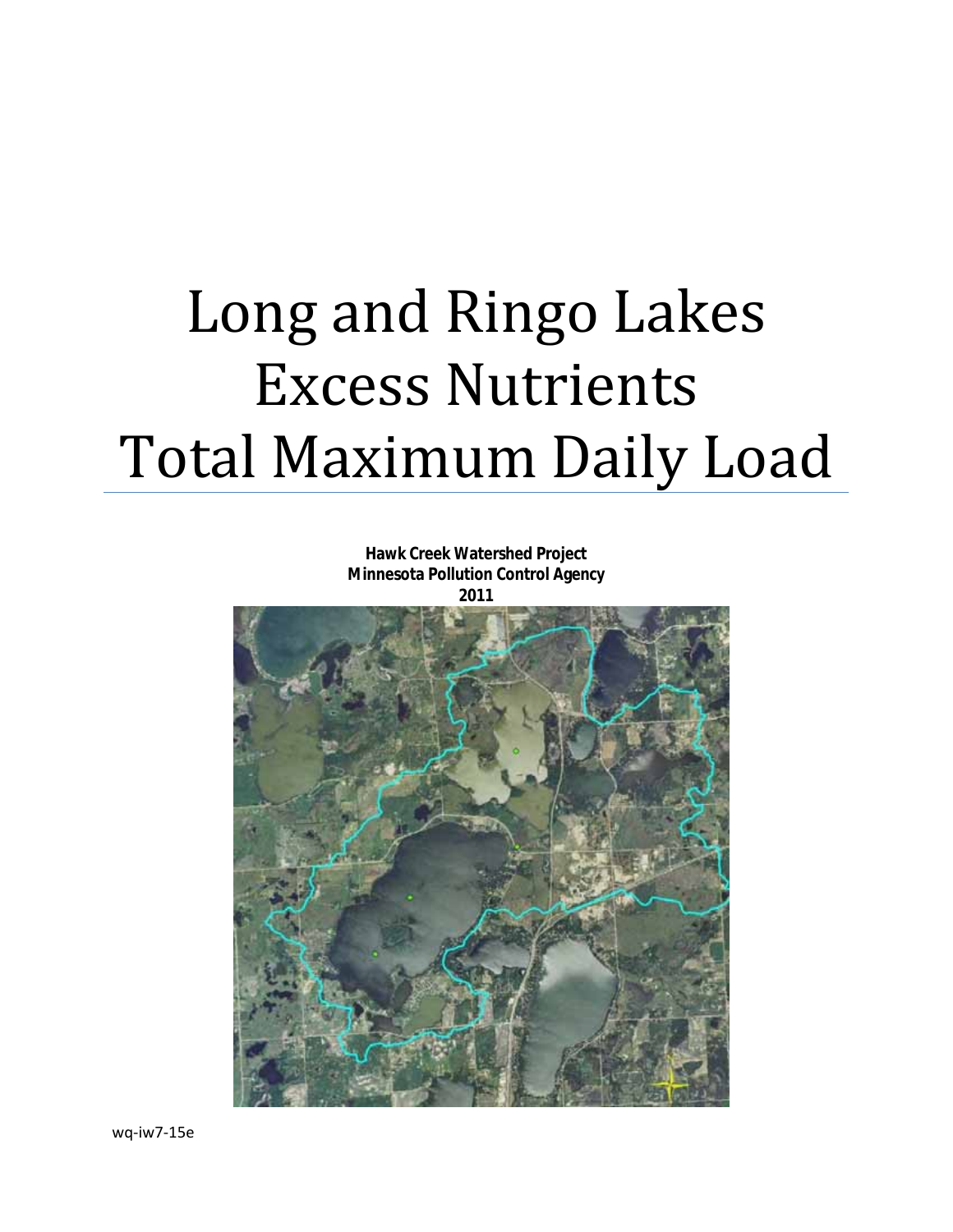# **Table of Contents**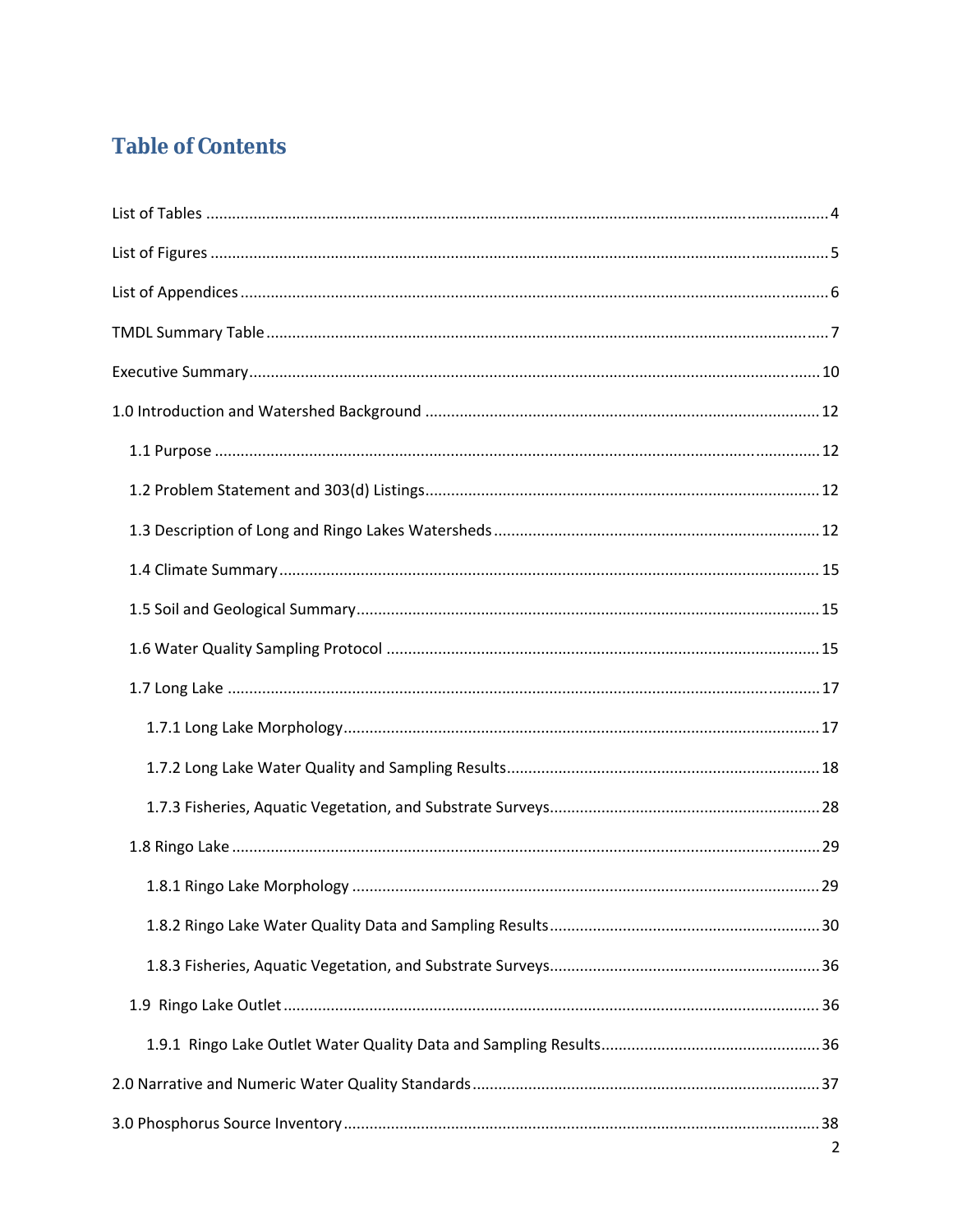| 5.1 |  |
|-----|--|
| 5.2 |  |
| 5.3 |  |
| 5.4 |  |
| 5.5 |  |
| 5.6 |  |
| 5.7 |  |
|     |  |
|     |  |
|     |  |
|     |  |
|     |  |
|     |  |
|     |  |
|     |  |
|     |  |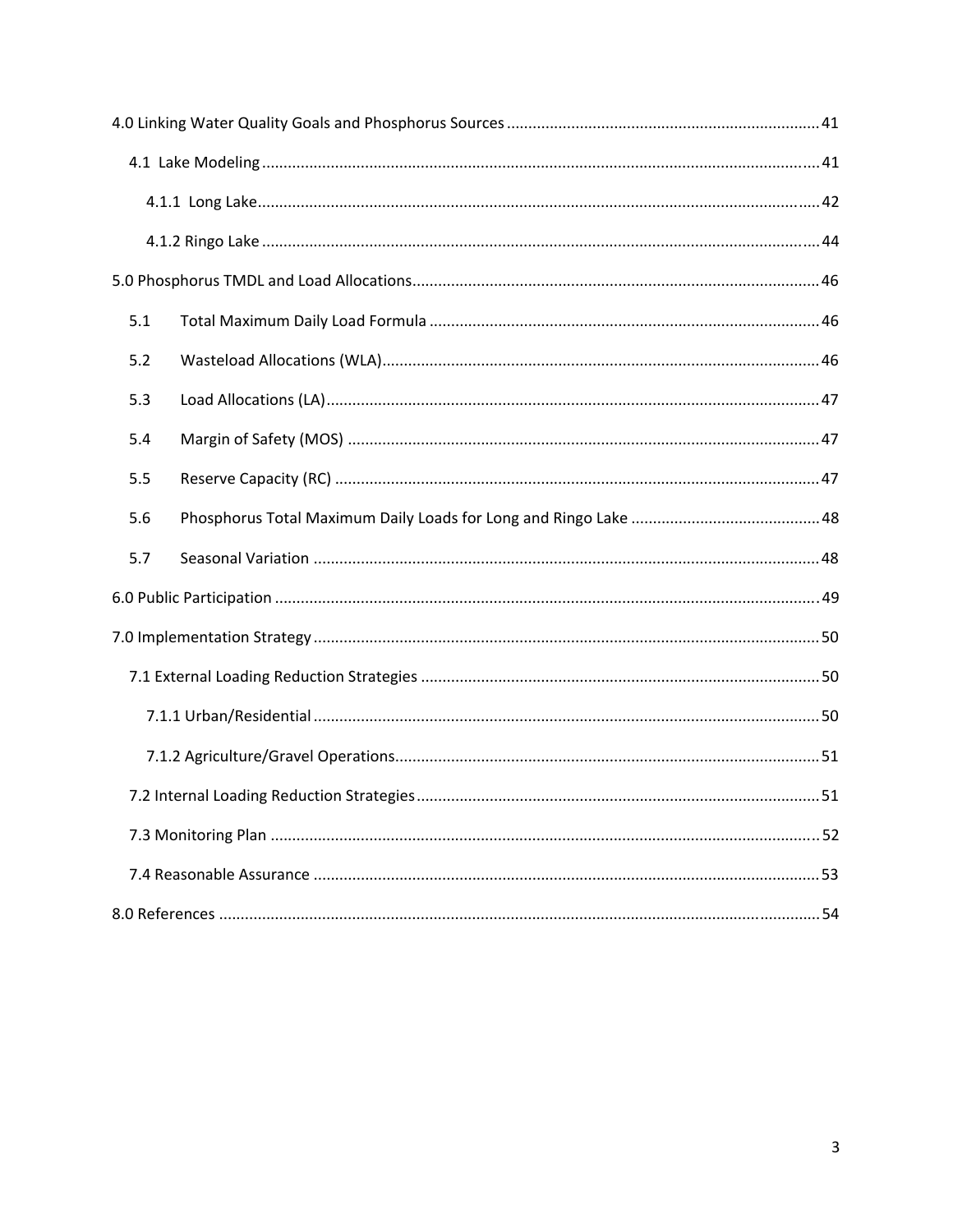# <span id="page-3-0"></span>**List of Tables**

| Table 9. Annual Water Quality Parameter Means for Ringo Lake Outlet 2008-2009. 37        |  |
|------------------------------------------------------------------------------------------|--|
|                                                                                          |  |
|                                                                                          |  |
| Table 12. Long Lake Observed In-lake Parameter Concentrations and Model Predictions.  44 |  |
| Table 13. Ringo Lake Observed In-lake Parameter Concentrations and Model Predictions 45  |  |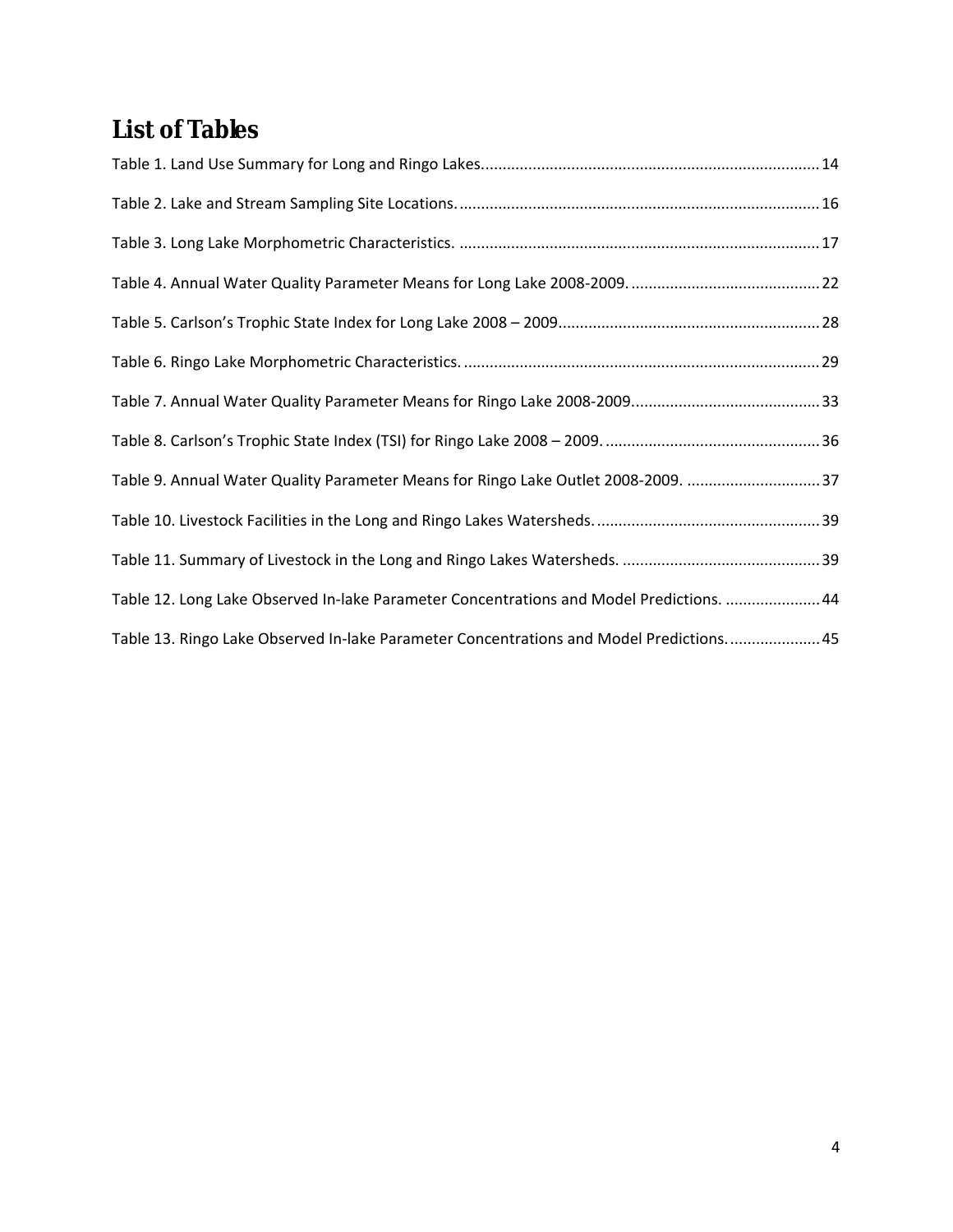# <span id="page-4-0"></span>**List of Figures**

| Figure 7. Long Lake Site 201 (2008) Secchi Water Clarity, Total Phosphorus and Chlorophyll-a vs. date 23 |
|----------------------------------------------------------------------------------------------------------|
| Figure 8. Long Lake Site 201 (2009) Secchi Water Clarity, Total Phosphorus and Chlorophyll-a vs. date 23 |
| Figure 9. Long Lake Site 203 (2008) Secchi Water Clarity, Total Phosphorus and Chlorophyll-a vs. date 24 |
| Figure 10. Long Lake Site 203 (2009) Secchi Water Clarity, Total Phosphorus and Chlorophyll-a vs. date.  |
| Figure 11. Long Lake Sites 201 and 203 Combined (2008) Mean Secchi Water Clarity, Total Phosphorus       |
| Figure 12. Long Lake Sites 201 and 203 Combined (2009) Mean Secchi Water Clarity, Total Phosphorus       |
|                                                                                                          |
|                                                                                                          |
|                                                                                                          |
|                                                                                                          |
|                                                                                                          |
|                                                                                                          |
|                                                                                                          |
| Figure 20. Ringo Lake (2008) Secchi Water Clarity, Total Phosphorus and Chlorophyll-a vs. date.  34      |
| Figure 21. Ringo Lake (2009) Secchi Water Clarity, Total Phosphorus and Chlorophyll-a vs. date.  35      |
|                                                                                                          |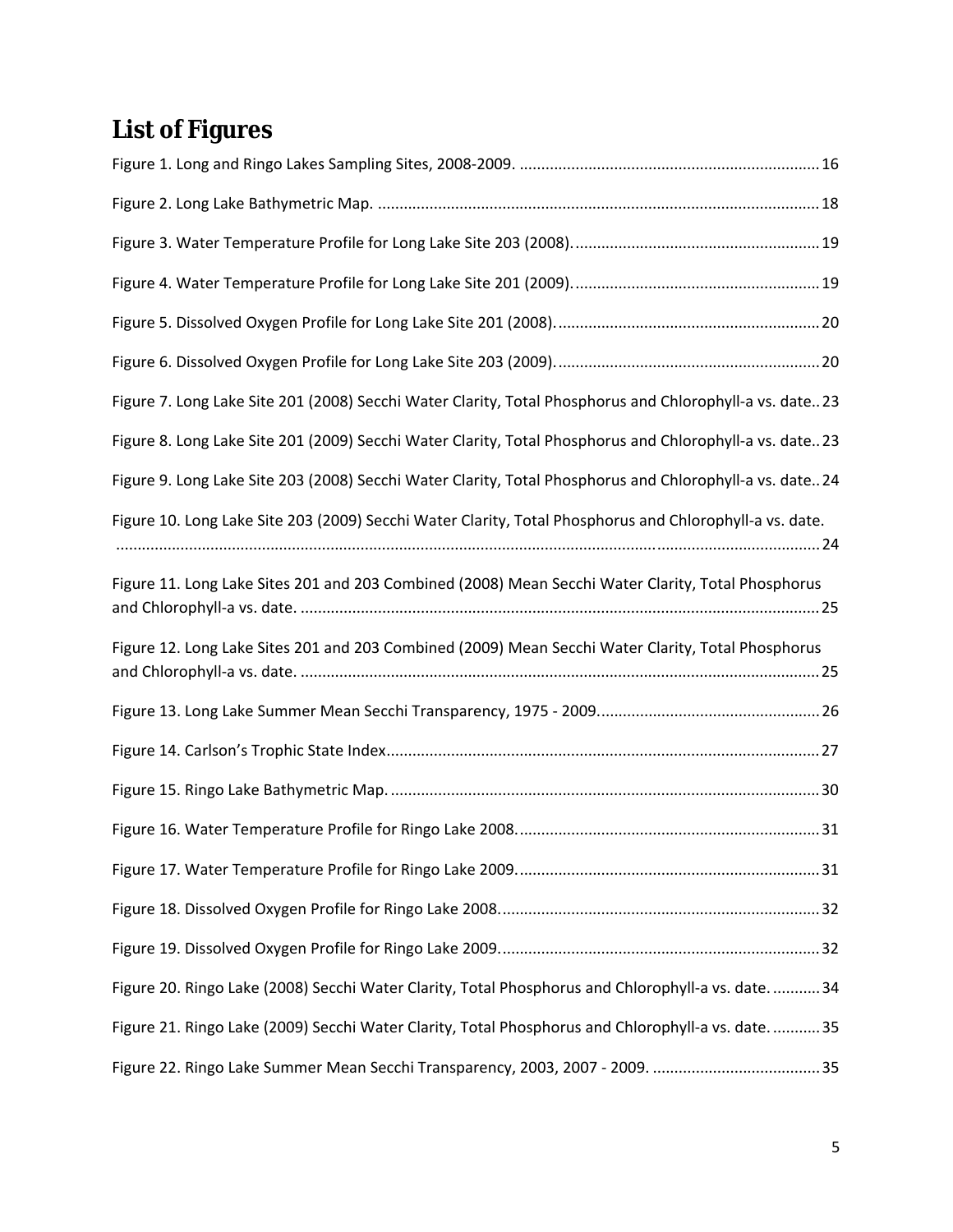# <span id="page-5-0"></span>**List of Appendices**

- 1. Temperature Profiles for Long Lake.
- 2. Dissolved Oxygen Profiles for Long Lake.
- 3. Minnesota Department of Natural Resources, Fisheries Management Standard Lake Reports for Long and Ringo Lake.
- 4. List of Acronyms and Abbreviations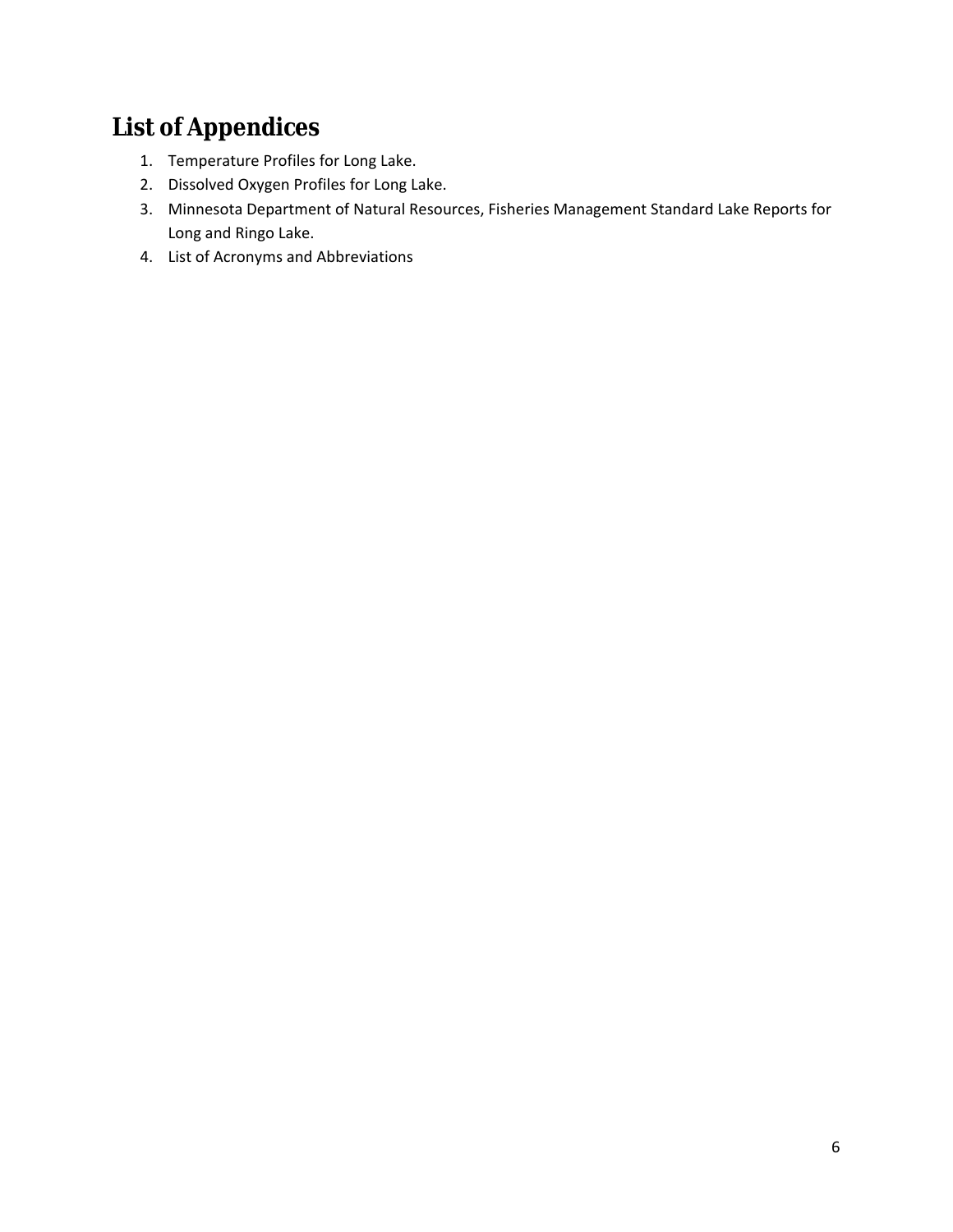<span id="page-6-0"></span>

| <b>TMDL Summary Table</b>                               |                                                                                                                                                                                                                                                                                                                                                                                                                                                                                         |                       |  |  |
|---------------------------------------------------------|-----------------------------------------------------------------------------------------------------------------------------------------------------------------------------------------------------------------------------------------------------------------------------------------------------------------------------------------------------------------------------------------------------------------------------------------------------------------------------------------|-----------------------|--|--|
| <b>EPA/MPCA Required</b><br><b>Elements</b>             | Summary                                                                                                                                                                                                                                                                                                                                                                                                                                                                                 | <b>TMDL</b><br>Page # |  |  |
| Location                                                | Long and Ringo Lakes are located in the Hawk Creek<br>Watershed, Kandiyohi County, just north of the city of<br>Willmar, Minnesota (HUC-07020004)                                                                                                                                                                                                                                                                                                                                       | $12 - 13$             |  |  |
| 303(d) Listing<br>Information                           | Long Lake (34-0192), Ringo Lake (34-0172)<br>$\bullet$<br>Impaired Beneficial Use: Aquatic Recreation (Minn.<br>٠<br>R. pt. 7050.0222)<br>Impairment/TMDL Pollutant of Concern: Excess<br>$\bullet$<br>Nutrients (Total Phosphorus)<br>Priority set to complete by 2011<br>$\bullet$<br>Original listing year: Long Lake (2002), Ringo Lake (2010)<br>$\bullet$<br>Target Start: Long Lake (2007) and Ringo Lake (2008)<br>Target Completion: Long Lake (2011) and Ringo Lake<br>(2011) |                       |  |  |
| <b>Applicable Water</b>                                 | The North Central Hardwood Forest (NCHF) Ecoregion water                                                                                                                                                                                                                                                                                                                                                                                                                                | 12,                   |  |  |
| <b>Quality Standards/</b>                               | quality standards for shallow lakes are: Total Phosphorus                                                                                                                                                                                                                                                                                                                                                                                                                               | 37-38                 |  |  |
| <b>Numeric Targets</b>                                  | (≤60 µg/L), Chlorophyll-a (≤20 µg/L), and Secchi<br>Transparency ( $\geq 1.0$ m). (Minn. R. 7050.0222, subp. 4 and<br>subp. 4a).                                                                                                                                                                                                                                                                                                                                                        |                       |  |  |
| <b>Loading Capacity</b><br>(expressed as daily<br>load) | The phosphorus loading capacity is the Total Maximum Daily<br>Load for the critical condition.                                                                                                                                                                                                                                                                                                                                                                                          |                       |  |  |
|                                                         | Long Lake = $8.16$ lbs/day, Ringo Lake = $1.96$ lbs/day<br>The critical condition for Long Lake and Ringo Lake is the                                                                                                                                                                                                                                                                                                                                                                   |                       |  |  |
|                                                         | summer growing season (June-Sept.) when water quality<br>and phosphorus loading are worst. Setting the TMDL based<br>on these conditions will be protective during the entire year.                                                                                                                                                                                                                                                                                                     |                       |  |  |
| <b>Wasteload Allocation</b>                             | Waste load allocations (WLA) in this watershed are limited<br>to potential construction stormwater, and industrial<br>stormwater activities in relation to sand and gravel<br>operations. For the purposes of this TMDL, the one year                                                                                                                                                                                                                                                   | 46-47                 |  |  |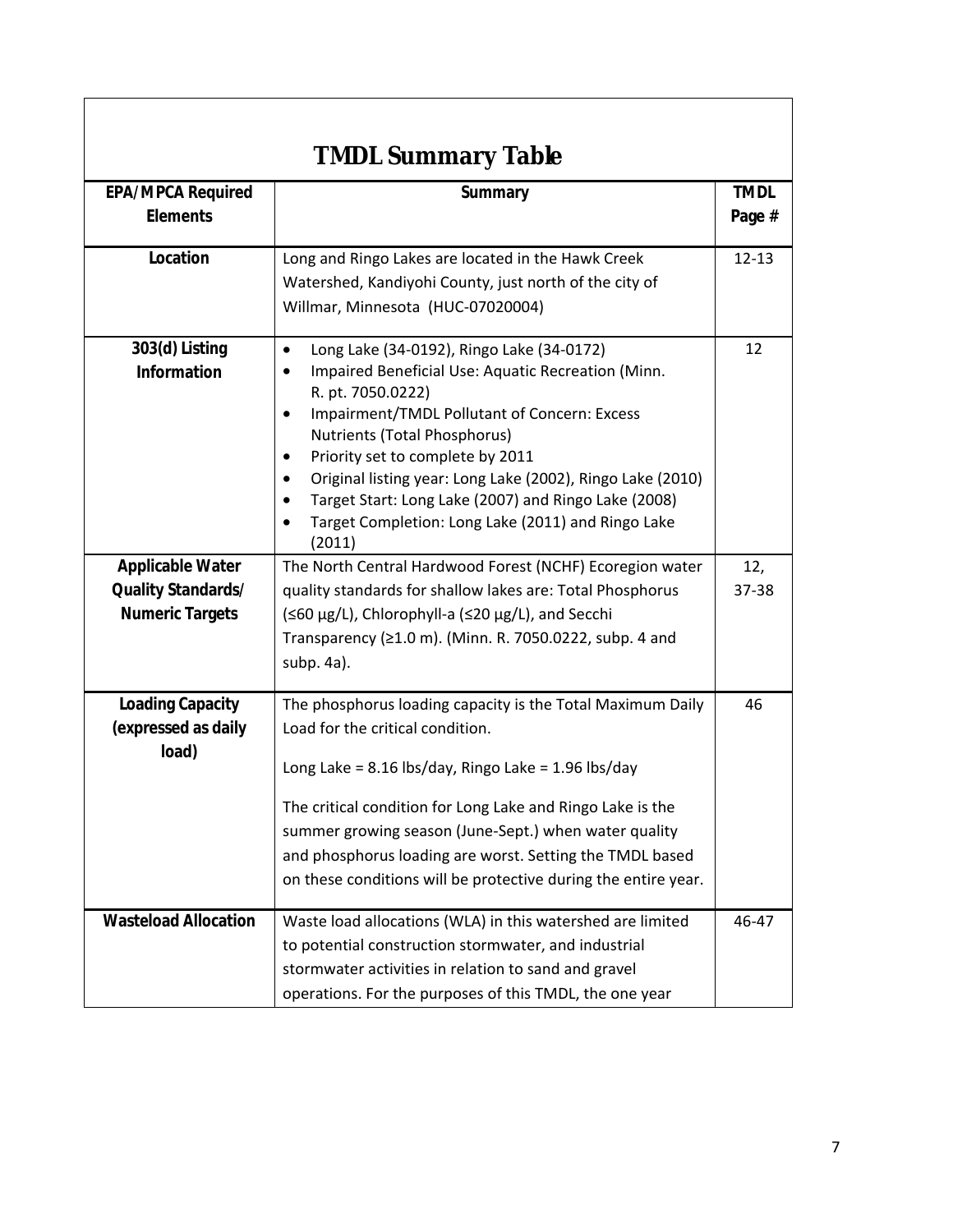|                           | average construction rate (0.2%) is rounded up to a 1% WLA                                                             |       |
|---------------------------|------------------------------------------------------------------------------------------------------------------------|-------|
|                           | rate for both lakes. To account for waste loads associated                                                             |       |
|                           | with industrial stormwater, an allocation 5.5% of the total                                                            |       |
|                           | watershed portion of the TMDL load is assigned to the                                                                  |       |
|                           | Industrial Stormwater WLA in the Long Lake Watershed, and                                                              |       |
|                           | 6.2% was assigned to the Ringo Lake Watershed. The                                                                     |       |
|                           | combined Construction Stormwater and Industrial                                                                        |       |
|                           | Stormwater WLA for Long Lake is 6.5% and                                                                               |       |
|                           | Ringo Lake is 7.2%.                                                                                                    |       |
|                           | Long Lake Total Phosphorus WLA = 0.48 lbs/day                                                                          |       |
|                           | Ringo Lake Total Phosphorus WLA = 0.13 lbs/day                                                                         |       |
| <b>Load Allocation</b>    | Existing and future nonpoint sources accounted for in this                                                             | 47    |
|                           | load allocation (LA) include: phosphorus contributions from                                                            |       |
|                           | all watershed land uses, direct atmospheric loading, and                                                               |       |
|                           | internal loading.                                                                                                      |       |
|                           |                                                                                                                        |       |
|                           | Long Lake Total Phosphorus LA = $6.87$ lbs/day                                                                         |       |
|                           | Ringo Lake Total Phosphorus LA = 1.64 lbs/day                                                                          |       |
|                           |                                                                                                                        |       |
| <b>Margin of Safety</b>   | A 10% Margin of Safety (MOS) is built into the Long and                                                                | 47    |
|                           | Ringo Lakes TMDL to help account for uncertainty,                                                                      |       |
|                           | effectively lowering the phosphorus target from the                                                                    |       |
|                           | ecoregion standard of 60 µg/L to 54 µg/L.                                                                              |       |
|                           | Long Lake Total Phosphorus MOS = 0.81 lbs/day                                                                          |       |
|                           | Ringo Lake Total Phosphorus MOS = 0.20 lbs/day                                                                         |       |
| <b>Seasonal Variation</b> |                                                                                                                        |       |
|                           | Total Phosphorus (TP) concentrations in lakes can vary                                                                 | 48-49 |
|                           | considerably during the growing season, generally peaking                                                              |       |
|                           | during mid-late summer. The MPCA eutrophication water                                                                  |       |
|                           | quality guideline for assessing TP is defined as the growing                                                           |       |
|                           | season mean concentration (MPCA, 2004). The BATHTUB                                                                    |       |
|                           | model was used to calculate the LA and WLA, incorporating                                                              |       |
|                           | mean growing season TP values. TP loadings were calculated                                                             |       |
|                           | to meet the water quality standards during the summer                                                                  |       |
|                           | growing season, the most critical period of the year.                                                                  |       |
|                           | Calibration to this critical period will provide adequate<br>protection during times of the year with reduced loading. |       |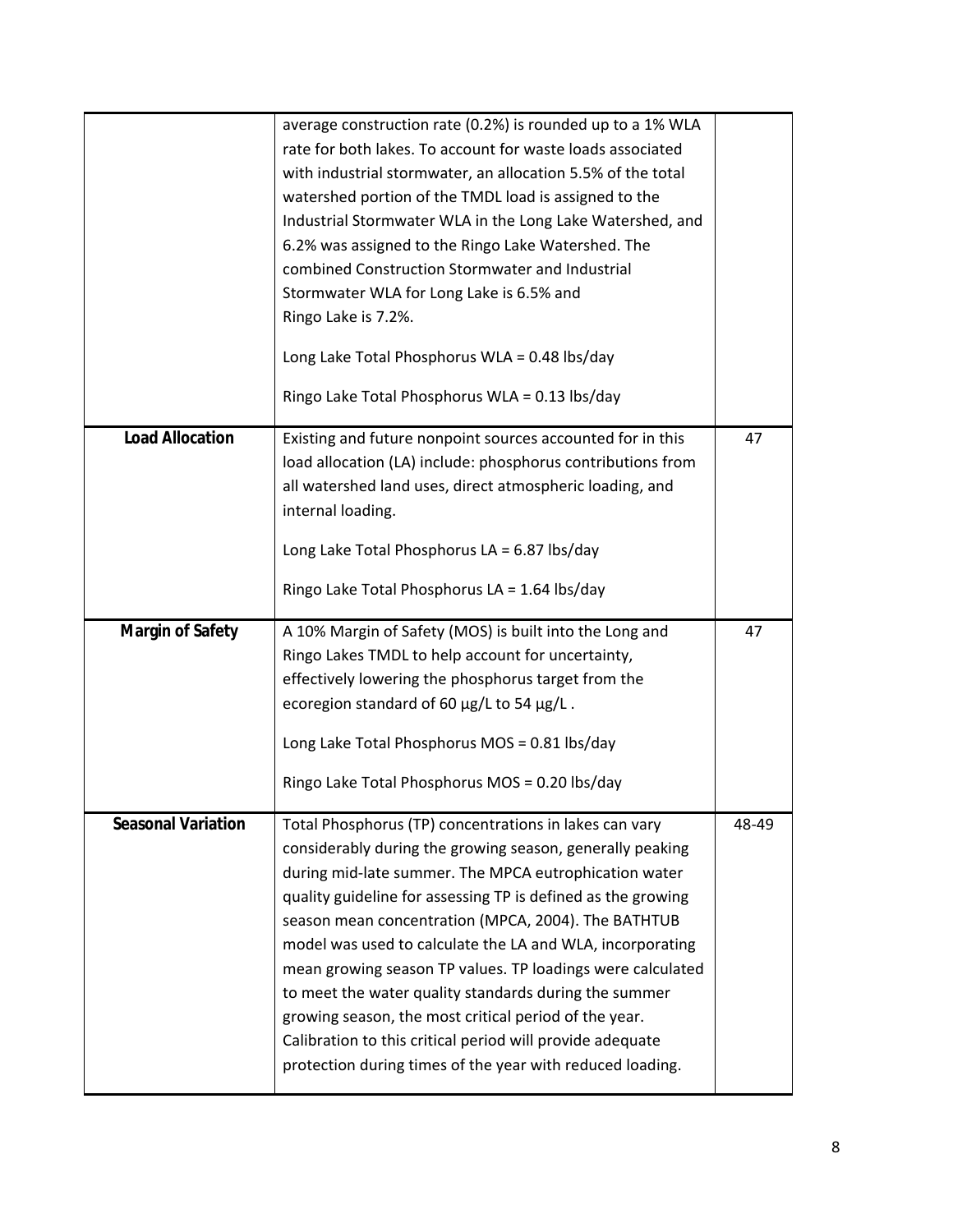| <b>Reasonable Assurance</b> | Several agencies and non-profit groups are currently                                                              | 53 |
|-----------------------------|-------------------------------------------------------------------------------------------------------------------|----|
|                             | working toward the goal of reducing phosphorus runoff                                                             |    |
|                             | within the Long and Ringo Lakes Watershed. These include                                                          |    |
|                             | Hawk Creek Watershed Project, Natural Resources                                                                   |    |
|                             | Conservation Service, Soil & Water Conservation District,                                                         |    |
|                             | Kandiyohi County, Long Lake Association, and the MPCA, as                                                         |    |
|                             | well as private citizens and landowners. Funding and                                                              |    |
|                             | technical assistance is currently available to assist land and                                                    |    |
|                             | home owners with a variety of best management practices                                                           |    |
|                             | (BMPs) that will, if implemented, reduce phosphorus loading                                                       |    |
|                             | to Long and Ringo Lakes.                                                                                          |    |
|                             |                                                                                                                   |    |
| Monitoring                  | Effectiveness monitoring of Long Lake, Ringo Lake, and their                                                      | 52 |
|                             | tributaries will be conducted following a period of                                                               |    |
|                             | implementation. Effectiveness monitoring methodology and                                                          |    |
|                             | sampling sites will be consistent with the parameters                                                             |    |
|                             | established during this TMDL assessment (see Long Lake                                                            |    |
|                             | Nutrient TMDL Assessment and Implementation Plan                                                                  |    |
|                             | Development Project Quality Assurance Project Plan).                                                              |    |
| Implementation              | A detailed Implementation Plan including estimated number                                                         | 50 |
|                             | of practices and expenses will be developed through the                                                           |    |
|                             | Long/Ringo Lakes Technical Committee. The Implementation                                                          |    |
|                             | Strategy described here will provide the framework for the                                                        |    |
|                             | Long and Ringo Lakes TMDL Implementation Plan. Cost                                                               |    |
|                             | estimates of each practice are included.                                                                          |    |
|                             |                                                                                                                   |    |
| <b>Public Participation</b> | The Hawk Creek Watershed Project hosted six meetings with                                                         | 49 |
|                             | a stakeholder group between August 2008 and June 2011.<br>This group was made up of volunteers from the general   |    |
|                             | public, representing varied interests such as lake                                                                |    |
|                             | associations, home owners, agriculture, and public resource                                                       |    |
|                             | management agencies. Meetings were held to inform the                                                             |    |
|                             | public about the TMDL process, data collection, and to solicit                                                    |    |
|                             | input on the TMDL draft report prior to submittal to the EPA.                                                     |    |
|                             | Additional comments were received during the official public                                                      |    |
|                             | comment period from April 18 to May 18, 2011. See Section<br>6 for additional details about public participation. |    |
|                             |                                                                                                                   |    |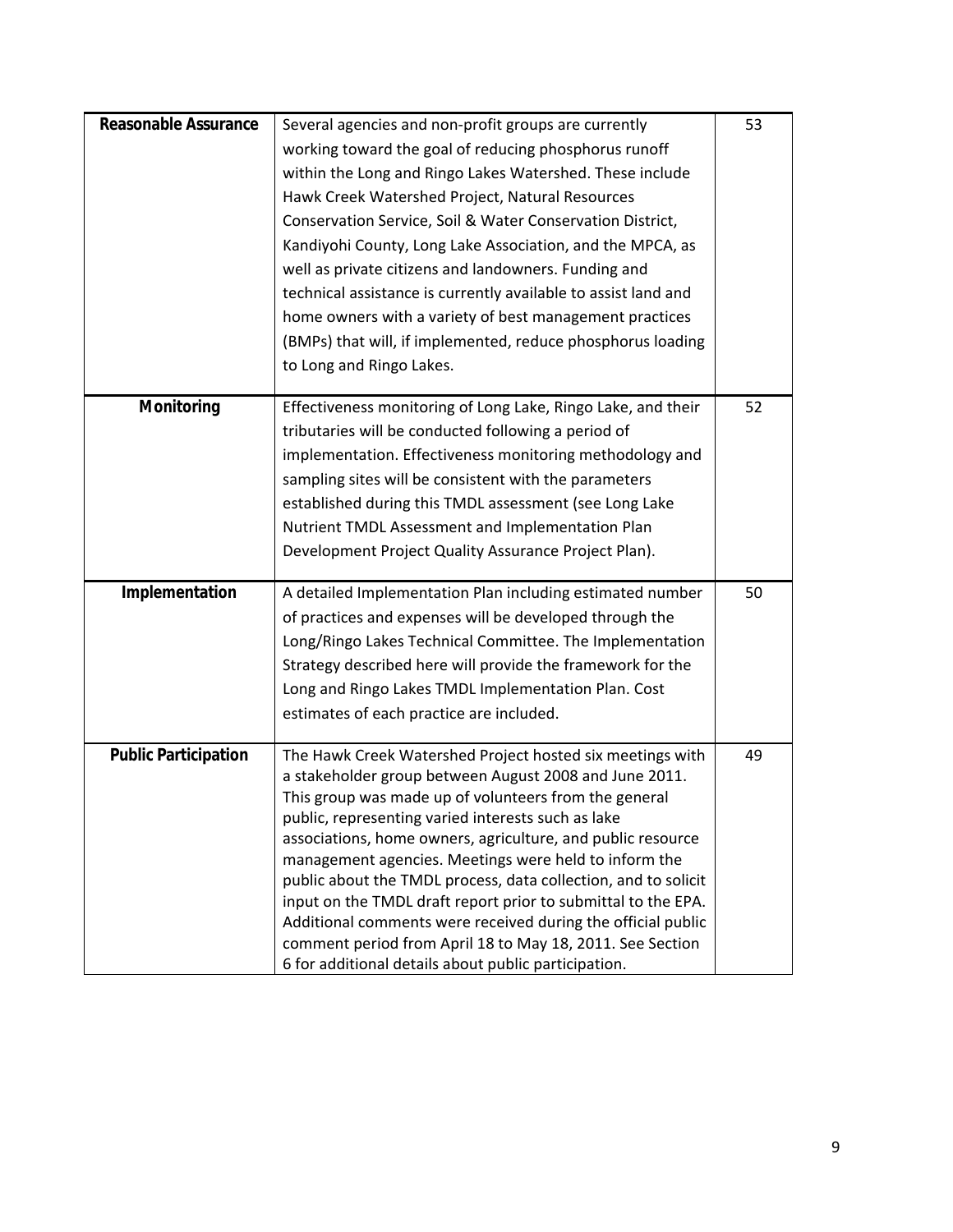# **Executive Summary**

<span id="page-9-0"></span>Long Lake and Ringo Lake are currently listed on the Minnesota Pollution Control Agency's (MPCA) 2010 303(d) Impaired Waters List due to excessive nutrients, specifically phosphorus. Both of these lakes require a Total Maximum Daily Load (TMDL) report. Long Lake was originally listed in 2002, and Ringo Lake was originally listed in 2010. The designated uses for both lakes are for aquatic recreation (boating, swimming, fishing, etc.). This TMDL study assesses the pollutant source inventories and subsequent pollutant reduction strategies required to reach the North Central Hardwood Forest (NCHF) ecoregion phosphorus standard of ≤60 µg/L.

Excessive phosphorus levels can have significant negative effects on lake water clarity, biology, and aesthetics. Measured phosphorus levels in both Long and Ringo Lakes are typical of lakes with frequent severe nuisance algae blooms (Heiskary and Wilson, 2008), dominated by blue-green algae which has been linked to illness in people and death of animals. Increased phosphorus levels will also stimulate excess rooted vegetation growth. As excess vegetation dies and is decomposed, anoxic conditions are created that have negative effects on aquatic communities. Loss of native plant communities can impact wildlife species through loss of habitat. Native plant communities provide spawning and shelter areas for fish as well as feeding areas for a variety of wildlife. Aesthetic qualities of lakes are also lost due to decreased water clarity and frequent algae blooms.

The Long and Ringo Lake watersheds are located within the NCHF ecoregion about three miles north of the city of Willmar in Kandiyohi County. Located on the northern edge of the Hawk Creek Watershed, Ringo Lake (MNDNR Lake ID# 34-0172) is a 735-acre lake with a watershed area of 4,368 acres, which flows through a wetland complex then to Long Lake (MNDNR ID# 34-0192), a 1,568-acre lake with a watershed area of 8,372 acres. Land use in the watersheds of Long and Ringo Lakes are typical of other watersheds in the NCHF ecoregion. Land use is divided among agriculture, Conservation Reserve Program, urban, wooded, and pasture/grasslands, with no single land use dominating the landscape. Long and Ringo Lakes are moderately developed lakes used for a variety of recreational activities including fishing, swimming, boating, and some hunting.

A Lake Assessment Program (LAP) Study was conducted in 1997 on Long Lake. At that time, the in-lake phosphorus level was 51 µg/L. Data collected during this TMDL study revealed that total phosphorus in Long Lake had increased to 113 µg/L in 2008 and 141 µg/L in 2009, far exceeding the ecoregion standard.

In 2008, the Hawk Creek Watershed Project (HCWP), with assistance from the MPCA, initiated a TMDL assessment project for Long and Ringo Lakes. The HCWP collected water quality information on Long and Ringo Lakes in 2008 and 2009. Public meetings were held to introduce the TMDL process to the public and to secure volunteers for a stakeholder committee.

The TMDL required for Long and Ringo Lakes to meet the NCHF ecoregion's phosphorus standard are:

 $TMDL = WLA + LA + MOS$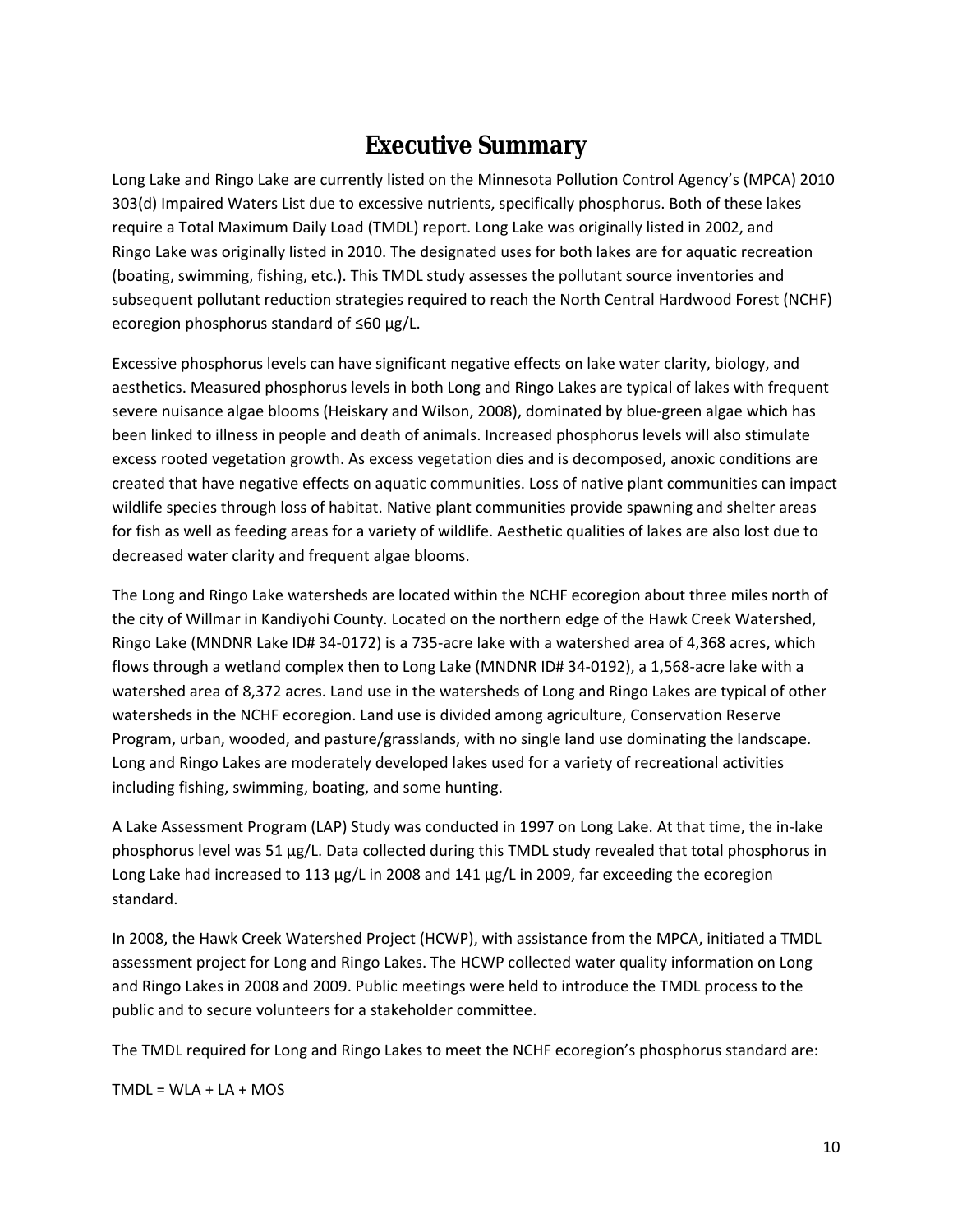| Long Lake  | $TMDL = WLA + LA + MOS$                                       |
|------------|---------------------------------------------------------------|
| (daily)    | 8.16 lbs/day = 0.48 lbs/day + 6.87 lbs/day + 0.81 lbs/day     |
|            | 3.71 kg/day = 0.22 kg/day + 3.12 kg/day + 0.37 kg/day         |
| (annual)   | 2,979.2 lbs/yr = 174.2 lbs/yr + 2,507.1 lbs/yr + 297.9 lbs/yr |
|            | 1,354.2 kg/yr = 79.2 kg/yr + 1,139.6 kg/yr + 135.4 kg/yr      |
| Ringo Lake | $TMDL = WLA + LA + MOS$                                       |
| (daily)    | 1.96 lbs/day = 0.13 lbs/day + 1.64 lbs/day + 0.20 lbs/day     |
|            | 0.89 kg/day = 0.06 kg/day + 0.74 kg/day + 0.09 kg/day         |
| (annual)   | 715.9 lbs/yr = 46.40 lbs/yr + 597.90 lbs/yr + 71.59 lbs/yr    |
|            | $325.4$ kg/yr = 21.09 kg/yr + 271.77 kg/yr + 32.54 kg/yr      |

Where WLA is the wasteload allocation, LA is the load allocation, and MOS is the margin of safety. These terms are fully addressed in Section 5.

The current estimated phosphorus load for Long Lake is 11,447 pounds per year (lbs/yr) (5,203 kilograms per year (kg/yr)). To reach the target total in-lake phosphorus concentration of 60 µg/L, minus 10 percent for MOS, a reduction of 8,468 lbs/yr (3,849 kg/yr) is required. Phosphorus loading for Ringo Lake is currently 2,464 lbs/yr (1,120 kg/yr), to reach the target in-lake phosphorus concentration of 60 µg/L, including a 10 percent MOS, a reduction of 1,749 lbs/yr (795 kg/yr) is required. Reductions from each source will be required to effectively reduce loading to target levels. Reductions from both external and internal sources have been identified. Some external sources include cultivated lands, Conservation Reserve Program (CRP), pasture/grasslands, urban runoff, woodlands, and failing septic systems. External phosphorus sources are typically delivered through stormwater runoff, though phosphorus from failing septic systems would be delivered regardless of rainfall intensity or frequency. Strategies to reduce internal loading (i.e. loading from phosphorus already in the lake) will need to be developed based primarily on fisheries and vegetation management as well as potential reductions of boating activity in sensitive areas. Other internal loading treatment methods will need to be considered in the Implementation Plan but could include chemical treatment of in-lake phosphorus.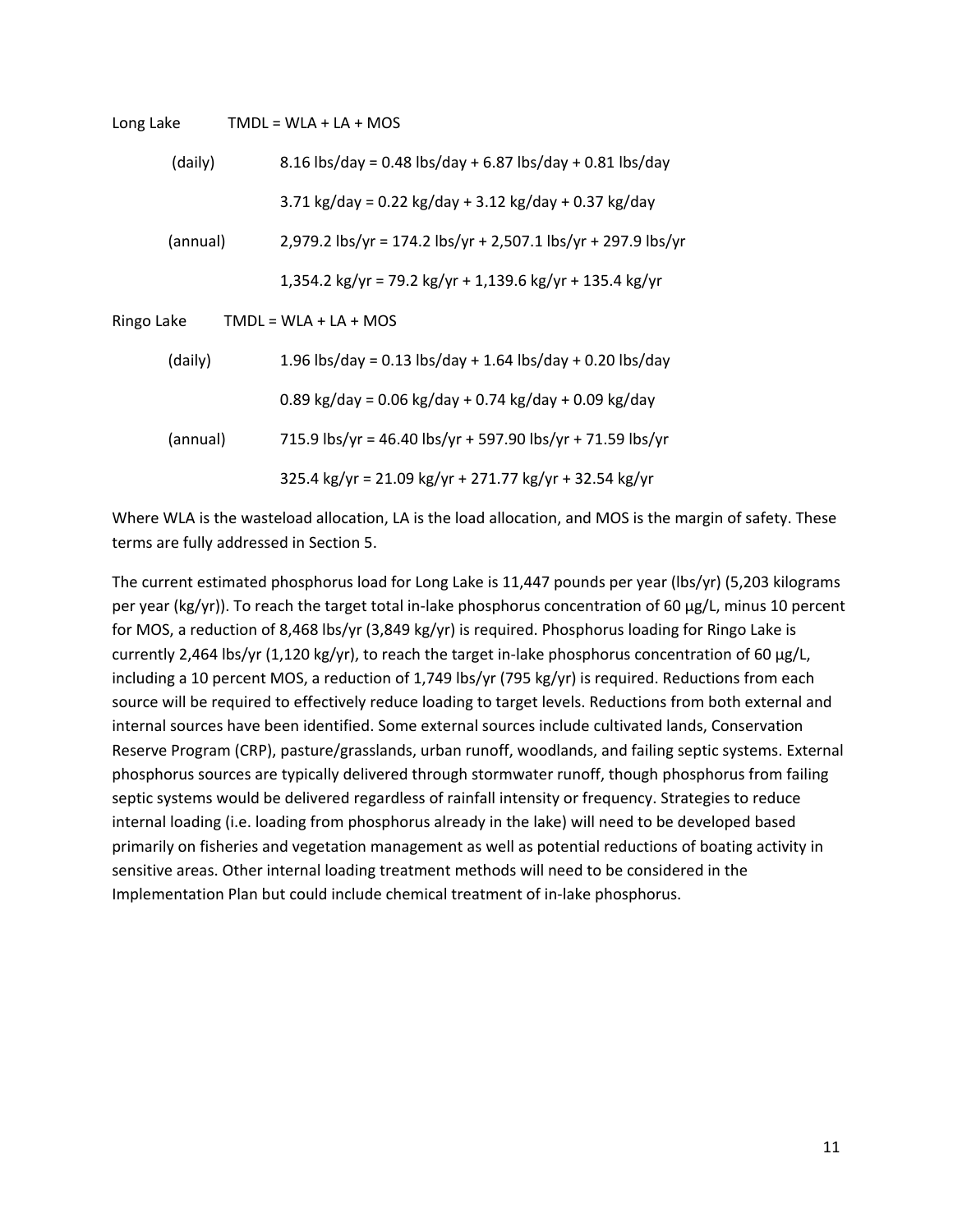# <span id="page-11-0"></span>**1.0 Introduction and Watershed Background**

# *1.1 Purpose*

The primary goal of this TMDL study is to determine the level of phosphorus reduction required to meet current water quality standards for Long and Ringo Lakes. Long Lake was listed as impaired for excessive nutrients on the section 303(d) list in 2002; Ringo Lake was placed on the 303(d) list for excessive nutrients in 2010. This document outlines the extent of these reductions and the strategies to improve in lake conditions.

# *1.2 Problem Statement and 303(d) Listings*

Water quality data collected by the MPCA and citizen monitoring data collected through the Citizen Lake Monitoring Program (CLMP) indicate that both Long and Ringo Lakes are not meeting the phosphorus standard for the NCHF ecoregion. The water quality standard for shallow lakes in the NCHF ecoregion are: ≤60 µg/l for Total Phosphorus, ≤20 µg/l for Chlorophyll-a, and ≥1.0 meter for Secchi readings as a summer average (Heiskary and Wilson 2008., Minn. R. ch. 7050.0222, subp. 4 and subp. 4a). Data summaries, from 2008-2009, discussed in section 1.7, indicate an increase in the level of phosphorus in Long Lake as compared to a 1997 Long Lake Assessment Study (Gillingham et al. 1997). Long and Ringo Lakes, both considered shallow lakes, are used for recreational activities, including fishing, swimming, boating, and some hunting. In addition, there is significant residential development along portions of the Long Lake shoreline. Though Ringo Lake has some development, it is not as significant as the development on Long Lake.

**303(d) Listings** – The designated beneficial use for Long and Ringo Lakes is aquatic recreation and the pollutant stressor is excess nutrients. The impairment for Long Lake is based on water quality data collected from 1991-2000, and the Ringo Lake impairment is based on water quality data collected from 1999-2008. Long Lake was listed as impaired for excessive nutrients on the section 303(d) list in 2002; Ringo Lake was added to the section 303(d) list for excessive nutrients in 2010.

**TMDL Priority Ranking** – The Long Lake and Ringo Lake watersheds were given a priority ranking for TMDL development due to the impairment impacts on public health and aquatic life, the public value of the impaired water resource, the likelihood of completing the TMDL in an expedient manner, the inclusion of a strong base of existing data and the restorability of the water body, the technical capability and the willingness of local partners to assist with the TMDL, and the appropriate sequencing of TMDLs within a watershed or basin. Long and Ringo Lakes are a popular location for aquatic recreation, including boating, swimming, fishing and hunting. Water quality degradation has lead to efforts to improve the water quality within the Long and Ringo watersheds, and to the development of a TMDL.

# *1.3 Description of Long and Ringo Lakes Watersheds*

Long Lake (MNDNR Lake ID# 34-0192) and Ringo Lake (MNDNR Lake ID# 34-0172), both located in Kandiyohi County, are in the headwaters region of the Hawk Creek Watershed (HUC - 07020004), approximately three miles north of the city of Willmar. Minnesota is divided into seven ecoregions, with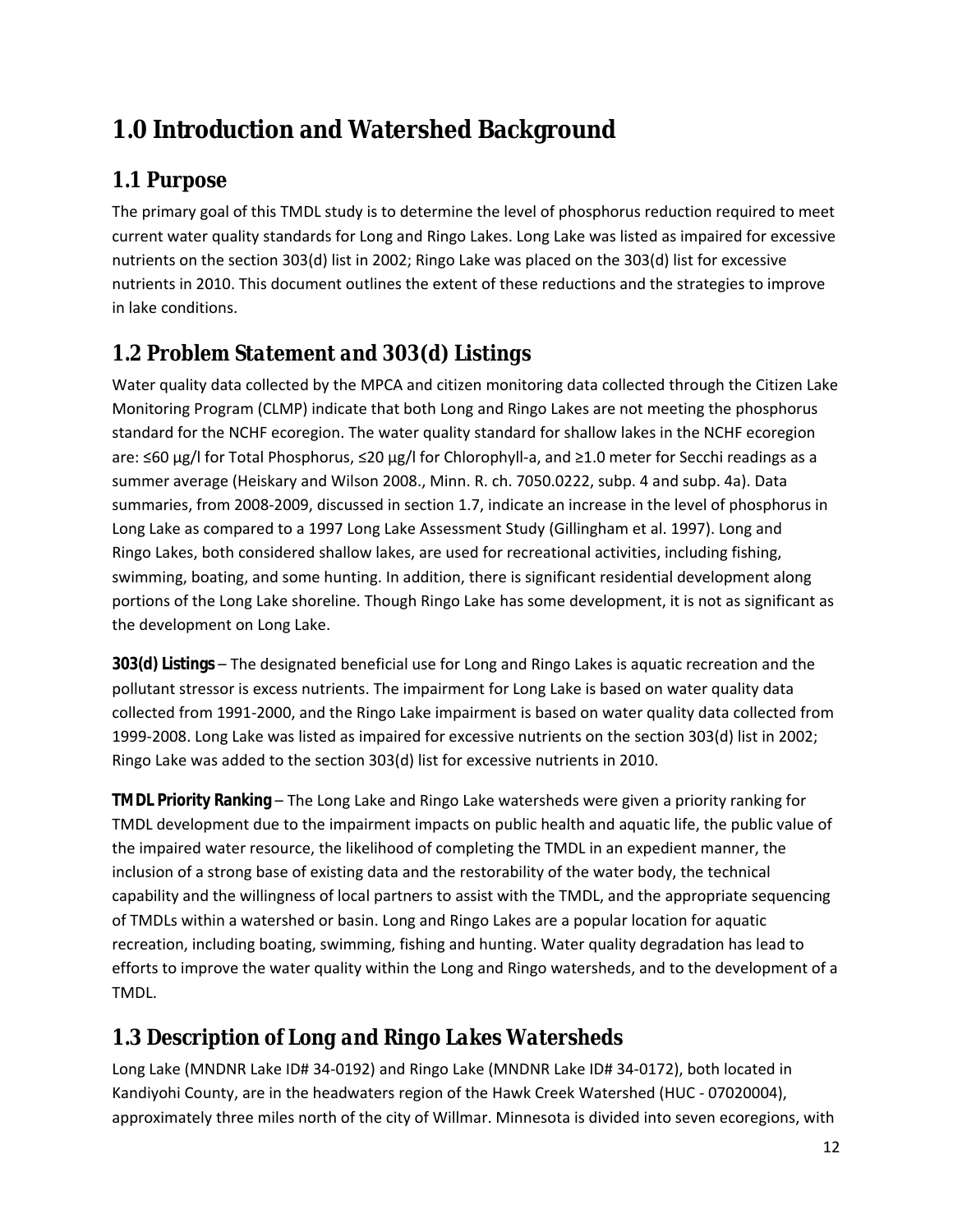varying soils, topography, vegetation and land use. Kandiyohi County is bisected by two ecoregions, the NCHF to the north and the Western Corn Belt Plains (WCP) to the south. Data gathered from representative, minimally-impacted reference lakes within the NCHF ecoregion serve as a basis for comparing the water quality and characteristics of other lakes within the same ecoregion (Heiskary and Wilson 2008, Heiskary and Wilson 2005). The characteristics of the Long and Ringo Lakes watersheds are typical of watersheds in the NCHF ecoregion.

Ringo Lake is 735 acres with a watershed size of 4,368 acres that flows into Long Lake, a 1,568-acre lake with a watershed of 8,372 acres, which includes all of Ringo Lake and its watershed. Ringo Lake, situated to the northeast of Long Lake, flows through a wetland prior to outletting into Long Lake and subsequently into Hawk Creek, eventually flowing to the Minnesota River. Long Lake has only one inlet via Ringo Lake and the wetland between the lakes. Flow from this site is frequent though water levels in the wetland are occasionally low enough to restrict or stop flow into Long Lake. Water quality from the wetland is generally poor, with high phosphorus levels; this will be discussed further in section 1.9. West Twin Lake outlets to Ringo Lake, though this site did not flow during this study. It is likely that this site only flows during spring runoff and extreme rain events.

Long and Ringo Lakes watersheds consists of a variety of land uses including row crops, CRP, urban/residential, wooded areas, wetlands, and lakes. Land use in both watersheds is typical of the NCHF Ecoregion. Long Lake, Ringo Lake, King Lake, East and West Twin Lakes, Henderson Lake, and Carlson Lakes, as well as several wetlands, are located in the Long Lake Watershed.

 The land use within the watershed of Long Lake is very diverse without a particular land use standing out as dominant (Table 1). Water and wetland uses account for 41 percent of the land use in the Long Lake watershed. The percentage of forested land, 12 percent, is typical for the NCHF ecoregion. Cultivated areas account for approximately 12 percent of the land use in this watershed and are generally used for production of corn and soybeans. CRP lands account for 7 percent (571 acres), down from 1,400 acres during the 1997 Lake Assessment Program (LAP) study (Gillingham et al. 1997). There is very little pasture in the watershed (4 percent). Table 1 shows a combined value for pasture, grass, and hay of about 12 percent (1,004 acres).

Urban land use, including homes, lawns, roadways, and related infrastructure, account for about 13 percent of the watershed, with most of the urban lands in the near-shore area of the lake or in business developments in the eastern portion of the watershed. The amount of land classed as urban has not changed significantly since 1997, although the intensity of use has increased. The number of lake homes increased from 67 in 1991 (Gillingham et al. 1997) to 84 in 2009. Not only has the above ground urban land use intensified, but since lake homes are not connected to municipal sewage treatment, each additional home has a subsurface sewage treatment system (SSTS). Additionally, there are several moderately-sized gravel pits making up about 3 percent of the Long Lake watershed.

The Ringo Lake watershed, a sub-watershed of Long Lake, is similar in land use breakdown to the Long Lake watershed (Table 1). Land currently in cultivation is 496 acres (11 percent) and CRP accounts for 386 acres (9 percent). Water and wetlands again make up a significant portion of the watershed with 35 percent (1,509 acres). Most of the gravel pits are within the Ringo sub-watershed, making up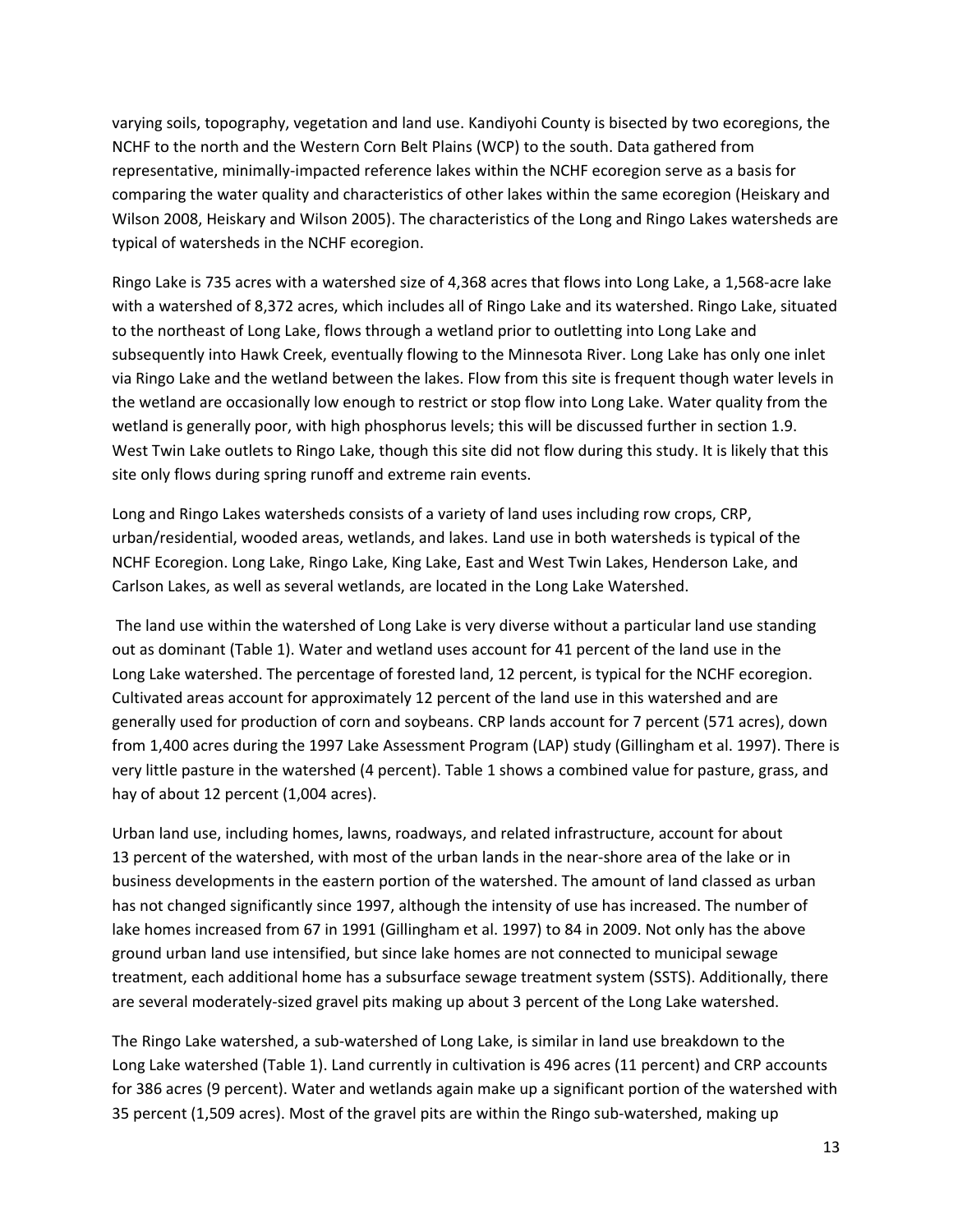<span id="page-13-0"></span>4 percent of Ringo's watershed land use. Although home construction and development have increased on Ringo Lake, they have not increased at the same rate as Long Lake. Currently about 15 percent of Ringo's watershed is categorized as urban developed.

| Land Use               | Cultivated | <b>CRP</b> | Urban     | Wooded    | Open Water/ | Pasture/Grass/ | <b>Gravel Pit</b> |
|------------------------|------------|------------|-----------|-----------|-------------|----------------|-------------------|
| Category               | % (acres)  | % (acres)  | % (acres) | % (acres) | Wetland     | Hay/Idle Grass | % (acres)         |
|                        |            |            |           |           | % (acres)   | % (acres)      |                   |
| Ringo Lake             | 11 (496)   | 9(386)     | 15(640)   | 15 (655)  | 35 (1509)   | 11 (506)       | 4(177)            |
| Long Lake <sup>1</sup> | 12 (1037)  | 7(571)     | 13 (1087) | 12 (973)  | 41 (3430)   | 12 (1004)      | 3(271)            |
| NCHF <sup>2</sup>      | 22-50%     | $NA^3$     | $2 - 9%$  | 6-25%     | 14-30%      | 11-25%         | $NA^4$            |

Table 1. Land Use Summary for Long and Ringo Lakes.

 $1$  Ringo Lake land use values are included as part of the Long Lake Watershed.

<sup>2</sup> Inter-quartile ranges for NCHF ecoregion (Heiskary and Wilson, 2005).

<sup>3</sup> CRP is included in Pasture/Grass/Hay/Idle Grass estimate.

<sup>4</sup> Gravel Pits were not measured in the ecoregion summary.

Numerous other lakes in the watershed continue to be developed. There are no municipal sources of phosphorus in the watershed. Septic compliance continues to be a concern related to increased lakeshore development. Maintenance and repair of existing systems and proper installation of new systems will be a key element to ensure that pollution will not be transmitted to the lakes.

*Demographics of Long and Ringo Lakes* – The populations of all lakes in this watershed have increased over the past few decades. Along with general population increases, there seems to be a concurrent trend towards more year-round homes rather than seasonal cabins increasing lake shore use and adding stress to existing septic systems. There were an estimated 67 homes on Long Lake in 1991 (Gillingham et al. 1997). Currently there are 84 'first tier' (i.e. homes with lake shore frontage) homes, 176 'second tier' homes, homes within one-quarter mile of the lake shore, and additional 'third tier' homes further than one-quarter mile from the lake. These second and third tier homes have likely increased at a higher rate than those with lake shore frontage for all lakes in the watershed. The total number of residences within the Long Lake watershed is 445. The current population of the watershed is estimated to be approximately 1,125. This number is based on the number of homes and an average household size of 2.53 (U.S. Census Bureau, 2000, Kandiyohi County, Minnesota).

*Future Growth/Reserve Capacity* – The trend towards increased development of lakeshore is common on Minnesota lakes. Increased development of Long and Ringo Lakes is anticipated, though it is difficult to estimate how fast this development will take place. Several other lakes in the vicinity are already heavily developed. Conversion of CRP and pasture lands to cultivation may also be a continuing trend, though depending on commodity prices and available conservation practices, this is a trend that could quickly reverse.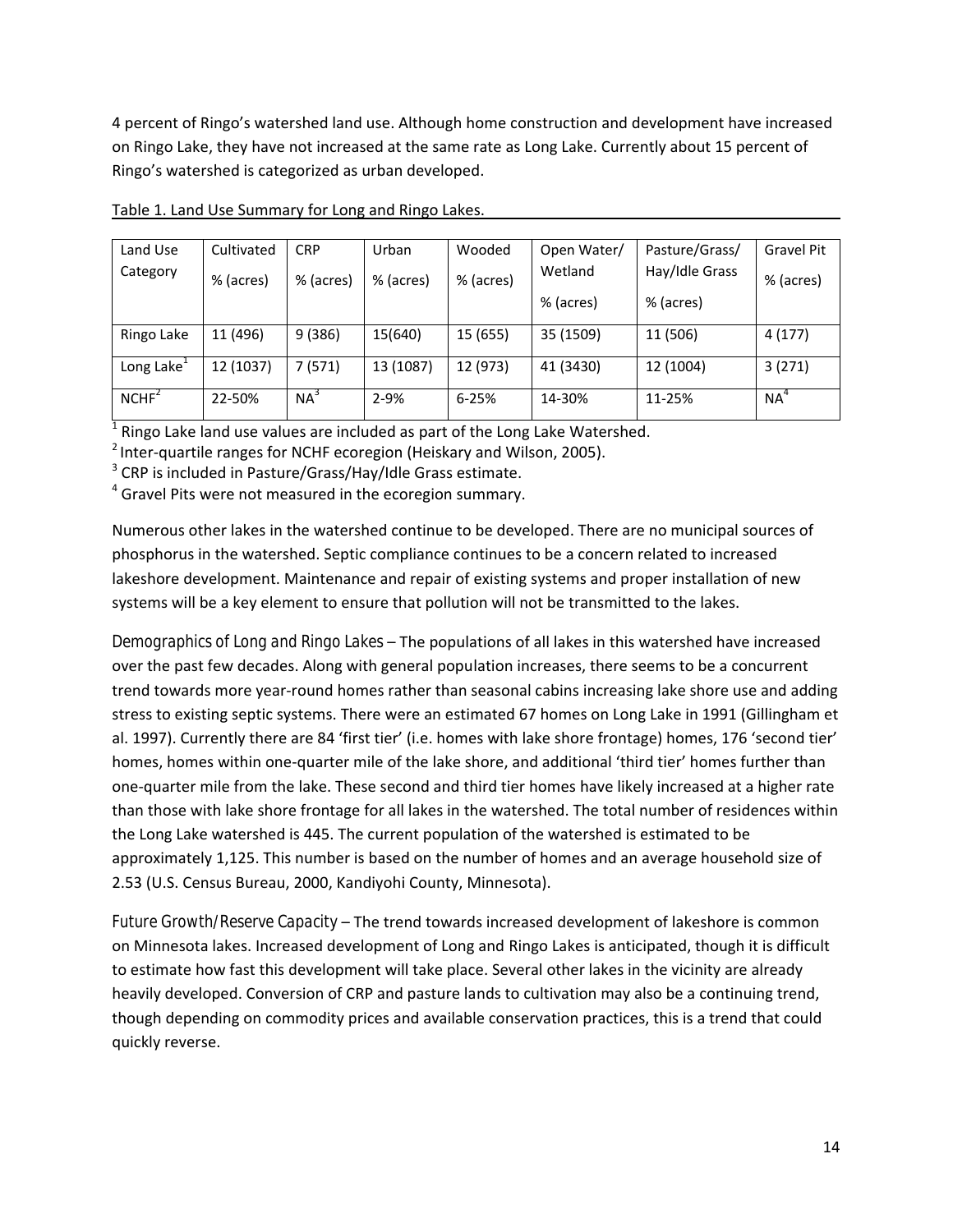### <span id="page-14-0"></span>*1.4 Climate Summary*

The average annual precipitation for the Long and Ringo Lakes watershed is 28.21 inches, based on precipitation data collected in the city of Willmar about 3 miles south of Long Lake (Climatography of the United States). Total annual precipitation during 2008 was 27.98 inches, which was very close to the average (Minnesota Climatology Working Group, 2008). Total precipitation during 2009 was somewhat higher at 31.16 inches, though it is important to note that 6.91 inches fell during the month of October (Minnesota Climatology Working Group, 2009) and would have had no effect on water quality or quantity during the TMDL study. Growing season precipitation, from May to September annually, was 16.07 inches and 15.15 inches during 2008 and 2009 respectively (Minnesota Climatology Working Group, 2008/2009).

# *1.5 Soil and Geological Summary*

Long and Ringo Lakes were formed from ice-blocks in till deposits of the Des Moines Lobe, the most recent glacial lobe (Goebel and Walton, 1979). The watershed consists of the Wadenill-Sunburg-Delft and Koronis-Hawick-Sunburg soil associations. Most of these soils are suitable for cultivation and hay crops, though slope which ranges from 2-35 percent limits cultivation of some areas (Giencke, 1987). Watershed soils consist primarily of Wadenill-Sunburg loams and Sunburg-Wadenill complexes with higher slopes. The soils with low slope are well suited to cultivation; however, those with higher slopes present a high risk of erosion (Giencke, 1987). Shallow ditches and tile lines located throughout the watershed convey runoff from the watershed to the lakes. Most of this drainage is private.

# *1.6 Water Quality Sampling Protocol*

Water quality data were collected by the HCWP staff at four locations, twice monthly from June through September during 2008 and 2009. Two in-lake sites were selected on Long Lake: site 201 located in a deep portion of the lake just north of the island and site 203 located approximately mid-way between the island and the southwest lake shore (Figure 1). One mid-lake sampling location was monitored on Ringo Lake (Figure 1). To monitor inflow to Long Lake, two sites were selected: stream site 1 (Ringo Lake outlet) was located at the outflow of a large wetland that receives flow from Ringo Lake and subsequently flows into Long Lake. The monitoring site was located within one-quarter mile upstream of Long Lake. The second site was selected to monitor flow coming from West Twin Lake; however, no samples were taken due to lack of flow. Table 2 outlines specific sampling locations.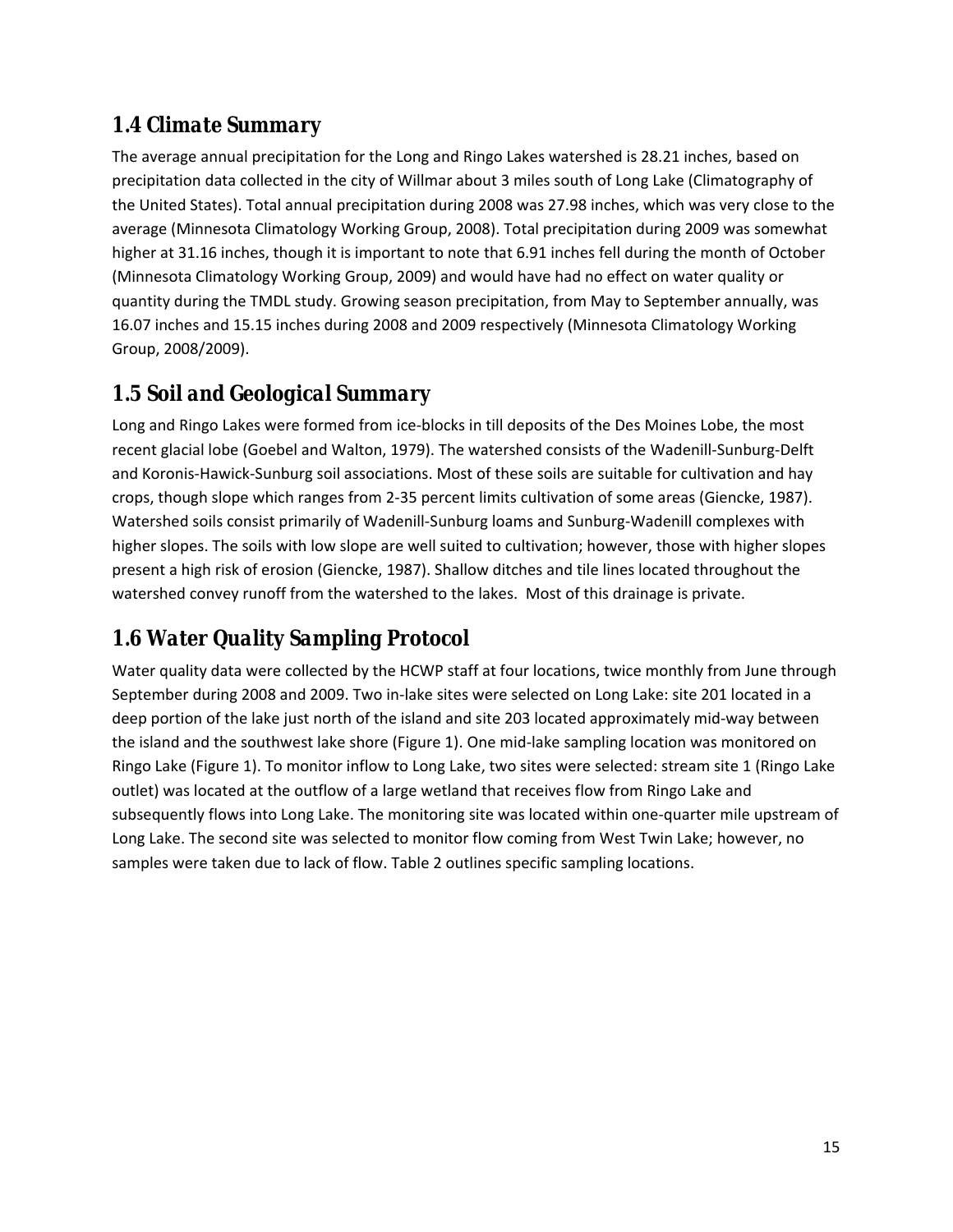<span id="page-15-0"></span>

**Figure 1. Long and Ringo Lakes Sampling Sites, 2008-2009.** 

| Lake/Stream       | Site Code    | Location                    | County    | <b>STORET ID</b> |
|-------------------|--------------|-----------------------------|-----------|------------------|
| Long Lake         | 203          | West Side                   | Kandiyohi | 34-192           |
| Long Lake         | 201          | East Side                   | Kandiyohi | 34-192           |
| Ringo Lake        | 203          | Middle                      | Kandiyohi | 34-172           |
| Ringo Lake Outlet | <b>RL-01</b> | Sec. 7, Green Lake Township | Kandiyohi | S004-799         |

|  | Table 2. Lake and Stream Sampling Site Locations. |  |  |
|--|---------------------------------------------------|--|--|
|--|---------------------------------------------------|--|--|

Sampling and laboratory procedures are described in detail in the Long Lake Nutrient TMDL Assessment and Implementation Plan Development Project Quality Assurance Project Plan (September 2008). Laboratory analysis was performed by ERA Laboratories, Duluth, Minnesota, following Environmental Protection Agency (EPA) approved methods. Lake samples were analyzed for total phosphorus (TP), ortho phosphorus (OP), chlorophyll-a (Chl-a), total suspended solids (TSS), total suspended volatile solids (TSVS), total Kjeldahl nitrogen (TKN), nitrate-nitrite nitrogen (N<sub>2</sub>N<sub>3</sub>), alkalinity, color, and chloride.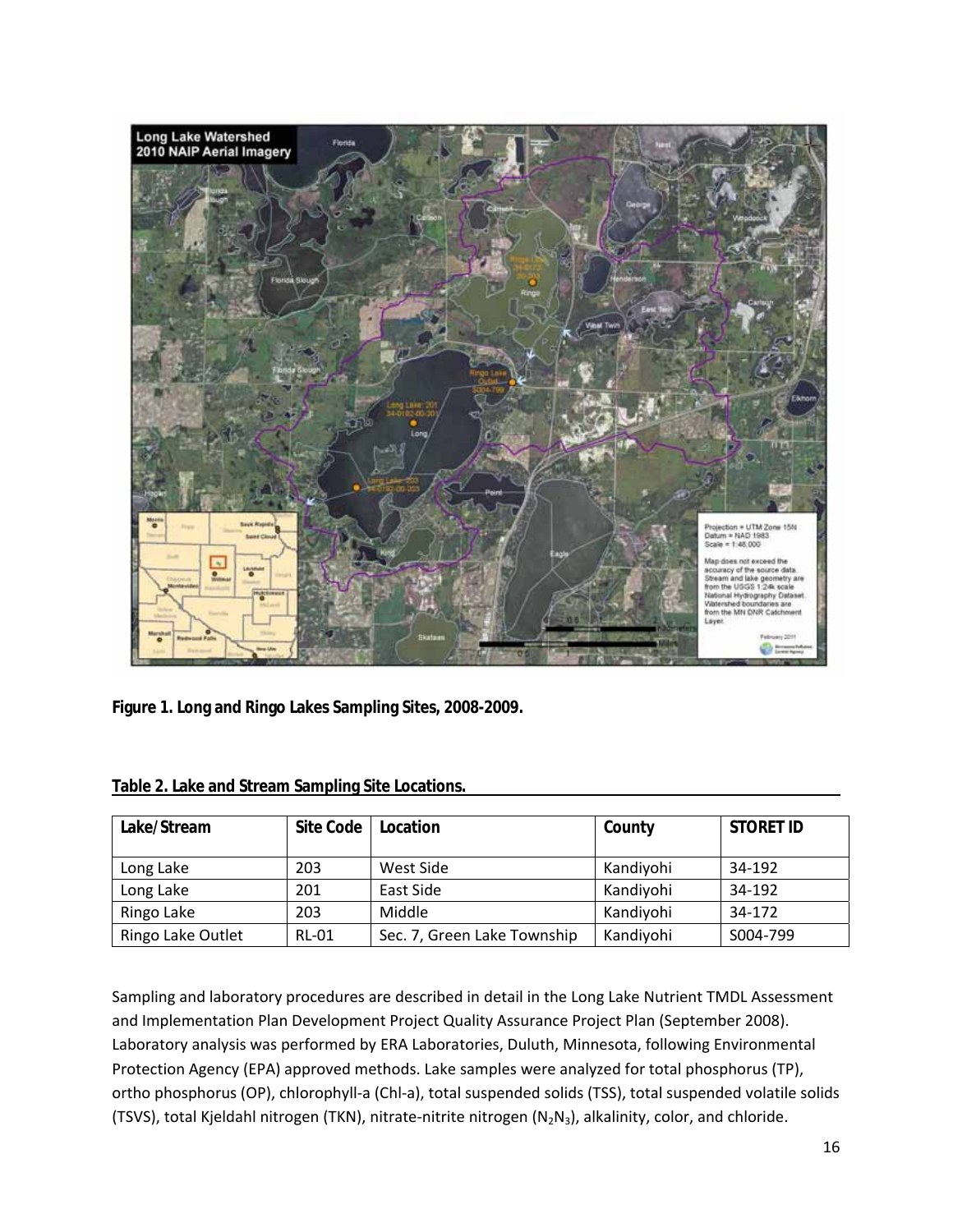<span id="page-16-0"></span>Parameters sampled in the field include pH, turbidity, temperature, dissolved oxygen (DO), Secchi disk transparency, and field observations. The Ringo Lake Outlet site followed the same sampling schedule and lab analysis and included TP, OP, Chl-a, TSS, TSVS, TKN, N<sub>2</sub>N<sub>3</sub>, alkalinity, color, and chloride. Field parameters included pH, turbidity, temperature, DO, t-tube transparency, and user visual perception. Additional data from research projects including the 1997 LAP study and CLMP Secchi disk measurements were also used as comparisons and to provide additional background information, though these data were not used in TMDL calculations or modeling. All data used are stored in the STORET database.

# *1.7 Long Lake*

### **1.7.1 Long Lake Morphology**

Long Lake is approximately 1,568 acres with a watershed size of 8,372 acres. The maximum depth of Long Lake is about 16 feet (4.9 meters) with an average depth of 9.5 feet (2.9 meters) (Table 3). Although the maximum depth is relatively deep for a shallow lake, the littoral area (i.e. lake area less than 15 feet deep) of the lake is about 1,489 acres (i.e. the lake is defined by vast shallow areas) (Figure 2). Long Lake has only one major tributary, which flows from Ringo Lake through a wetland on the northeast edge of the lake (Figure 2). Long Lake also has a relatively large fetch (1.5 miles), and there are few forested areas to mitigate the effects of prevailing northwest winds. A 47-acre island is situated near the south end of Long Lake. The level of Long Lake during 2008-2009 varied seasonally but was consistently slightly below the Ordinary High Water Level of 1,165.4 feet above sea level (Minnesota DNR Lake Water Level Report). The Ordinary High Water Level is defined as the highest water level that has been maintained for a sufficient period of time to leave evidence upon the landscape, typically where natural vegetation changes from predominantly aquatic to predominantly terrestrial. Lake level has been recorded at this site from 1949 to the present. Additional watershed details are presented in Table 3.

| Parameter                        | Measurement                            |
|----------------------------------|----------------------------------------|
| Lake Area                        | 1,568 acres (635 ha)                   |
| Mean Depth                       | 9.6 feet (2.9 m)                       |
| Max Depth                        | 16 feet (4.9 m)                        |
| Volume                           | 14,841 acre-ft (18.3 hm <sup>3</sup> ) |
| Littoral Area                    | 1,489 acres                            |
| Fetch                            | 1.5 mile (2.1 km)                      |
| Watershed Area (total with lake) | 8,372 Acres (3,389 ha)                 |
| Watershed Area (without lake)    | 6,804 Acres (2,755 ha)                 |
| Shore Length                     | 12.44 miles                            |

| Table 3. Long Lake Morphometric Characteristics. |
|--------------------------------------------------|
|--------------------------------------------------|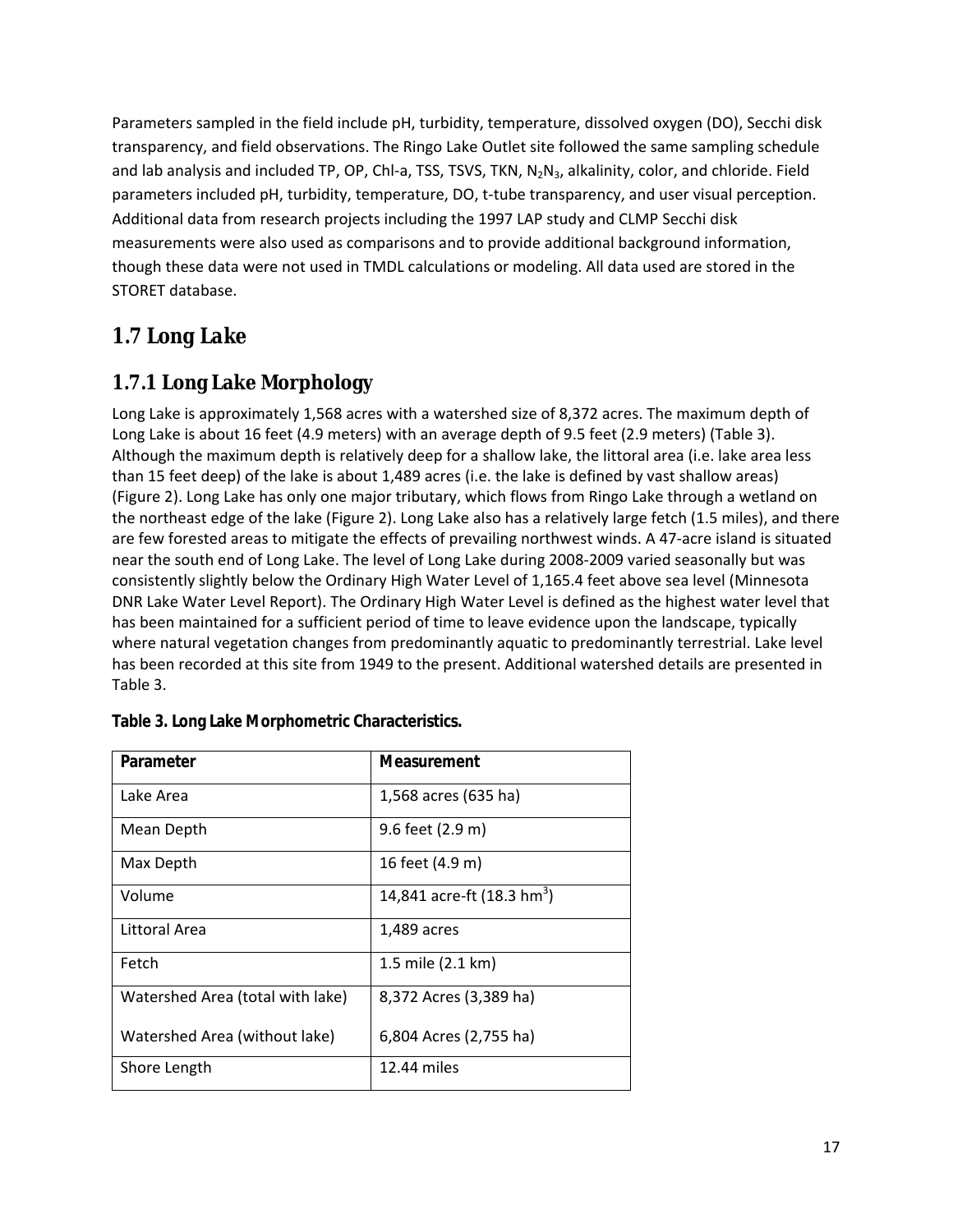<span id="page-17-0"></span>![](_page_17_Figure_0.jpeg)

**Figure 2. Long Lake Bathymetric Map.** 

# **1.7.2 Long Lake Water Quality and Sampling Results**

### **Monitoring Results and Lake/Stream Conditions 2008-2009**

**Thermal stratification and Dissolved Oxygen Profiles** – Temperature profiles taken at sites on Long Lake did not indicate thermal stratification at either sampling location during 2008 or 2009. Representative temperature profiles for Long Lake site 201 and 203 are shown in Figures 3-4, all other temperature profiles are located in Appendix 1. DO profiles indicated that DO levels were generally above the 5 milligram per liter (mg/L) threshold needed for adequate game fish survival. There were, however, several occasions when DO fell below 5 mg/L. These were, however, limited to samples near the lake bottom and may have been influenced by lake sediments. Lake sediments can influence DO level through decomposition of organic material contained in the sediment, thereby consuming oxygen and releasing nutrients including phosphorus. Typical DO readings were between 6 and 10 mg/L (Figures. 5-6). Additional DO profiles are located in Appendix 2.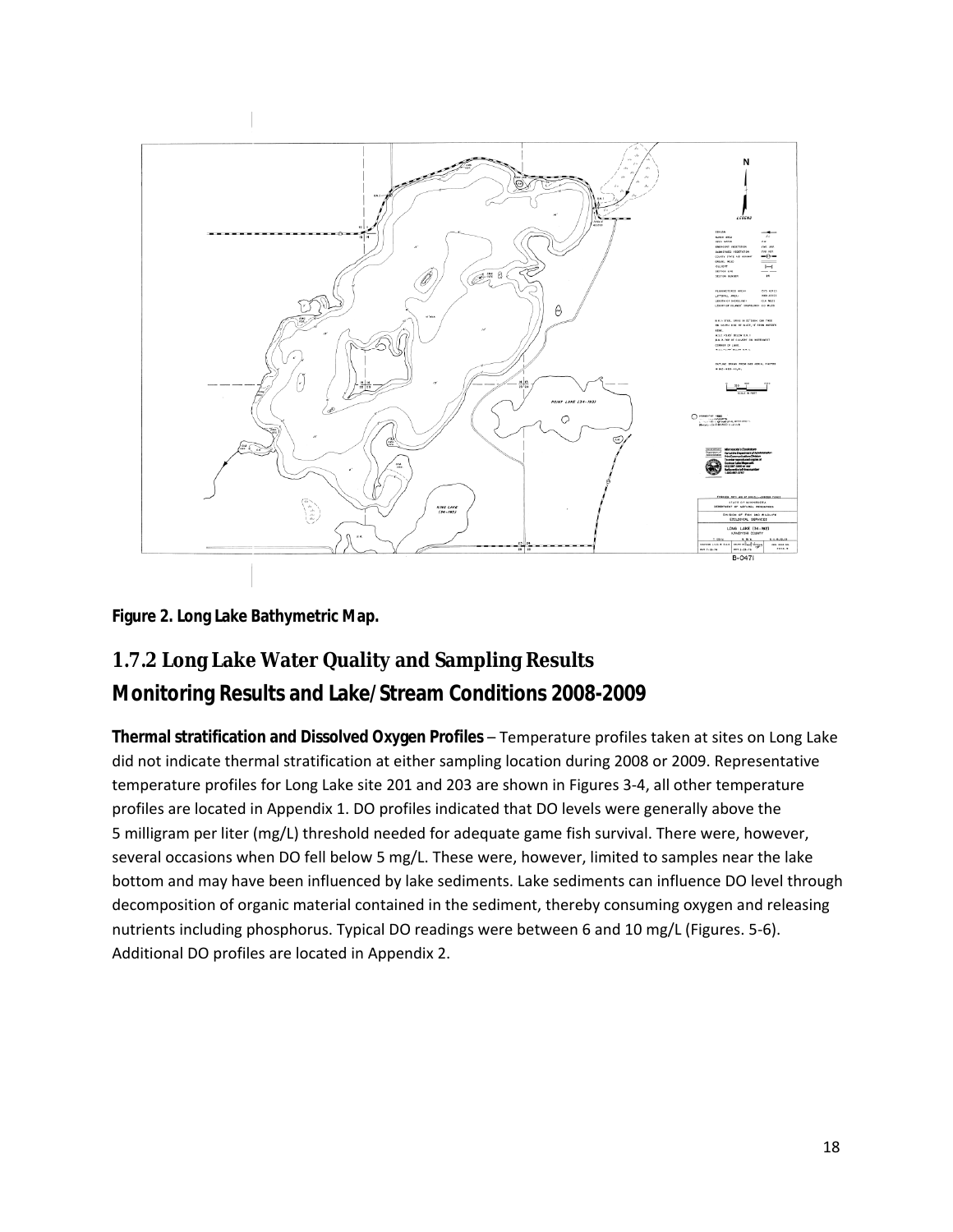<span id="page-18-0"></span>![](_page_18_Figure_0.jpeg)

**Figure 3. Water Temperature Profile for Long Lake Site 203 (2008).** 

![](_page_18_Figure_2.jpeg)

**Figure 4. Water Temperature Profile for Long Lake Site 201 (2009).**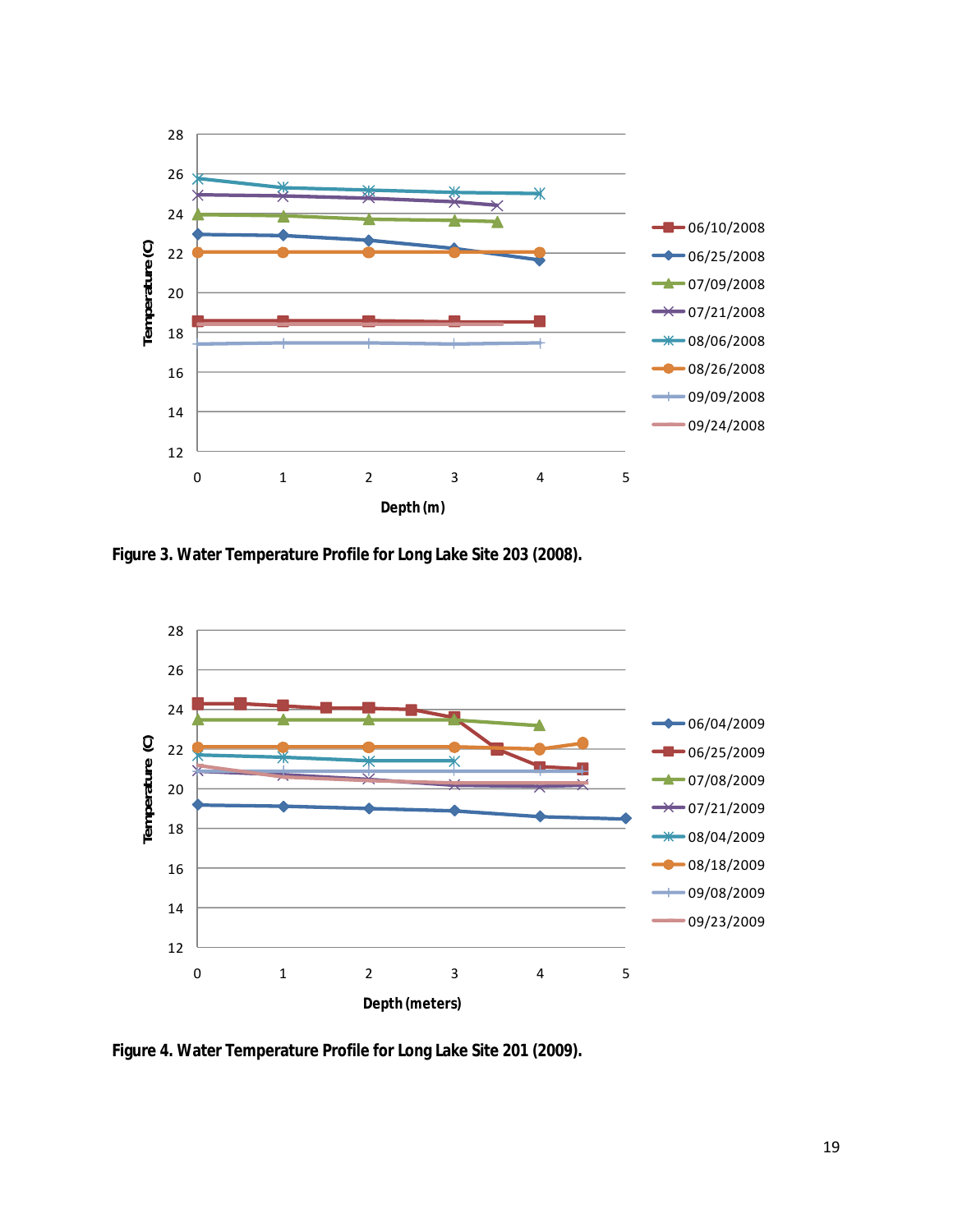<span id="page-19-0"></span>![](_page_19_Figure_0.jpeg)

**Figure 5. Dissolved Oxygen Profile for Long Lake Site 201 (2008).**

![](_page_19_Figure_2.jpeg)

**Figure 6. Dissolved Oxygen Profile for Long Lake Site 203 (2009).**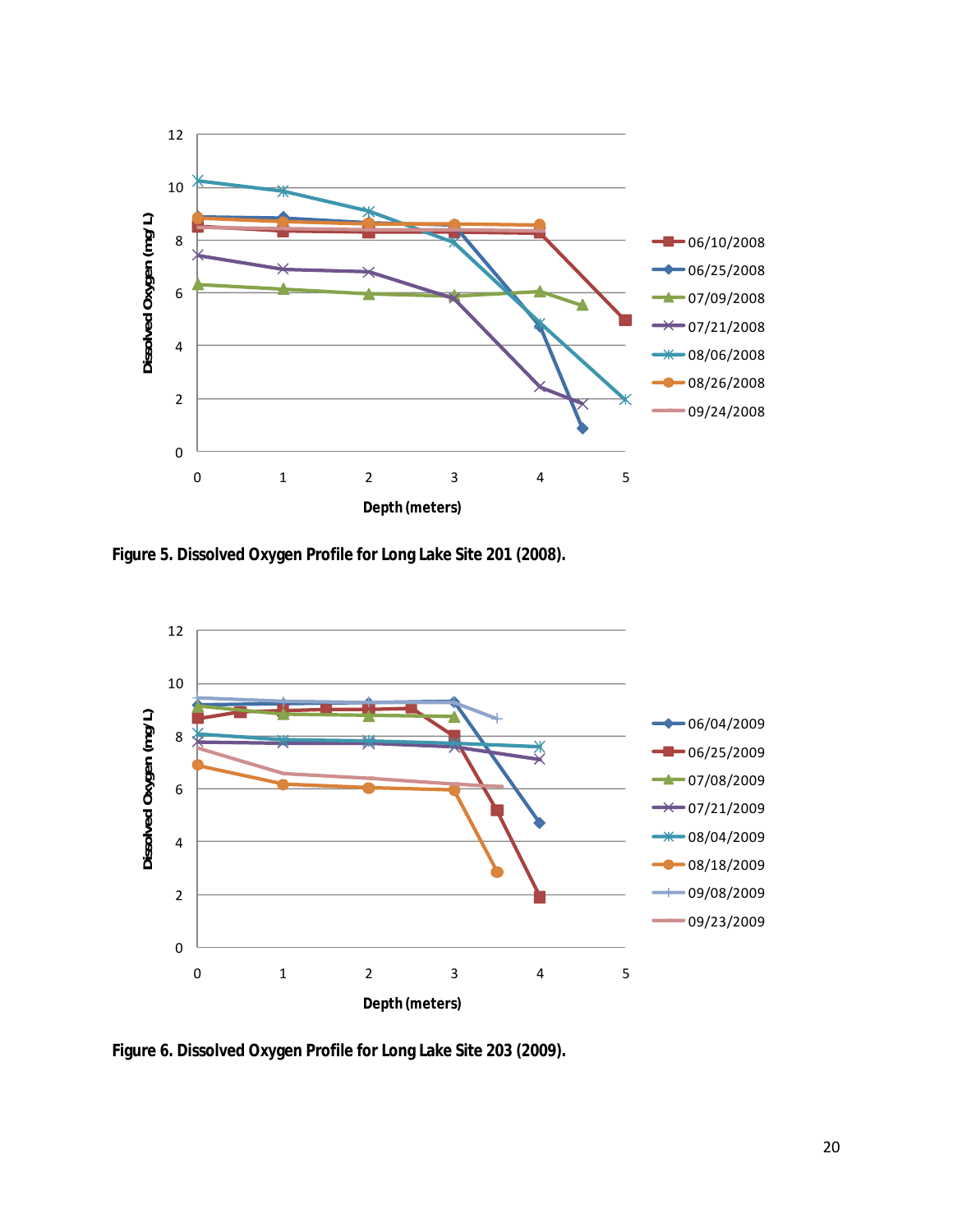**Total Phosphorus (TP)** – TP means for Long Lake during 2008 were 106 µg/L and 121 µg/L for sites 201 and 203, respectively. Mean phosphorus during 2009 increased slightly to 143 µg/L and 139 µg/L for sites 201 and 203, respectively. These values are well in excess of the ecoregion standard of 60 µg/L. TP concentrations ranged from 65 µg/L to 181 µg/L, all samples exceeded the ecoregion standard, most by a factor of 2. The 1997 LAP study reported average TP of 56 µg/L and 45 µg/L for two sampling sites on Long Lake. Annual means for water quality parameters are presented in Table 4.

**Total Nitrogen (TN)** – TN, the sum of TKN and nitrate-nitrite, averaged 1.73 mg/L and 1.82 mg/L for site 201 and 203, respectively, during 2008. Average TN was similar in 2009 at both site 201 (1.77 mg/L) and site 203 (1.67 mg/L). Mean TN for all Long Lake sites was 1.77 mg/L and 1.72 mg/L for 2008 and 2009, respectively (Table 4). The TN:TP ratio for Long Lake is about 14:1. Although phosphorus is still the limiting nutrient, the ratio is not consistent with similar lakes in this ecoregion (Heiskary and Wilson, 2005) or with the 1997 LAP study that reported a ratio of 30:1. The change in ratio is due primarily to a marked increase in TP, rather than a decrease in TN.

**Chlorophyll-a** – During 2008, chlorophyll-a concentrations ranged from 1 µg/L to 39 µg/L with a mean of 15 µg/L. Results during 2009 were similar with a range from 3µg/L to 34 µg/L and a mean of 11 µg/L. Chlorophyll concentrations of 10-20 µg/L are related to mild algal blooms while concentrations greater than 30 µg/L are linked to severe algal blooms (Heiskary and Walker, 1988). Nineteen percent of samples were greater than 20  $\mu$ g/L and 9 percent were greater than 30  $\mu$ g/L. Mean chlorophyll-a during both study years were within the typical range (5-22 µg/L) for the NCHF ecoregion, though the maximum for 2008 was above what is typical for the ecoregion (Table 4). Additionally, there were several other chlorophyll-a measurements that were near the maximum values.

**Secchi disk transparency** – Secchi disk transparency can be influenced by other parameters including color, TSS, and algae. TSS averaged 8.3 mg/L and 7.1 mg/L during 2008 and 2009, respectively, slightly higher than ecoregion norms (Table 4). Color averaged about 27 and 24 Pt-Co Units for 2008 and 2009, respectively. Mean color was higher than the accepted ecoregion values.

Mean Secchi disk readings of 1.77 meters (m) and 1.97 m during 2008 and 2009, respectively, were well within the 1.5-3.2 m range typical of this ecoregion and were both above the standard of 1 m. Water clarity early in the season was generally very good, followed by lower clarity during the summer months when water temperature and algal growth peaked (Figures 7-12), a pattern typical for lakes in this ecoregion.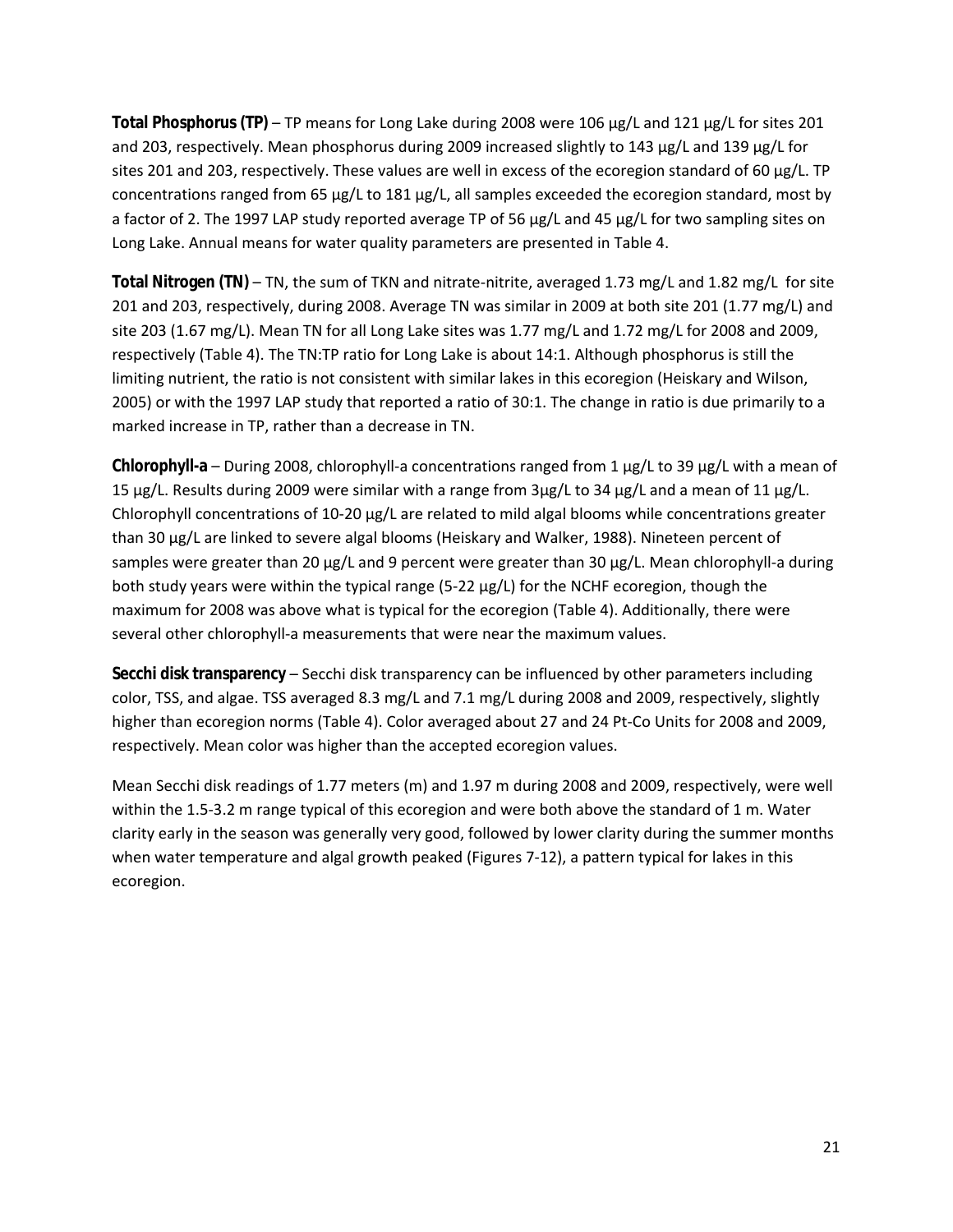| <b>Parameter Means</b>               | Long Lake<br>2008 | Long Lake<br>2009 | Long Lake<br>Mean 2008 - | <b>Typical Range</b><br>for NCHF | Ecoregion<br><b>Standard</b> |
|--------------------------------------|-------------------|-------------------|--------------------------|----------------------------------|------------------------------|
|                                      |                   |                   | 2009                     | Ecoregion <sup>1</sup>           |                              |
| Total Phosphorus (µg/L)              | 113               | 141               | 127                      | $23 - 50$                        | <60                          |
| Chlorophyll a (µg/L)                 |                   |                   |                          |                                  |                              |
| Mean                                 | 15                | 11                | 13                       | $5 - 22$                         | $20$                         |
| <b>Maximum</b>                       | 39                | 34                | 39                       | $7 - 37$                         |                              |
| Secchi disk (m)                      | 1.77              | 1.97              | 1.87                     | $1.5 - 3.2$                      | >1.0                         |
| Total Kjeldahl Nitrogen (mg/L)       | 1.71              | 1.70              | 1.70                     | $< 0.60 - 1.2$                   |                              |
| Nitrate-nitrite Nitrogen (mg/L)      | 0.06              | 0.02              | 0.04                     | < 0.01                           |                              |
| Total Nitrogen (mg/L)                | 1.77              | 1.72              | 1.74                     |                                  |                              |
| Alkalinity (mg/L)                    | 325               | 329               | 327                      | 75-150                           |                              |
| Color (Pt-Co Units)                  | 27                | 24                | 26                       | $10 - 20$                        |                              |
| pH                                   | 8.7               | 8.8               | 8.7                      | $8.6 - 8.8$                      |                              |
| Chloride (mg/L)                      | 25                | 28                | 27                       | $4 - 10$                         |                              |
| <b>Total Suspended Solids (mg/L)</b> | 8.3               | 7.1               | 7.7                      | $2 - 6$                          |                              |
| Conductivity (umhos/cm)              | 652               | 680               | 667                      | 300-400                          |                              |
| <b>TN:TP Ratio</b>                   | 16:1              | 12:1              | 14:1                     | $25:1 - 35:1$                    |                              |
| Heiskary and Wilson, 2005.           |                   |                   |                          |                                  |                              |

<span id="page-21-0"></span>**Table 4. Annual Water Quality Parameter Means for Long Lake 2008-2009.** 

Secchi disk transparency, TP, and Chlorphyll-a measurements followed a typical pattern for lakes in this region with TP and Chlorophyll-a generally increasing through the season while transparency decreased (Figures 7-12). One interesting feature is that transparency consistently peaked during the latter half of June, with the earlier June samples slightly less. This may be due to peak nutient uptake from rooted vegetation limiting early season algal blooms. Water clarity generally declined during the summer and rebounded slightly during September.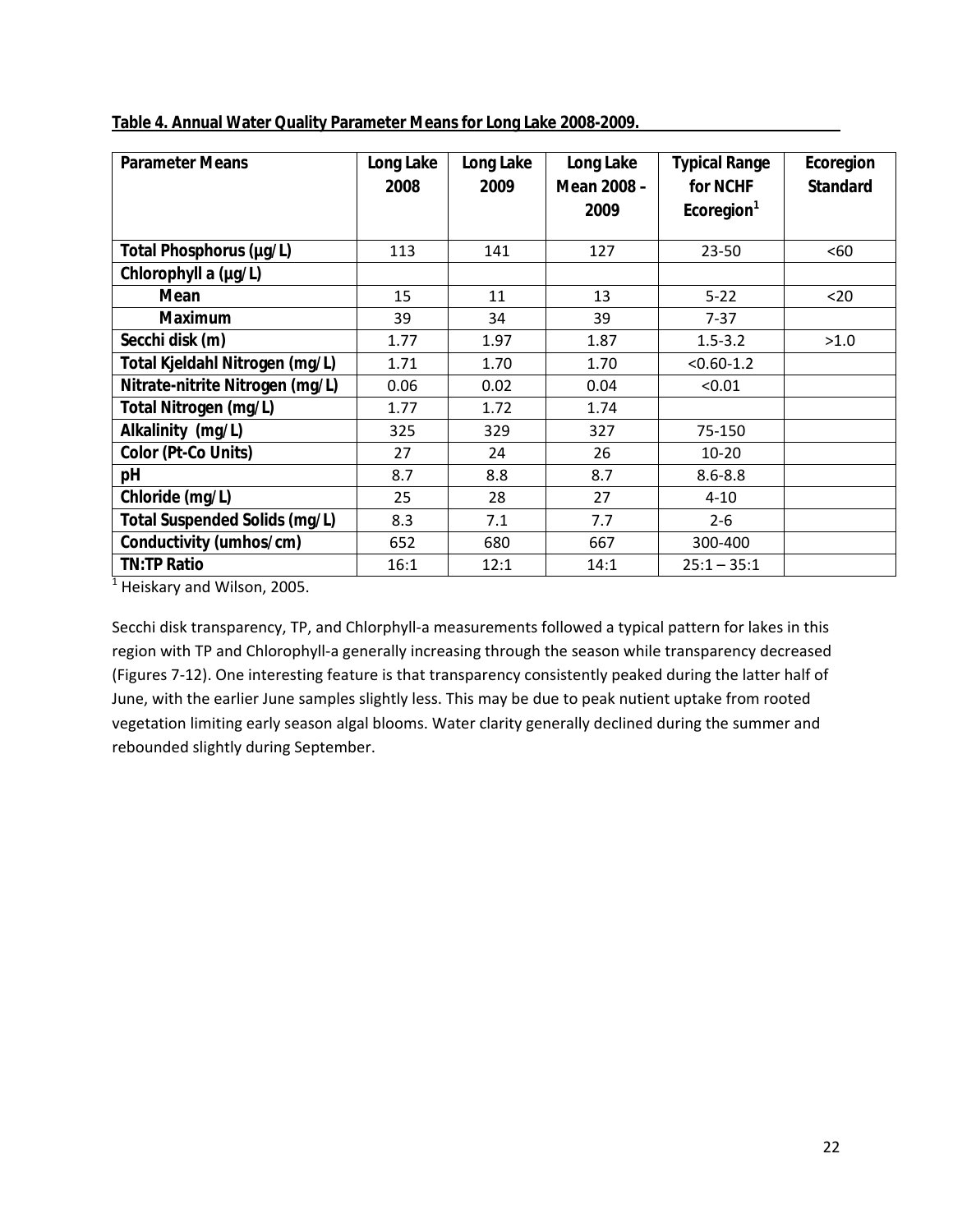<span id="page-22-0"></span>![](_page_22_Figure_0.jpeg)

**Figure 7. Long Lake Site 201 (2008) Secchi Water Clarity, Total Phosphorus and Chlorophyll-a vs. date.** 

![](_page_22_Figure_2.jpeg)

**Figure 8. Long Lake Site 201 (2009) Secchi Water Clarity, Total Phosphorus and Chlorophyll-a vs. date.**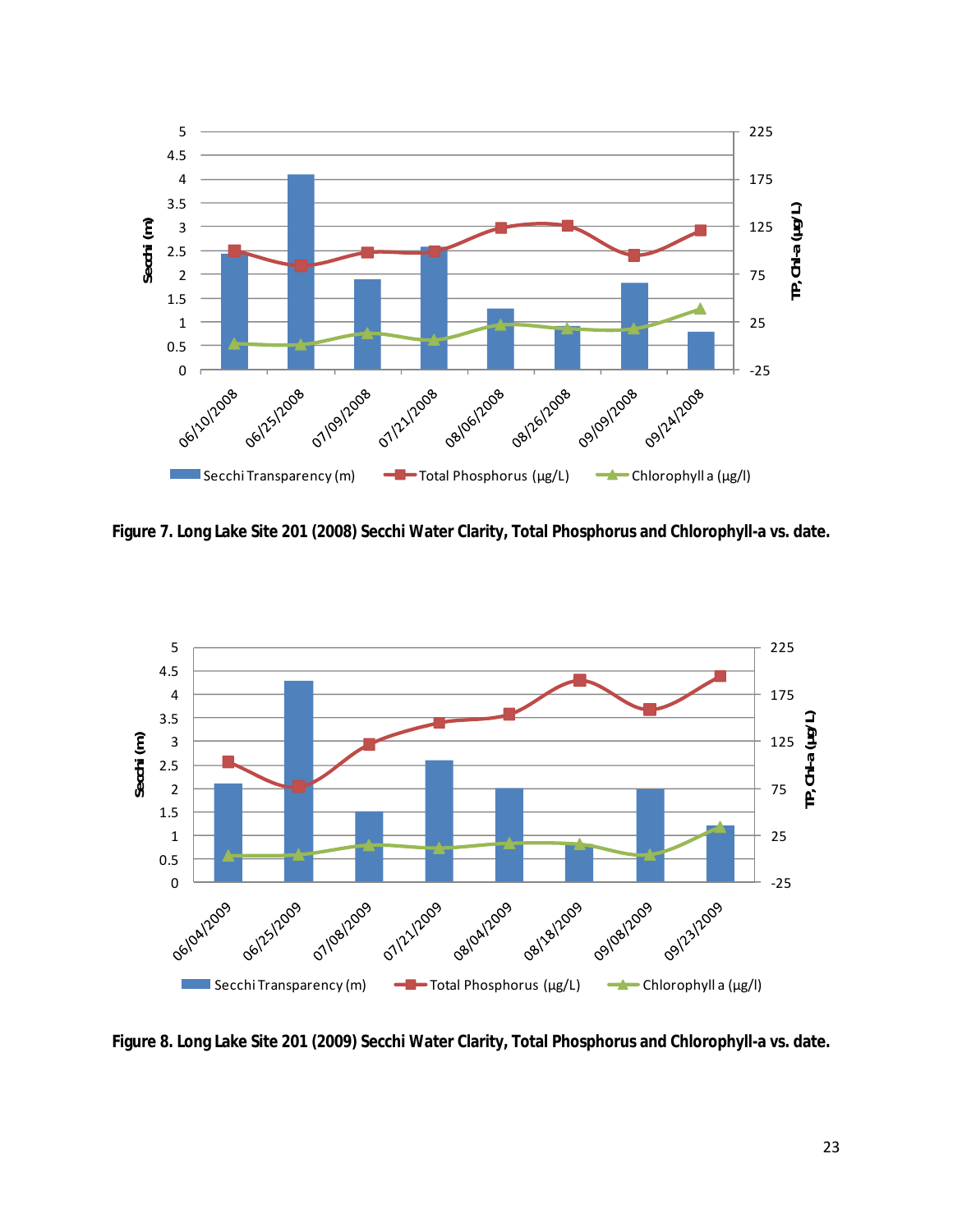<span id="page-23-0"></span>![](_page_23_Figure_0.jpeg)

**Figure 9. Long Lake Site 203 (2008) Secchi Water Clarity, Total Phosphorus and Chlorophyll-a vs. date.** 

![](_page_23_Figure_2.jpeg)

**Figure 10. Long Lake Site 203 (2009) Secchi Water Clarity, Total Phosphorus and Chlorophyll-a vs. date.**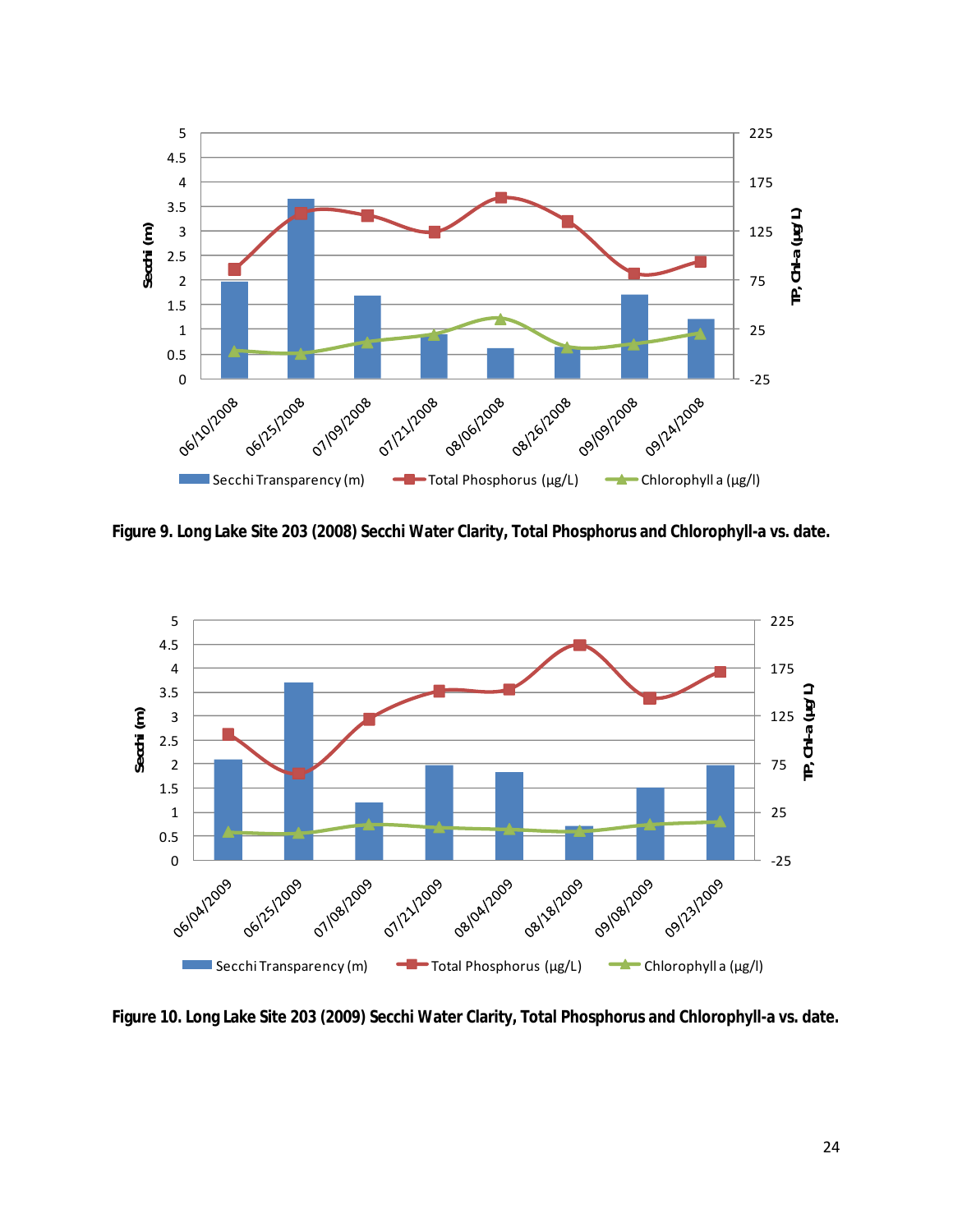<span id="page-24-0"></span>![](_page_24_Figure_0.jpeg)

**Figure 11. Long Lake Sites 201 and 203 Combined (2008) Mean Secchi Water Clarity, Total Phosphorus and Chlorophyll-a vs. date.** 

![](_page_24_Figure_2.jpeg)

**Figure 12. Long Lake Sites 201 and 203 Combined (2009) Mean Secchi Water Clarity, Total Phosphorus and Chlorophyll-a vs. date.**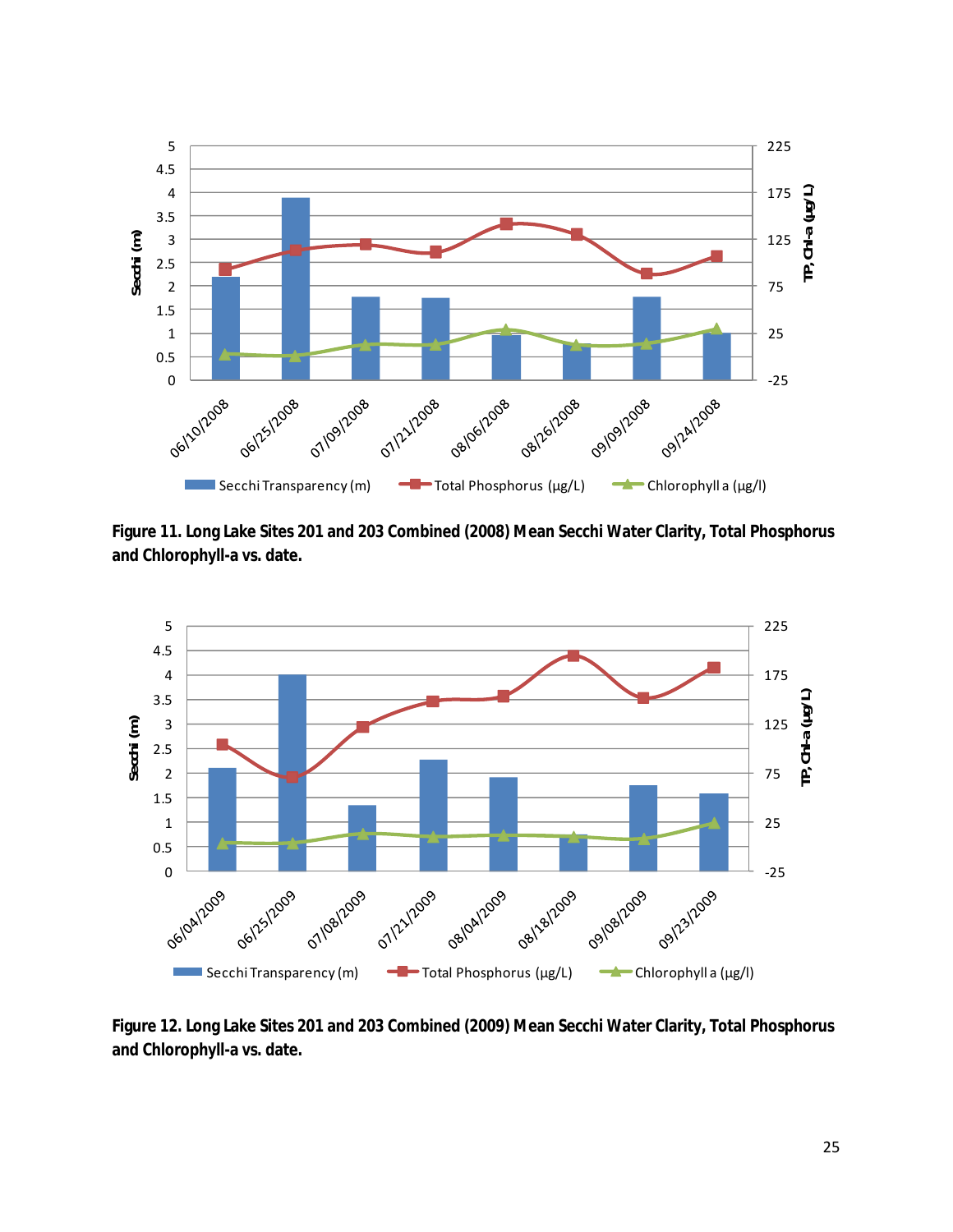<span id="page-25-0"></span>Long term transparency collected from 1975-2009 does show some variability and would indicate that transparency was worse in the 1970s than in the 1990s-2000s. The difference, however, is not significant over the entire period (Figure 13). Transparency data were collected by several cooperating groups including; CLMP (1975-1978, 1991-1997, 1999-2007), MPCA (1992, 1997), and HCWP (2008-2009).

![](_page_25_Figure_1.jpeg)

**Figure 13. Long Lake Summer Mean Secchi Transparency, 1975 - 2009.**

Water clarity seems to be relatively good despite high TP values. However, as indicated by Heiskary and Wilson, 2008, TP values in the range of 90-120  $\mu$ g/L can be indicative of a system that can quickly change from a clear water state to a turbid water state with frequent, severe nuisance algal blooms. Measured phosphorus levels in Long Lake were within or in excess of this range in both 2008 and 2009. Once this transition has been made, it can be difficult to reverse the process. There may also be biological processes that are limiting algal production in this system.

Good water clarity is difficult to maintain with excessive phosphorus though there is evidence that zooplankton communities can influence water clarity (Hanson and Butler, 1994). Zooplankton samples were collected to determine if the zooplankton populations were 'biologically' maintaining water clarity despite high TP values. In fact, sample collection during 2010 indicated a population structure of *Daphnia pulex* that could explain this phenomenon (Hanson and Butler, 1994). These conditions may be related to a healthy game fish population that is cropping small zooplanktivorous fish reducing predatory stress on the *Daphnia* that feed on phytoplankton responsible for reduced water clarity, primarily green algae and some blue-green algae (*Microcystis* species). The stability of this biological community is not certain. In the presence of such high TP values, it is imperative that we strive to better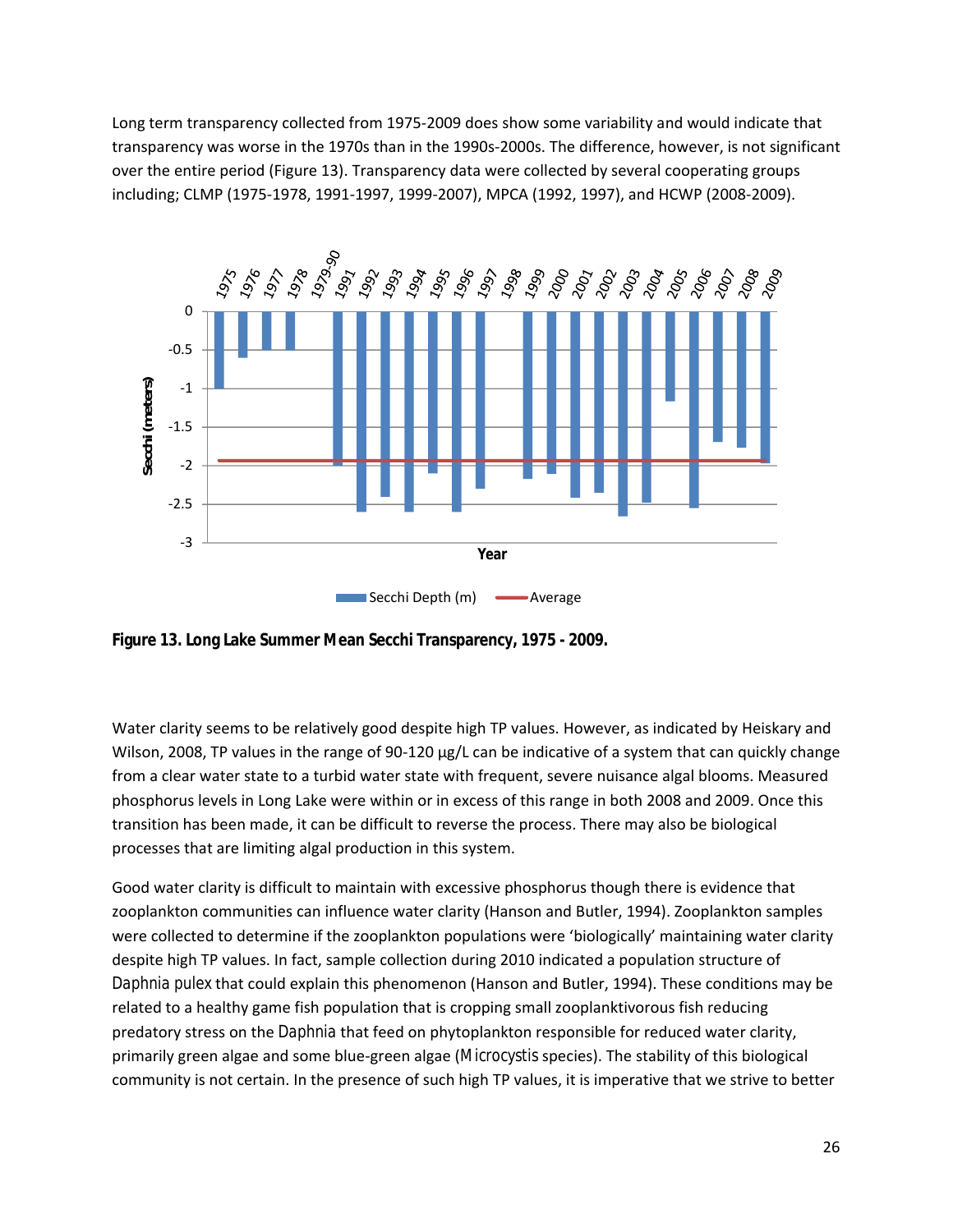<span id="page-26-0"></span>understand and maintain these conditions to prevent a turbid condition in Long Lake. Ringo Lake did not exhibit zooplankton populations similar to Long Lake.

**Trophic State Index** – Trophic State Index (TSI), a measure of TP, Chl-a, and transparency, is used to gauge general lake condition (Carlson, 1977). A TSI score is used to classify a lake into one of four categories: Oligotrophic, Mesotrophic, Eutrophic, or Hypereutrophic. A description of Carlson's TSI is included in Figure 14.

| Carlson's Trophic State Index                                          |                                                                                  |                                                                                             |  |  |  |
|------------------------------------------------------------------------|----------------------------------------------------------------------------------|---------------------------------------------------------------------------------------------|--|--|--|
| <b>RE Carlson</b>                                                      |                                                                                  |                                                                                             |  |  |  |
| TSI < 30                                                               | Classic Oligotrophy: Clear water, oxygen throughout the year in the hypolimnion, |                                                                                             |  |  |  |
|                                                                        | salmonid fisheries in deep lakes.                                                |                                                                                             |  |  |  |
| TSI 30 - 40                                                            |                                                                                  | Deeper lakes still exhibit classical oligotrophy, but some shallower lakes will             |  |  |  |
|                                                                        | become anoxic in the hypolimnion during the summer.                              |                                                                                             |  |  |  |
| TSI 40 - 50                                                            | Water moderately clear, but increasing probability of anoxia in hypolimnion      |                                                                                             |  |  |  |
|                                                                        | during summer.                                                                   |                                                                                             |  |  |  |
| TSI 50 - 60                                                            |                                                                                  | Lower boundary of classical eutrophy: decreased transparency, anoxic hypolimnia             |  |  |  |
|                                                                        |                                                                                  | during the summer, macrophyte problems evident, warm-water fisheries only.                  |  |  |  |
| TSI 60 - 70                                                            |                                                                                  | Dominance of blue-green algae, algal scums probable, extensive macrophyte                   |  |  |  |
|                                                                        | problems.                                                                        |                                                                                             |  |  |  |
| TSI 70 - 80                                                            |                                                                                  | Heavy algal blooms possible throughout the summer, dense macrophyte beds, but               |  |  |  |
|                                                                        |                                                                                  | extent limited by light penetration. Often would be classified as hypereutrophic.           |  |  |  |
| TSI > 80                                                               |                                                                                  | Algal scums, summer fish kills, few macrophytes, dominance of rough fish.                   |  |  |  |
|                                                                        |                                                                                  |                                                                                             |  |  |  |
| <b>Oligotrophic</b><br>Meotrophic<br><b>Euirophic</b><br>Hyperentropic |                                                                                  |                                                                                             |  |  |  |
|                                                                        |                                                                                  |                                                                                             |  |  |  |
|                                                                        |                                                                                  |                                                                                             |  |  |  |
|                                                                        |                                                                                  | 30<br>45<br>50<br>55<br>60<br>65<br>70<br>75<br>80<br>25<br>35<br>40.<br>20                 |  |  |  |
|                                                                        | Trophic<br><b>State Index</b>                                                    |                                                                                             |  |  |  |
|                                                                        |                                                                                  |                                                                                             |  |  |  |
|                                                                        |                                                                                  | 15<br>05<br>03<br>3<br>2<br>15<br>10876<br>- 5<br>4<br>1                                    |  |  |  |
|                                                                        | Transparency                                                                     |                                                                                             |  |  |  |
|                                                                        | (m)                                                                              |                                                                                             |  |  |  |
|                                                                        |                                                                                  | 1<br>3.<br>4                                                                                |  |  |  |
|                                                                        | Chlorophyll-a                                                                    | 0.5<br>10 15 20 30 40 60 80 100 150<br>57                                                   |  |  |  |
|                                                                        | $(\mathbf{ppb})$                                                                 |                                                                                             |  |  |  |
|                                                                        |                                                                                  |                                                                                             |  |  |  |
|                                                                        |                                                                                  | 20 25 30 40<br>50 60<br>80 100<br>150<br>10<br>15                                           |  |  |  |
|                                                                        | <b>T</b> otal<br>Phosphorus                                                      |                                                                                             |  |  |  |
|                                                                        | (ppb)                                                                            |                                                                                             |  |  |  |
|                                                                        |                                                                                  |                                                                                             |  |  |  |
| USEPA>EPA 440/5-88-002.                                                |                                                                                  | After Moore, 1. And K. Thornton, [Ed.]1988. Lake and Reservoir Restoration Guidance Manual. |  |  |  |

#### **Figure 14. Carlson's Trophic State Index**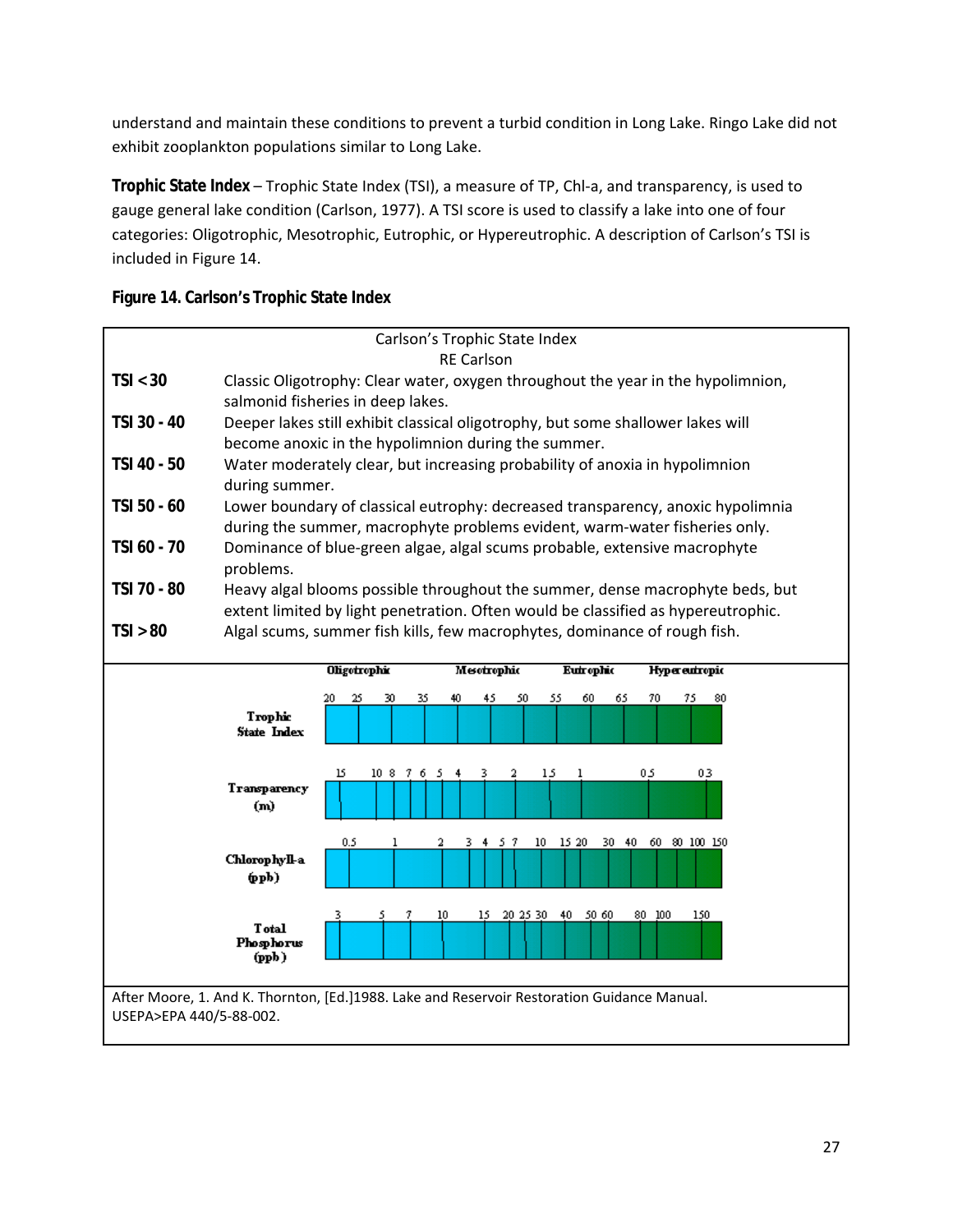<span id="page-27-0"></span>A TSI value was calculated for each pertinent parameter, and an overall TSI was generated from the mean of the combined values. TSI values were calculated for each site per year and a combined 'whole lake' value for each year. The Long Lake TSI value for 2008 was 61, similar to a value of 60 during 2009 (Table 5). Although there was some variability between sites and years, Secchi TSI (TSIS) was consistently lower than either Chl-a TSI (TSIC) or TP TSI (TSIP). This lake would be consistently considered eutrophic based on Chl-a TSI, TSIS, and the overall TSI score. TP TSI, however, was much higher than either the Chl-a or Secchi component subsequently driving the overall score into the upper eutrophic range and into the hyper-eutrophic range if scored independently.

|                 | <b>Carlson's TSI</b>                |      |           |  |  |
|-----------------|-------------------------------------|------|-----------|--|--|
|                 | Long Lake<br>Long Lake<br>Long Lake |      |           |  |  |
|                 | 2008                                | 2009 | 2008-2009 |  |  |
| <b>TP TSIP</b>  | 72                                  | 76   | 74        |  |  |
| Chl-a TSIC      | 57                                  | 54   | 56        |  |  |
| Secchi TSIS     | 52                                  | 50   | 51        |  |  |
| <b>TSI Mean</b> | 61                                  | 60   | 60        |  |  |

#### **Table 5. Carlson's Trophic State Index for Long Lake 2008 – 2009.**

### **1.7.3 Fisheries, Aquatic Vegetation, and Substrate Surveys**

In Lake Resources: Fisheries, Aquatic Vegetation, and Substrate

The Minnesota Department of Natural Resources (MN DNR) conducted a fisheries, vegetation, and substrate survey during the 2009 field season. Results indicate a healthy game fish population. The surveys also do not indicate a rough fish population that dominates the system. A detailed report is included in Appendix 3 (MN DNR Standard Lake Survey Report, Long Lake). MN DNR substrate surveys indicate that the lake bottom is dominated by sand and gravel. Muck, the substrate most likely to be resuspended and contribute to internal loading of TP was listed as rare according to MN DNR substrate transect surveys (MN DNR Standard Lake Survey Report, Long Lake).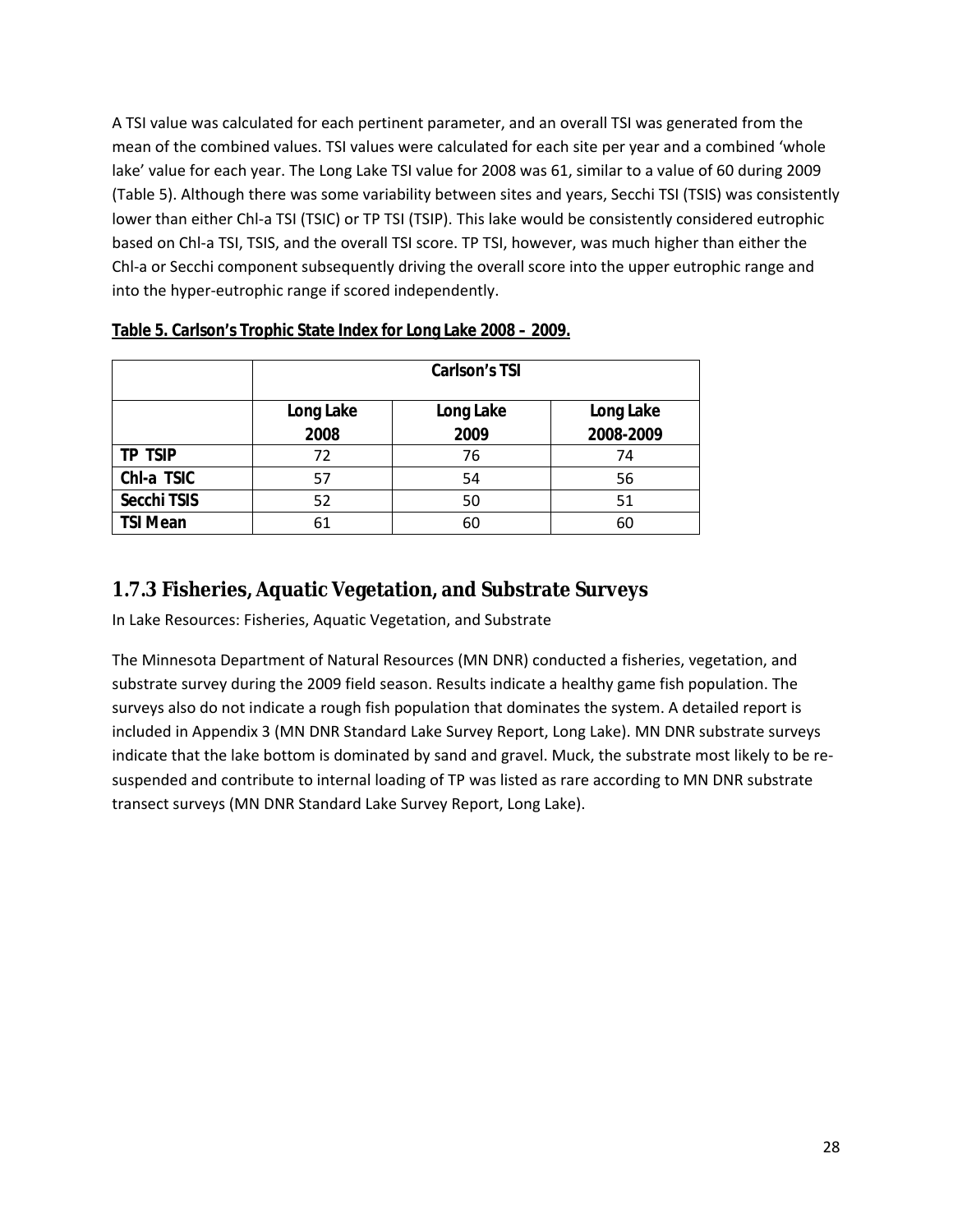### <span id="page-28-0"></span>*1.8 Ringo Lake*

### **1.8.1 Ringo Lake Morphology**

Ringo Lake is approximately 735 acres with a watershed size of 4,368 acres. The maximum depth is about 10 feet (3.1 meters) with an average depth of 4.1 feet (1.3 meters) (Table 6). Ringo Lake has a maximum fetch of 2.0 miles, and there are few forested areas to mitigate the effects of prevailing northwest winds. The level of Ringo Lake during 2008-2009 varied seasonally but was consistently slightly below the Ordinary High Water Level of 1,166.4 feet above sea level (MN DNR Lake Water Level Report, Ringo Lake). The Ordinary High Water Level is defined as the highest water level that has been maintained for a sufficient period of time to leave evidence upon the landscape, typically where natural vegetation changes from predominantly aquatic to predominantly terrestrial. Lake Level has been recorded at this site from 1948 to the present.

Additional watershed details are presented in Table 6 and Figure 15.

| Parameter                        | Measurement                        |
|----------------------------------|------------------------------------|
| Lake Area                        | 735 acres (298 ha)                 |
| Mean Depth                       | 4.1 feet (1.3 m)                   |
| Max Depth                        | 10 feet (3.1 m)                    |
| Volume                           | 3,001 acre-ft $(3.7 \text{ hm}^3)$ |
| Littoral Area                    | 735 acres                          |
| Fetch                            | $2.0$ miles ( $km$ )               |
| Watershed Area (total with lake) | 4,368 Acres (1,768 ha)             |
| Watershed Area (without lake)    | 3,633 Acres (1,471 ha)             |
| Shore Length                     | 9.56 miles                         |

**Table 6. Ringo Lake Morphometric Characteristics.**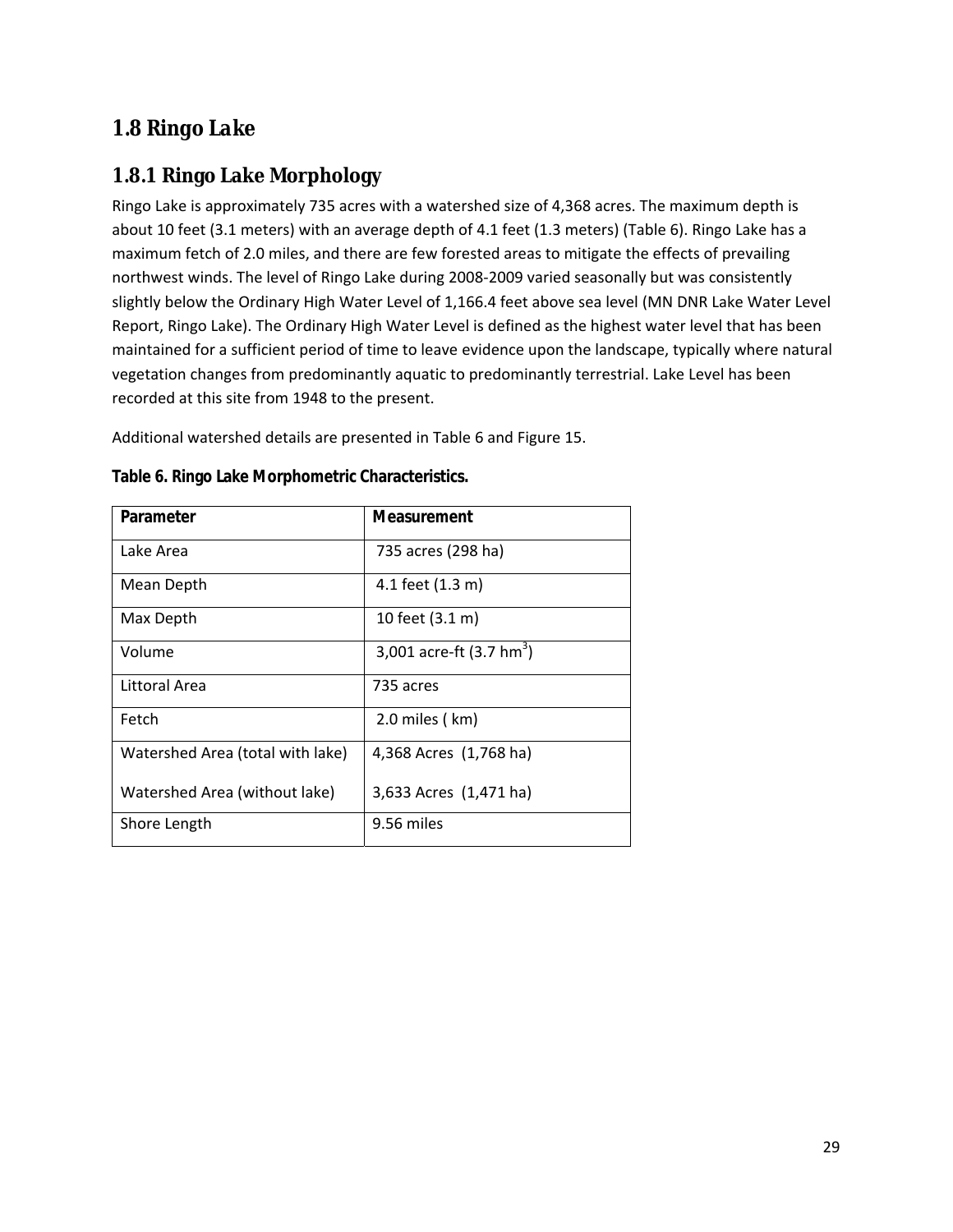<span id="page-29-0"></span>![](_page_29_Figure_0.jpeg)

**Figure 15. Ringo Lake Bathymetric Map.** 

### **1.8.2 Ringo Lake Water Quality Data and Sampling Results**

**Thermal stratification and Dissolved Oxygen Profiles** – Temperature profiles taken at sites on Ringo Lake did not indicate thermal stratification during 2008 or 2009. The temperature profiles for Ringo Lake are shown in Figures 16 and 17 for 2008 and 2009, respectively. Because Ringo Lake is shallow and windswept, thermal stratification is not expected, as stratification is uncommon in lakes exhibiting similar physical characteristics. DO profiles indicated that DO levels were generally above 5 mg/L, which is the threshold needed for adequate game fish survival. DO did fall below 5 mg/L on several occasions; however, these instances were limited to samples near the lake bottom and may have been influenced by lake sediments. Lake sediments can influence DO level through decomposition of organic material contained in the sediment, thereby consuming oxygen and releasing nutrients including phosphorus. Typical DO readings fell between 7 and 12 mg/L (Figures 18-19).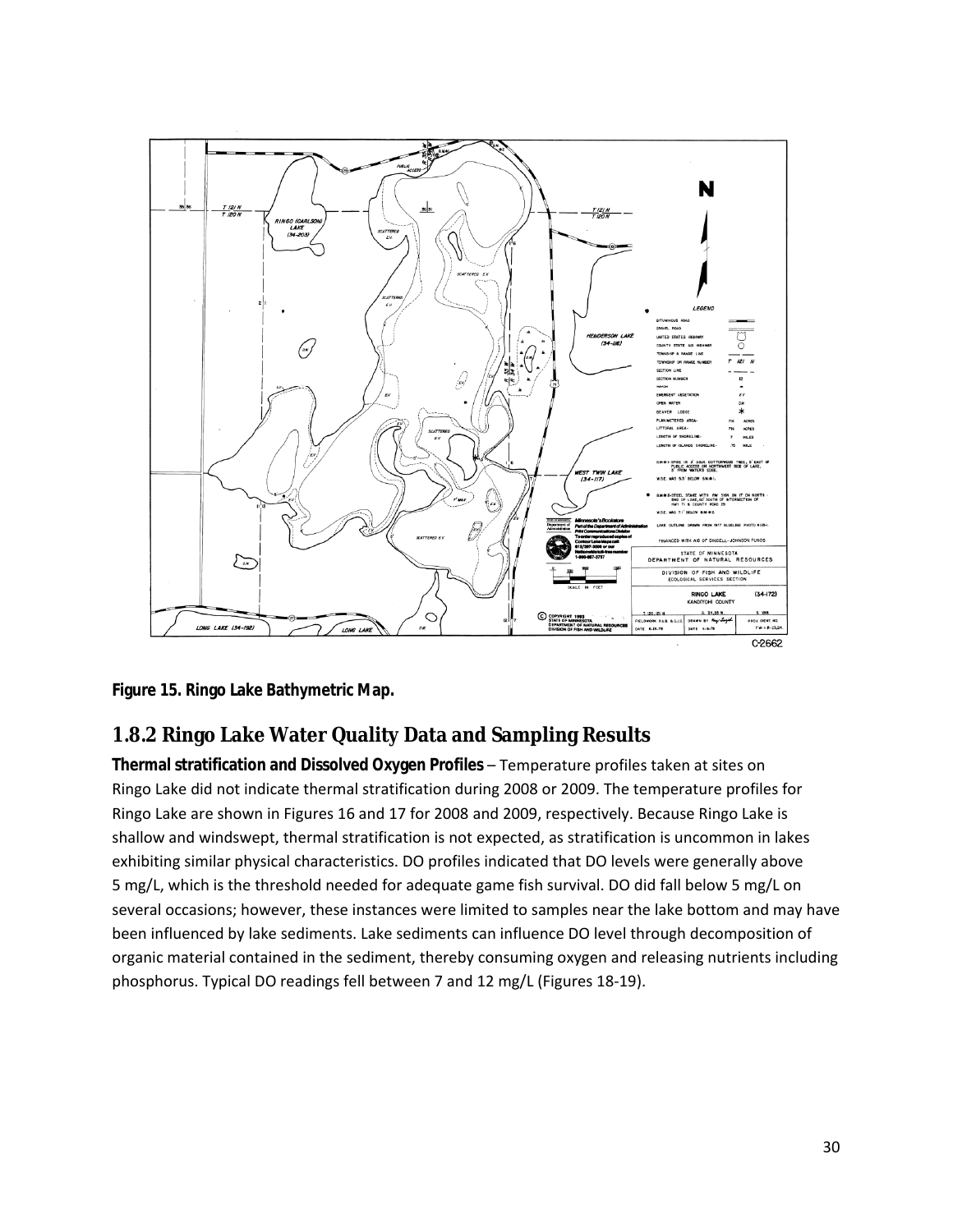<span id="page-30-0"></span>![](_page_30_Figure_0.jpeg)

**Figure 16. Water Temperature Profile for Ringo Lake 2008.** 

![](_page_30_Figure_2.jpeg)

**Figure 17. Water Temperature Profile for Ringo Lake 2009.**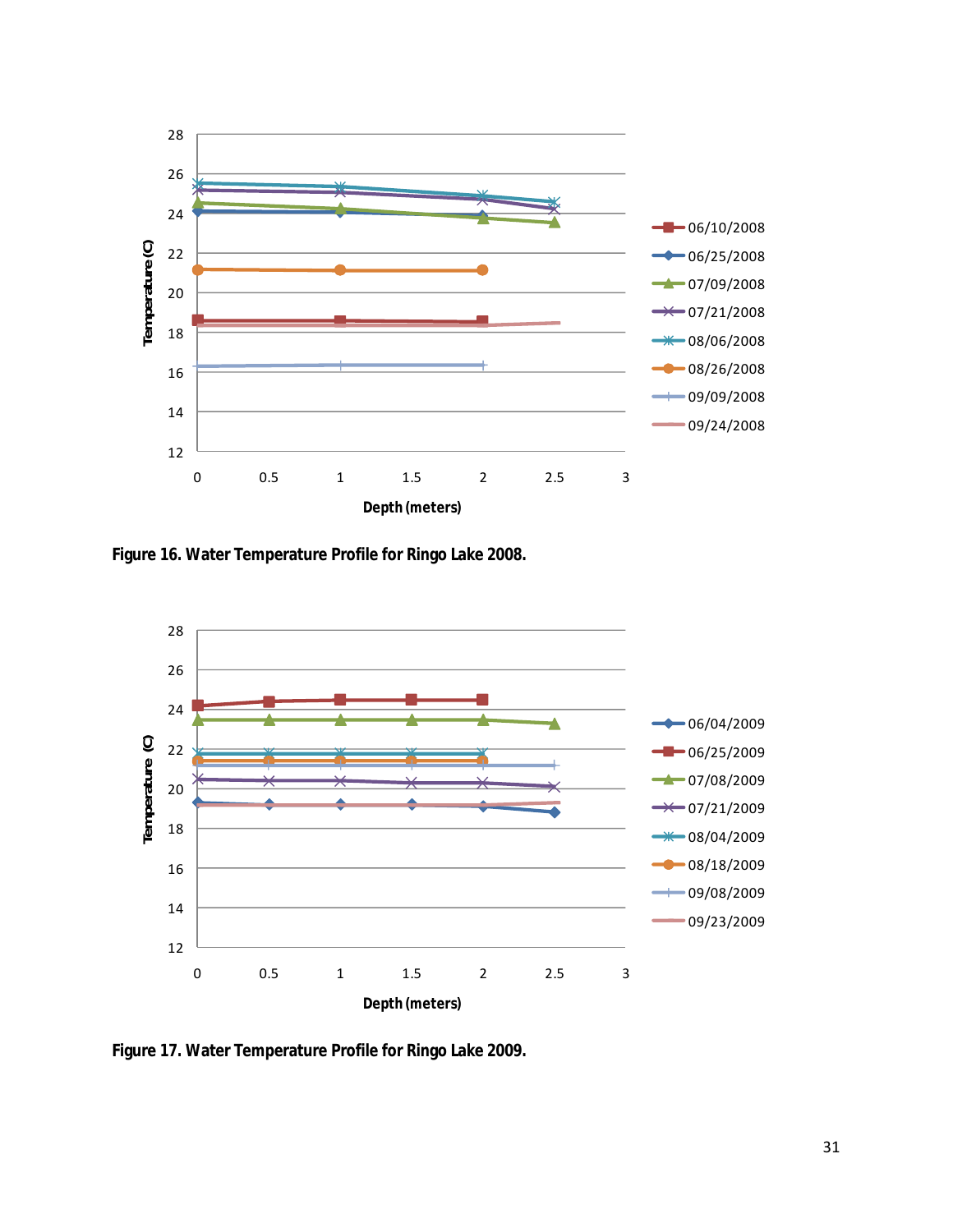<span id="page-31-0"></span>![](_page_31_Figure_0.jpeg)

**Figure 18. Dissolved Oxygen Profile for Ringo Lake 2008.** 

![](_page_31_Figure_2.jpeg)

**Figure 19. Dissolved Oxygen Profile for Ringo Lake 2009.**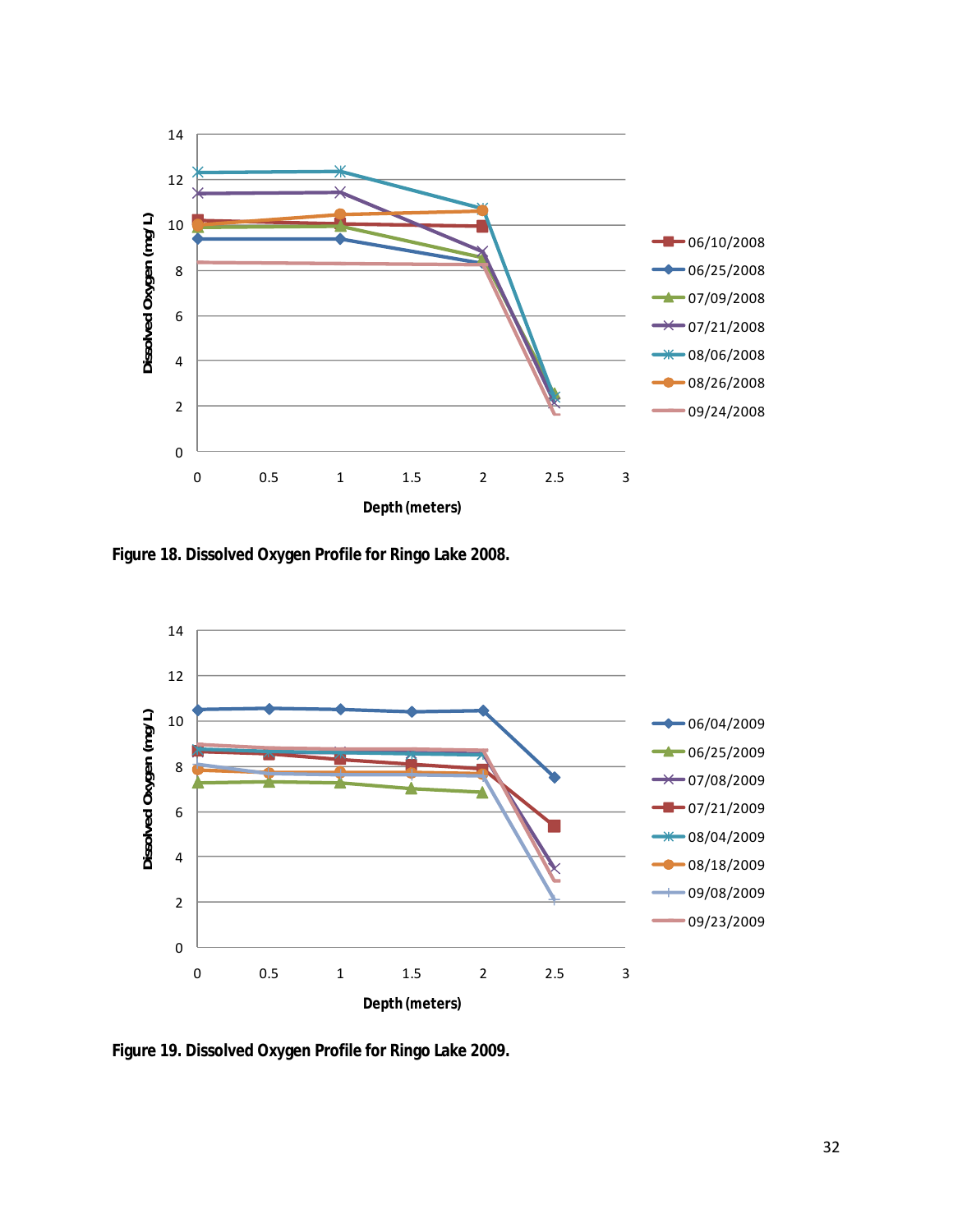<span id="page-32-0"></span>**Total Phosphorus** – Mean TP for Ringo Lake was 114 µg/L during 2008. Mean phosphorus during 2009 increased slightly to 135 µg/L (Table 7). These values are well in excess of the ecoregion standard of 60 µg/L. TP concentrations ranged from 44 µg/L to 155 µg/L. Like Long Lake, nearly all samples exceeded the ecoregion standard, most by a factor of 2. Water quality parameters are summarized in Table 7.

**Total Nitrogen (TN)** – TN, the sum of TKN and nitrate-nitrite, averaged 2.71 mg/L during 2008. Average TN was similar in 2009 at 2.83 mg/L. TN values in Ringo Lake were consistently about 1 mg/L higher than in Long Lake. The TN:TP ratio for Ringo Lake is about 22:1. Phosphorus continues to be the limiting nutrient in Ringo Lake, although the ratio falls just outside the range typical for lakes of this region. The TN:TP ratio for Ringo Lake is much closer to typical than Long Lake; however, this is due to higher TN levels, not lower TP levels.

**Chlorophyll-a** – During 2008, chlorophyll-a concentrations ranged from 15 µg/L to 90 µg/L with an average of 56  $\mu$ g/L. Results during 2009 were similar with a range from 20  $\mu$ g/L to 54  $\mu$ g/L and an average of 45 µg/L. Chlorophyll concentrations of 10-20 µg/L are related to mild algal blooms while concentrations greater than 30 µg/L are linked to severe algal blooms (Heiskary and Walker, 1988). Ninety-four percent of samples were greater than 20 µg/L and 88 percent were greater than 30 µg/L. Mean chlorophyll-a concentrations during both study years were well above the typical range for the NCHF ecoregion (Table 7).

| <b>Parameter Means</b>          | <b>Ringo Lake</b><br>2008 | <b>Ringo Lake</b><br>2009 | <b>Ringo Lake</b><br>Mean 2008 - | <b>Typical Range</b><br>for NCHF | Ecoregion<br><b>Standard</b> |
|---------------------------------|---------------------------|---------------------------|----------------------------------|----------------------------------|------------------------------|
|                                 |                           |                           | 2009                             | Ecoregion <sup>1</sup>           |                              |
| Total Phosphorus (µg/L)         | 114                       | 135                       | 125                              | 23-50                            | <60                          |
| Chlorophyll a (µg/L)            |                           |                           |                                  |                                  |                              |
| Mean                            | 56                        | 45                        | 50                               | $5 - 22$                         | $20$                         |
| <b>Maximum</b>                  | 90                        | 54                        | 90                               | $7 - 37$                         |                              |
| Secchi disk (m)                 | 0.23                      | 0.22                      | 0.22                             | $1.5 - 3.2$                      | >1.0                         |
| Total Kjeldahl Nitrogen (mg/L)  | 2.66                      | 2.83                      | 2.74                             | $< 0.60 - 1.2$                   |                              |
| Nitrate-nitrite Nitrogen (mg/L) | 0.05                      | 0.01                      | 0.03                             | < 0.01                           |                              |
| Total Nitrogen (mg/L)           | 2.71                      | 2.83                      | 2.77                             |                                  |                              |
| Alkalinity (mg/L)               | 178                       | 184                       | 181                              | 75-150                           |                              |
| Color (Pt-Co Units)             | 24                        | 25                        | 24                               | $10 - 20$                        |                              |
| pH                              | 9.0                       | 8.9                       | 8.9                              | $8.6 - 8.8$                      |                              |
| Chloride (mg/L)                 | 22                        | 21                        | 22                               | $4 - 10$                         |                              |
| Total Suspended Solids (mg/L)   | 76.6                      | 60.5                      | 68.6                             | $2 - 6$                          |                              |
| Conductivity (umhos/cm)         | 379                       | 397                       | 390                              | 300-400                          |                              |
| <b>TN:TP Ratio</b>              | 24:1                      | 21:1                      | 22:1                             | $25:1 - 35:1$                    |                              |
| Hoickany and Wilcon 2005        |                           |                           |                                  |                                  |                              |

#### **Table 7. Annual Water Quality Parameter Means for Ringo Lake 2008-2009.**

 $<sup>1</sup>$  Heiskary and Wilson, 2005.</sup>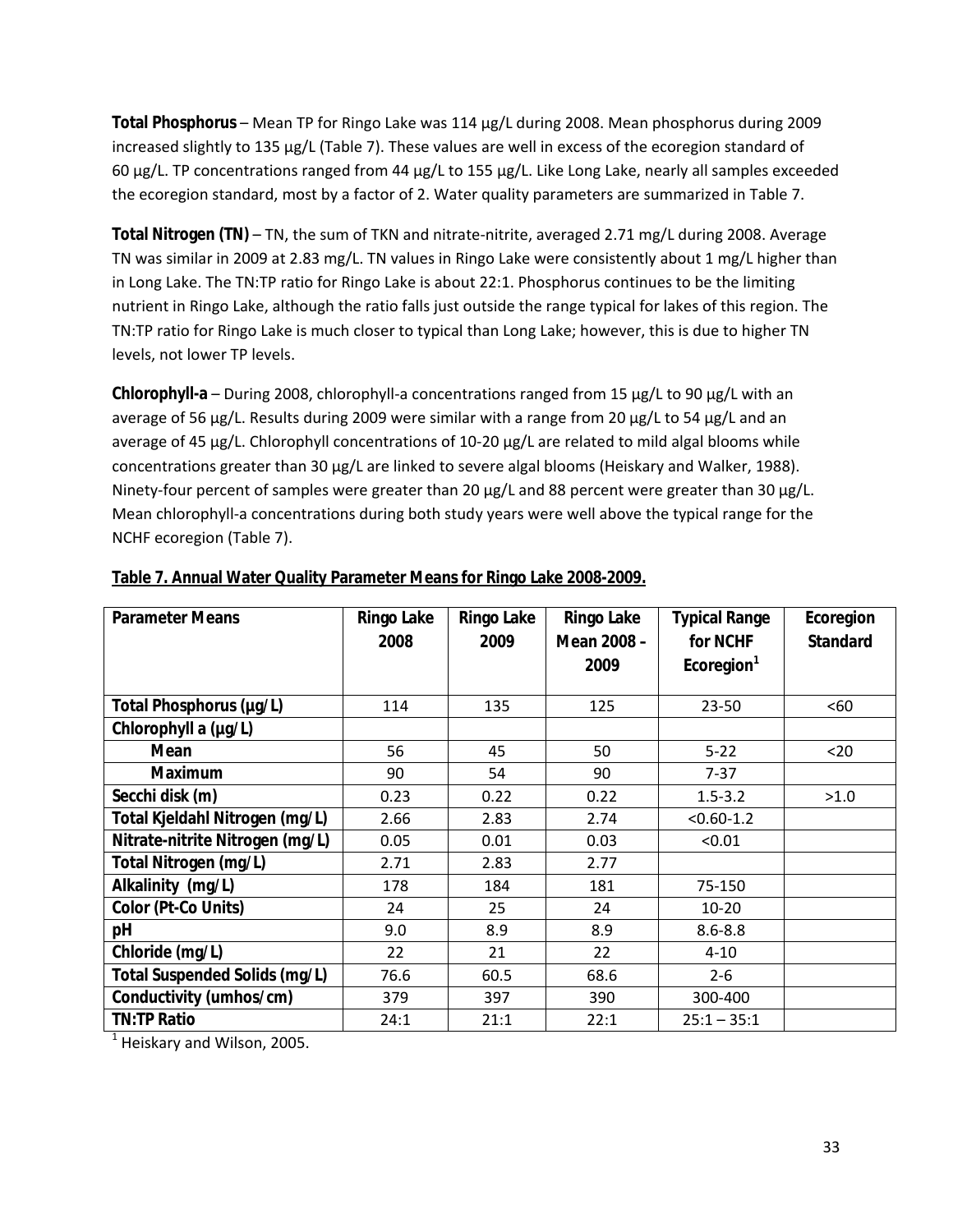<span id="page-33-0"></span>**Secchi disk transparency** – Secchi disk transparency can be affected by other parameters including color, TSS, and algae. TSS averaged 76.6 mg/L and 60.5 mg/L during 2008 and 2009, respectively. These values are much higher than ecoregion norms (Table 7). Color averaged about 24 and 25 Pt-Co Units for 2008 and 2009, respectively. Mean color was near or slightly above typical ecoregion values (Table 7).

Mean Secchi disk readings of 0.23 m and 0.22 m during 2008 and 2009 respectively were well below the 1.5-3.2 m range typical of this ecoregion and were both below the standard of 1 m. Water clarity varied slightly during the season, although it was consistently poor.

Water clarity seems to be relatively poor, consistent with high TP values. Water clarity may have already negatively responded to high TP values changing from a clear water state to a turbid water state. Figures 20 – 21 detail Ringo Lake TP, Secchi, and Chl-a observations.

![](_page_33_Figure_3.jpeg)

**Figure 20. Ringo Lake (2008) Secchi Water Clarity, Total Phosphorus and Chlorophyll-a vs. date.**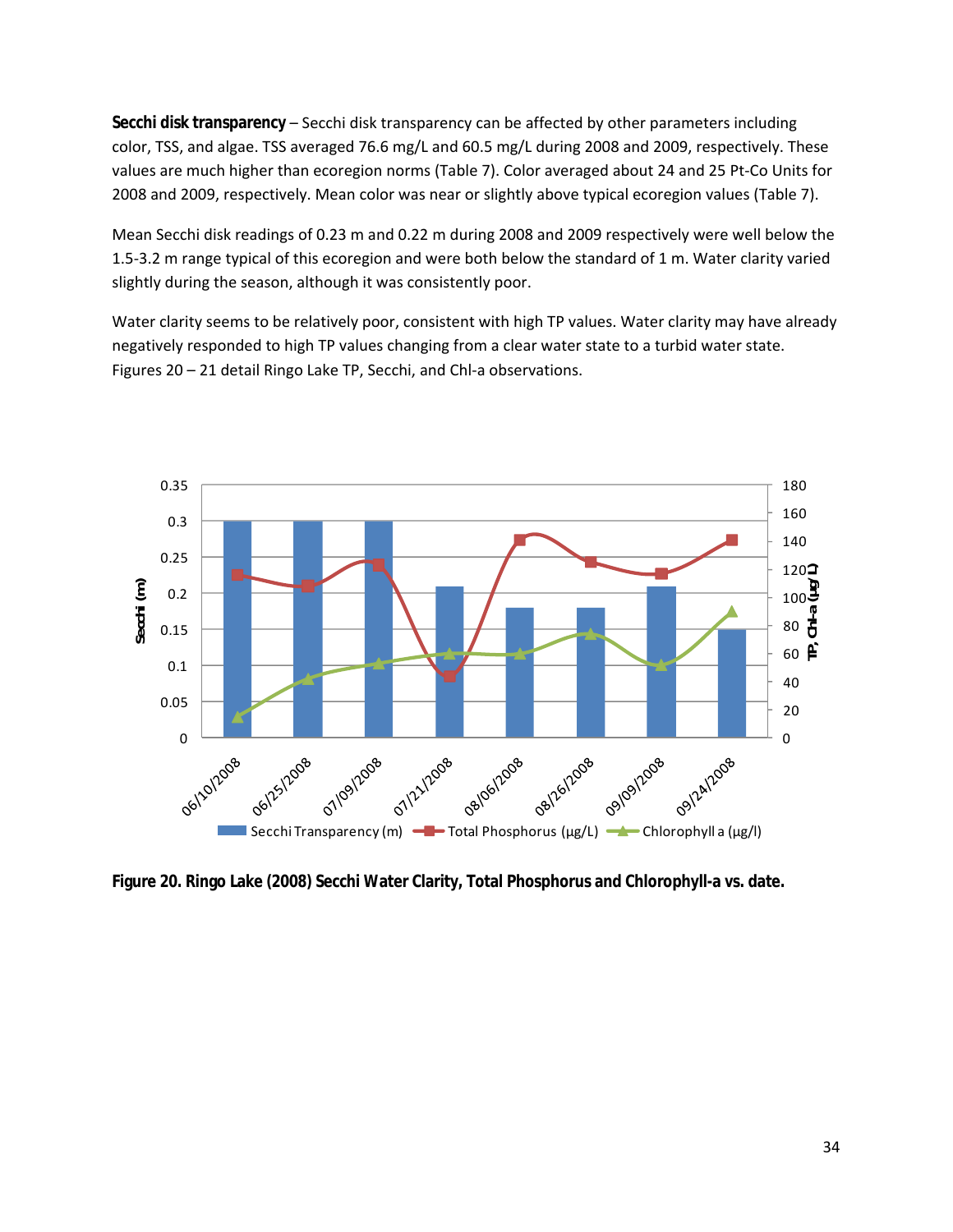<span id="page-34-0"></span>![](_page_34_Figure_0.jpeg)

**Figure 21. Ringo Lake (2009) Secchi Water Clarity, Total Phosphorus and Chlorophyll-a vs. date.** 

Ringo Lake transparency data are limited to data collected from 2003-2009. These limited data do not provide enough information to indicate the presence or absence of trends in transparency. Data collected from 2003-2009 are shown in Figure 22. Transparency data were collected by several cooperating groups, including CLMP (2003, 2007) and HCWP (2008-2009).

![](_page_34_Figure_3.jpeg)

**Figure 22. Ringo Lake Summer Mean Secchi Transparency, 2003, 2007 - 2009.**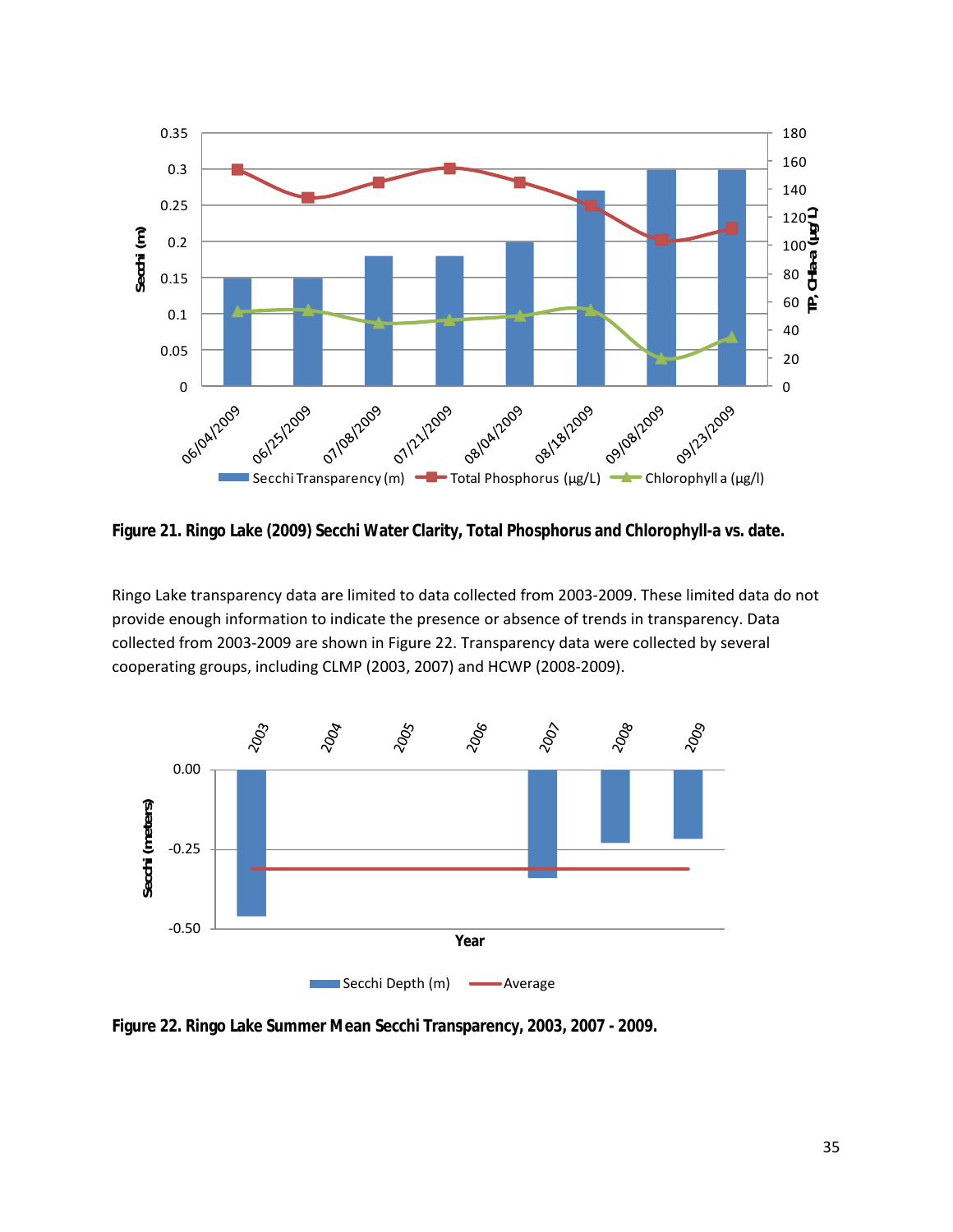<span id="page-35-0"></span>**Trophic State Index** – Trophic State Index (TSI), a measure of TP, Chl-a, and transparency, is used to gauge general lake condition. A TSI value was calculated for each pertinent parameter and an overall TSI was generated from the mean of the combined values. TSI values were calculated for each year. Ringo Lake TSI value was 75 for both 2008 and 2009 (Table 8). Although there was some variability between years, TSIS was higher than either Chl-a TSI (TSIC) or TP TSI (TSIP). This lake would be consistently considered hyper-eutrophic based on Chl-a TSI, TSIS, TP TSI, and the overall TSI score.

|                 | Carlson's TSI                                               |      |           |  |  |  |
|-----------------|-------------------------------------------------------------|------|-----------|--|--|--|
|                 | <b>Ringo Lake</b><br><b>Ringo Lake</b><br><b>Ringo Lake</b> |      |           |  |  |  |
|                 | 2008                                                        | 2009 | 2008-2009 |  |  |  |
| <b>TP TSIP</b>  | 73                                                          | 75   | 74        |  |  |  |
| Chl-a TSIC      | 70                                                          | 68   | 69        |  |  |  |
| Secchi TSIS     | 81                                                          | 82   | 82        |  |  |  |
| <b>TSI Mean</b> | 75                                                          | 75   | 75        |  |  |  |

|--|

### **1.8.3 Fisheries, Aquatic Vegetation, and Substrate Surveys**

In Lake Resources: Fisheries

The MN DNR conducted a fisheries survey during the 2009 field season. Results indicate a healthy game fish population. The surveys also do not indicate a rough fish population that dominates the system. A detailed report is included in Appendix 3 (MN DNR Standard Lake Survey Report, Ringo Lake). Vegetation and substrate surveys were not conducted on Ringo Lake. Observations by the HCWP staff indicate that the lake bottom is dominated by muck and clay. There appears to be limited emergent and submergent vegetation.

# *1.9 Ringo Lake Outlet*

Prior to outletting into Long Lake, Ringo Lake flows through a wetland. As discussed in section 1.6, the outlet of Ringo Lake was monitored on a schedule following that of the Lakes. Data were collected in an effort to determine the influence that Ringo Lake and its outflow may have on the water quality of Long Lake. Flow measurements were not collected.

### **1.9.1 Ringo Lake Outlet Water Quality Data and Sampling Results**

It is likely that water quality outflow from the Ringo Lake Outlet monitoring site has an effect on the water quality of Long Lake. Mean TP measured at the Ringo Lake Outlet during 2008 was 291 µg/L and 211 µg/L in 2009 (Table 9), much higher than measured in either Long or Ringo Lake. There are multiple reasons why the TP at the outlet were so high. A likely cause is rough fish activity. On several occasions the water near the outlet had been agitated by rough fish activity. TSS concentrations followed a similar pattern as TP, being much higher than the lake samples, and would support the idea that fish activity is re-suspending sediments and phosphorus. It is also possible that this wetland has exceeded its capacity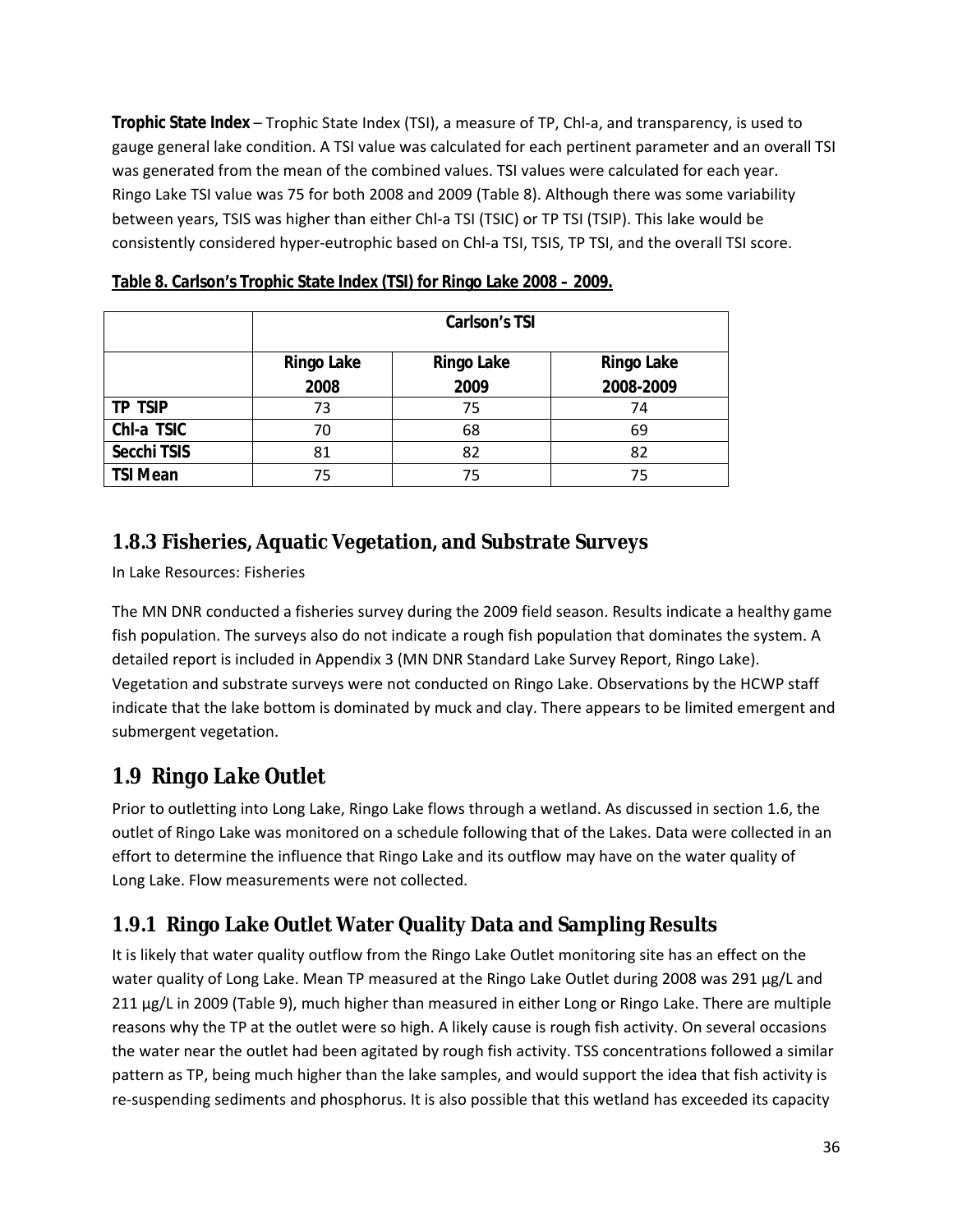<span id="page-36-0"></span>to assimilate phosphorus and is thus exporting it to Long Lake. It is important to note that no flow data were collected at this site, and without such data, it is not possible to determine the mass of phosphorus that is exported. Table 9 outlines additional water quality data for the Ringo Lake Outlet.

| <b>Parameter Means</b>               | Ringo Lake | Ringo Lake | <b>Ringo Lake</b>  |
|--------------------------------------|------------|------------|--------------------|
|                                      | Outlet     | Outlet     | <b>Outlet Mean</b> |
|                                      | 2008       | 2009       | $2008 - 2009$      |
|                                      |            |            |                    |
| Total Phosphorus (µg/L)              | 291        | 211        | 251                |
| Chlorophyll a (µg/L)                 |            |            |                    |
| Mean                                 | 84         | 35         | 48                 |
| <b>Maximum</b>                       | 110        | 60         |                    |
| Total Kjeldahl Nitrogen (mg/L)       | 4.00       | 3.15       | 3.56               |
| Nitrate-nitrite Nitrogen (mg/L)      | 0.04       | 0.02       | 0.13               |
| Total Nitrogen (mg/L)                |            |            |                    |
| Alkalinity (mg/L)                    | 206.4      | 210.9      | 208.6              |
| Color (Pt-Co Units)                  |            |            |                    |
| рH                                   | 8.8        | 8.6        | 8.7                |
| Chloride (mg/L)                      | 22         | 21         | 21                 |
| <b>Total Suspended Solids (mg/L)</b> | 101.8      | 46.8       | 74.3               |
| Conductivity (umhos/cm)              | 414        | 437        | 425                |
| <b>TN:TP Ratio</b>                   |            |            |                    |

**Table 9. Annual Water Quality Parameter Means for Ringo Lake Outlet 2008-2009.**

# **2.0 Narrative and Numeric Water Quality Standards**

Minnesota's water quality standards include both a narrative standard and numeric values for TP, chlorophyll-a, and Secchi transparency, and vary depending upon the ecoregion and lake depth. Both Long and Ringo Lakes are considered shallow lakes within the NCHF ecoregion. The numeric eutrophication standards for a class 2B shallow lake in the NCHF ecoregion are TP ( $\leq 60 \mu g/L$ ), chlorophyll-a (≤20 µg/L), and Secchi transparency (≥1.0 m) (Minn. R. ch. 7050.0222, subp. 4 and subp. 4a). These standards are used in conjunction with the narrative standard which states "The quality of Class 2B surface waters shall be such as to permit the propagation and maintenance of a healthy community of cool or warm water sport or commercial fish and associated aquatic life and their habitats. These waters shall be suitable for aquatic recreation of all kinds, including bathing, for which the waters may be usable."(Minn. R. ch. 7050.0222, subp. 4). Water quality standards are considered compliant by meeting mean summer condition (June-September) standards. Narrative eutrophication standards for Class 2B shallow lakes also state that the TP and either chlorophyll-a or the Secchi disk be met to be considered in compliance. Long Lake currently meets both the Chlorophyll-a and the Secchi disk standard, therefore, Long Lake will be in compliance when the TP standard is met. Ringo Lake currently does not meet any of the eutrophication standards. Ringo Lake will be in compliance when the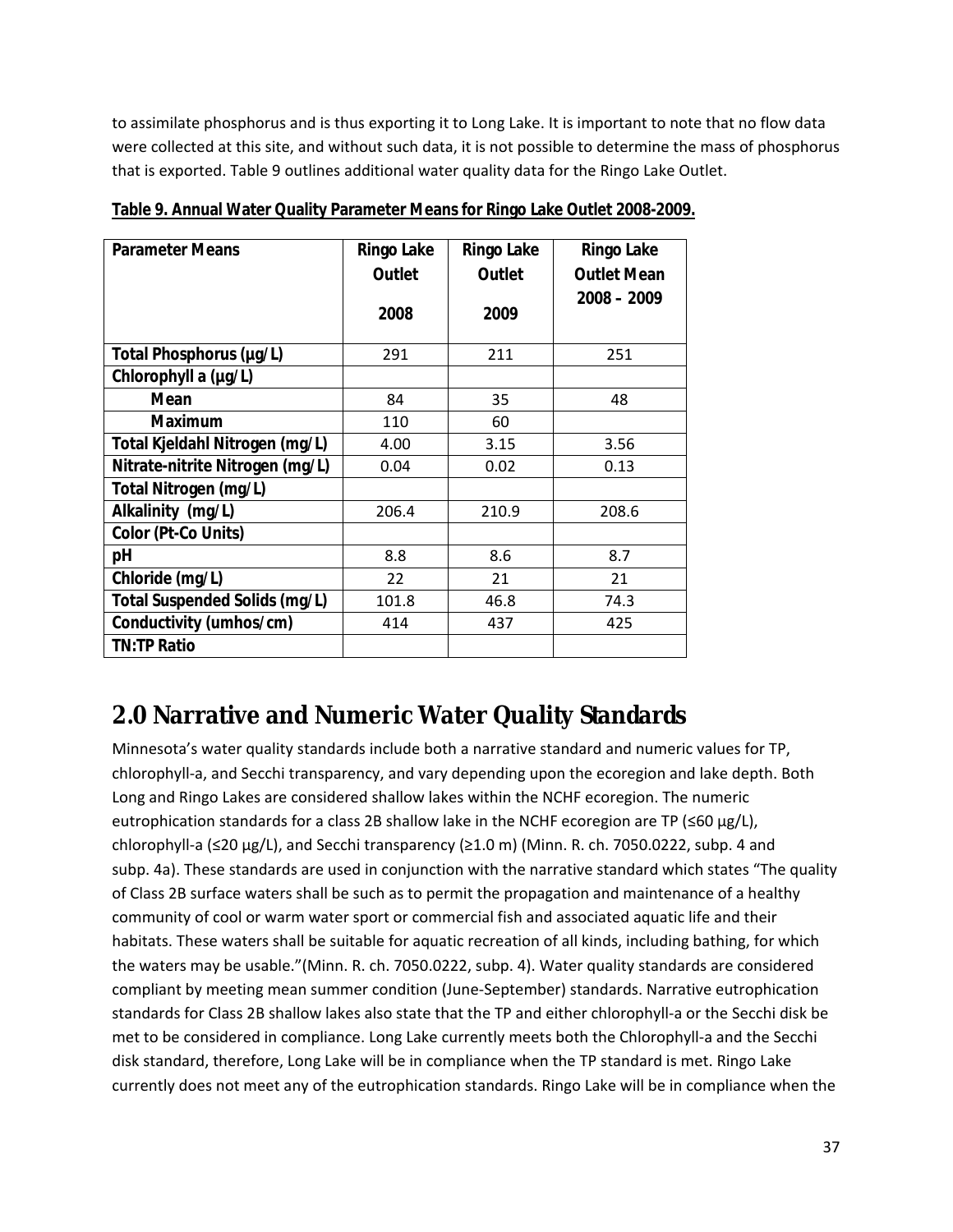<span id="page-37-0"></span>TP standard and either the Chlorophyll-a or Secchi disk standards are met. The efforts set forth by this TMDL are in agreement with current water quality narrative and numeric standards.

# **3.0 Phosphorus Source Inventory**

- Livestock
- Cropland/CRP
- Urban
- Aerial
- Shoreline Erosion
- Failing Septic
- Wildlife (including rookery)
- Internal Loading (vegetation, wave action, fish, rookery)

There are several known sources of phosphorus, both external and internal, that can effect water quality of Long and Ringo Lakes. These sources include livestock, cropland/CRP, urban/residential runoff, shoreline erosion, failing or inadequate SSTS, aerial and dryfall deposition, and wildlife. Internal loading may include contribution from wildlife as well as sediment re-suspension through wave action and biological processes. The phosphorus source assessment is based on land use and livestock data and a range of documented P-delivery coefficients.

#### **Individual Phosphorus Source Assessments**

**Point Sources** – The potential point sources to the Long Lake and Ringo Lake watersheds are:

Construction Stormwater – Loads from construction stormwater are considered to be a small percent of the total WLA and are difficult to quantify, but phosphorus can be delivered through debris and sediment that is disturbed during the construction process. Disturbed soil at construction sites is easily mobilized and exported during rain events. This TMDL assumes that no more than 1 percent of the watershed would be under construction at any time (see section 5.2 for details).

Industrial stormwater – Loads from industrial stormwater activities in this watershed are limited to sand and gravel operations, and are covered under the General Sand and Gravel General Permit (MNG490000) (see section 7.1.2). Phosphorus at these sites can be delivered by wind erosion, dust from mining activities, and pit dewatering. This TMDL assumes that approximately 5.5 percent of the uplands in the Long Lake Watershed and 6.2 percent of the Ringo Lake Watershed uplands are gravel pits.

**Nonpoint Sources** – The potential nonpoint sources to the Long Lake and Ringo Lake watersheds are:

**Forest** – Forested land accounts for about 12 percent of the Long Lake watershed and 15 percent of the Ringo Lake watershed. Runoff from forested land can include decomposing vegetation and organic soils. A range of P delivery coefficients (0.1-0.15 kg/ha) were used to model phosphorus inputs.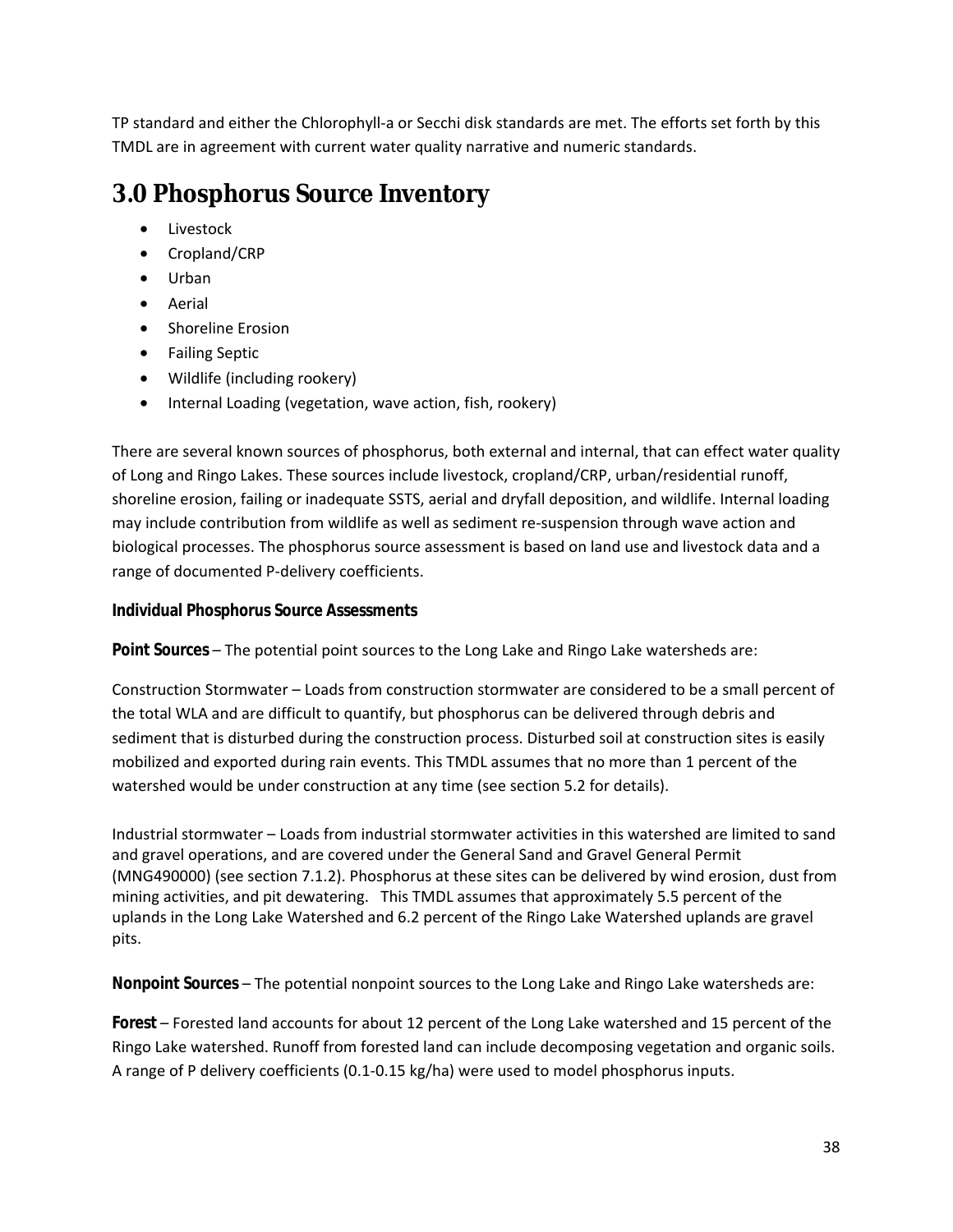<span id="page-38-0"></span>**Agricultural** – Agricultural land comprises 12 percent of the land in the Long Lake watershed and 11 percent of the Ringo Lake watershed. A range of P delivery coefficients ranging from 0.2-0.8 kg/ha were used to estimate loading from agricultural lands. This estimate includes only land that is under annual cultivation. Land that is in grass, hay, or pasture was estimated separately. Runoff from agricultural lands can include livestock wastes, fertilizers, soil particles, and organic material from agronomic crops.

**Livestock** – Livestock numbers are based on information supplied by the Kandiyohi feedlot officer. There are no National Pollutant Discharge Elimination System (NPDES) registered feedlots in the Long Lake watershed. There are a few smaller feedlots (turkey), and a number of other landowners that have a small amount of livestock. Some livestock were not inventoried by Kandiyohi County (e.g. owners of one or two horses). These livestock were counted by HCWP staff. Since the method of obtaining this inventory involved visual inspection, it is likely that livestock numbers are slightly underestimated and unlikely that they were overestimated. Currently, there are a total of nine livestock facilities in the Long Lake watershed ranging from 2 to 270 animal units (Table 10), with a total of 457 animal units (Table 11). A range of livestock produced phosphorus was calculated and a conservative delivery ratio (10 percent) was used. Livestock can contribute phosphorus to the watershed through runoff at feeding, holding, and manure storage areas as well as direct loading if allowed access to streams or lakes. Additional runoff can occur through upland manure applications.

| Operator       | Livestock Type (Au)          | Watershed | <b>Animal Units</b> |
|----------------|------------------------------|-----------|---------------------|
|                | Sheep (15), Horses (2)       | Ringo     | 17                  |
| $\overline{2}$ | <b>Beef Cattle</b>           | Ringo     | 50                  |
| 3              | <b>Horses</b>                | Ringo     | 30                  |
| 4              | Turkeys                      | Long      | 270                 |
| 5              | <b>Beef Cattle</b>           | Long      | 56                  |
| 6              | Beef Cattle (18), Horses (1) | Ringo     | 19                  |
|                | <b>Horses</b>                | Long      | 2                   |
| 8              | <b>Horses</b>                | Ringo     | 10                  |
| 9              | Sheep                        | Ringo     | 3                   |

#### **Table 10. Livestock Facilities in the Long and Ringo Lakes Watersheds.**

#### **Table 11. Summary of Livestock in the Long and Ringo Lakes Watersheds.**

| Livestock Type | Ringo (Au) | Long $(Au)^*$ |
|----------------|------------|---------------|
| <b>Beef</b>    | 68         | 124           |
| Horse          | 43         | 45            |
| Sheep          | 18         | 18            |
| Turkey         | ი          | 270           |
| Total          | 129        | 457           |

\* Long Lake includes livestock from the Ringo Lake watershed.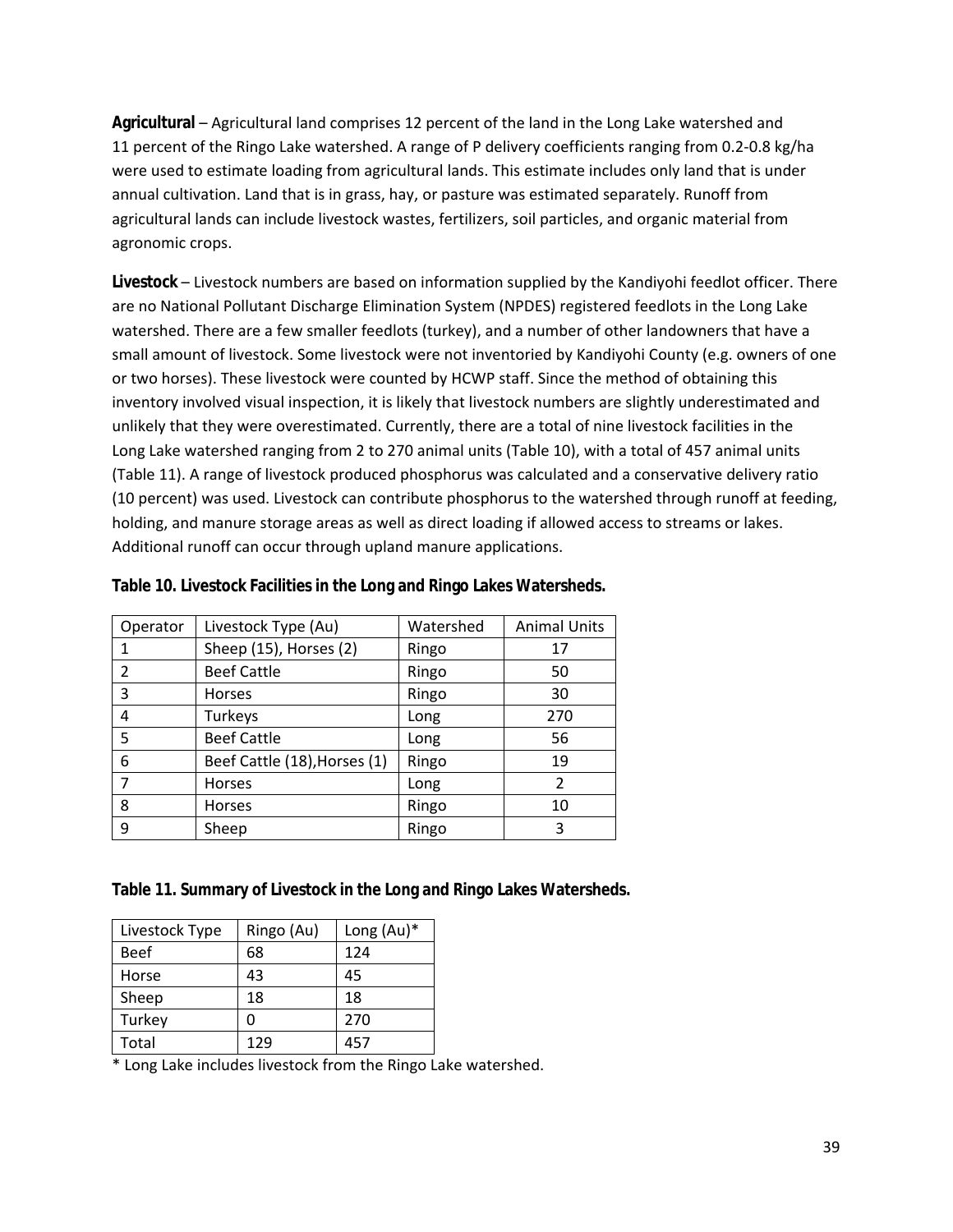**Pasture/Open** – This category combines several limited land uses including pasture, CRP, idle grasslands, hayland, and any state or federal program lands managed as grasslands. The range of phosphorus coefficients was 0.2-0.4 kg/ha. Surface runoff can deliver phosphorus from manure deposited on uplands by livestock and wildlife. Runoff also includes phosphorus from dislodged vegetation and soil loss.

**Urban/Residential (surface runoff, lake homes)** – Runoff from lake homes can be a significant source of phosphorus. Runoff from yards can include fertilizer, leaf and grass litter, pet waste, and numerous other sources of phosphorus. Urban runoff coefficients used range from 0.5-1.25 kg/ha.

**Inadequate SSTS** – Based on Kandiyohi County installation records, approximately 51 of 84 (61 percent compliant) homes on Long Lake have compliant SSTS, 6 of 22 (27 percent compliant) homes on Ringo Lake have compliant systems. Upon further inspection, it is likely that many of the failing systems would be 'straight pipe' septic systems. Though the age and construction of straight pipe septic systems vary widely, they typically consist of an underground settling tank with a piped outflow discharging at or near the most convenient waterway. The settling tank provides for limited solids separation. It is also likely that several of the homes were once seasonal cabins and have systems that are not adequately sized to treat a year-round residence. Without individual inspections it is difficult to know for certain what effect failing systems are having on lake phosphorus levels. Models incorporate a soil retention coefficient of 0 to 100 percent. A coefficient of 30 percent retention was used based on county compliance records and knowledge of local systems. It is also important to note that the models only incorporate homes along the lake shore, not all homes in the watershed. This may slightly underestimate the effect of failing rural septics on these lakes.

Wetland/Open Water – Wetlands and open water comprise a significant portion of the watershed, approximately 35 percent of the Long Lake watershed and 41 percent of the Ringo Lake Watershed. The phosphorus delivery coefficient used for wetlands and open water was 0.1 kg/ha. Wetlands can export phosphorus through suspended solids as well as organic debris that flow through the waterways.

**Aerial** – Direct aerial deposition to the surface of the lake was based on regional values and is responsible for a portion of phosphorus loading to Long and Ringo Lakes. The atmospheric export coefficients used a range from 0.3-0.5 kg/ha.

**Rookery** – Long Lake is unique in that it is home to a large wildlife nesting island. Based on a nest count during May 2010, the island is home to about 1,230 waterbird nests (pers. comm. Linda Wires, U of M, unpublished data). Nest counts resulted in 747 double-crested cormorants (*Phalocrocorax auritus*), 243 great blue herons (*Ardea herodias*), 233 great egrets (*Casmerodius albus*), and 7 black-crowned night herons (*Nycticorax nycticorax*) (pers. comm. Linda Wires, U of M, unpublished data). This presents a significant challenge when estimating load. A general wildlife estimate can be calculated based on regional values; however limited local research exists on the effects, if any, of colonial nesting water birds on water quality. It is also uncertain at which levels loading from water birds should be considered internal (i.e. eating fish and depositing fecal matter into the same lake) or external (i.e. eating fish from separate lake and depositing fecal matter into Long Lake). Further complicating the issue is a lack of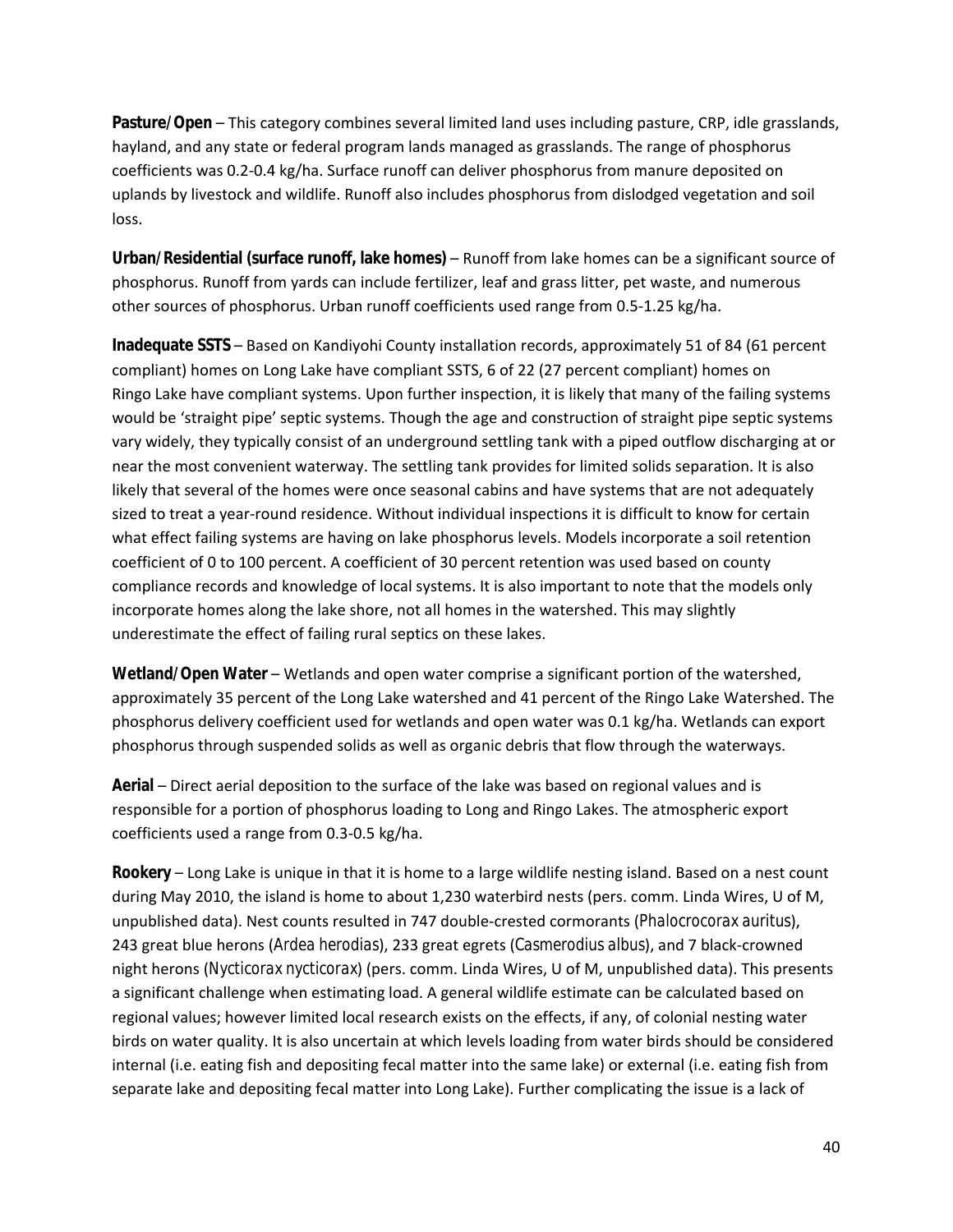<span id="page-40-0"></span>knowledge of food species selection. For example, if waterbirds are feeding on game fish, water quality may be negatively affected; however, if water birds are feeding on rough fish, they could have a positive effect on water quality. Recognizing that P contributions from the nesting island must be estimated, a formula based on population, internal/external loading ratio, and fecal P concentration was developed. Calculations were based on scientific literature and tailored to local conditions based upon assistance from non-game biologists from the MN DNR and University of Minnesota. Delivery of phosphorus from the rookery island and other wildlife would be through surface runoff and direct deposition. It is also important to note that most of the nesting occurs on the interior island, rather than the perimeter which may minimize surface runoff. There is a robust vegetative understory that is consuming nutrients and may act as an additional barrier to runoff.

Based upon waterbird cormorant and heron breeding and nesting behavior, a nest count of 1,230, and an average fledging rate of three young per nest, there may at times be as many as 6,150 birds on the island. Young of the year were counted as 0.5 in regard to fecal production to account for seasonal growth. This would be the equivalent of 4,305 birds. The island is used from approximately April 15 to September 15.

**Internal Loading** – Internal loading can come from a wide variety of sources including re-suspension of sediments due to wave action, rough fish mixing, wildlife activity, boating, and biological processes that release phosphorus. The soil substrate types and frequencies on Long Lake would not indicate a situation that is conducive to significant sediment re-suspension though some is likely. Ringo Lake appears to be more susceptible to this form of internal loading due to incidental observations of soil substrates.

# **4.0 Linking Water Quality Goals and Phosphorus Sources**

# *4.1 Lake Modeling*

#### Overview

Three models were employed to predict lake response to watershed conditions and determine levels of reductions that are required to meet existing water quality standards. These models include Minnesota Lake Eutrophication Analysis Procedure (MINLEAP), Reckhow-Simpson (Reckhow and Simpson, 1980.), and BATHTUB (Walker, 1999). Each model is successively more complex, each taking into account more environmental factors and providing more predictive power. Each model will predict anticipated levels of TP, Chlorophyll-a, and Secchi transparency based on current land use and environmental influences. They may also be used to estimate "what if" scenarios based on changing land use conditions, which can help determine which management practices can be used to most effectively improve water quality. Local land use data and ecoregion values were used to calibrate each model. MINLEAP and Reckhow-Simpson models are used primarily as supporting evidence and to gauge general watershed health, neither model was used for development of the TMDL formula or phosphorus loading estimates. The BATHTUB model was used exclusively for all TMDL calculations, for estimating current loading conditions and for determining required loading reductions.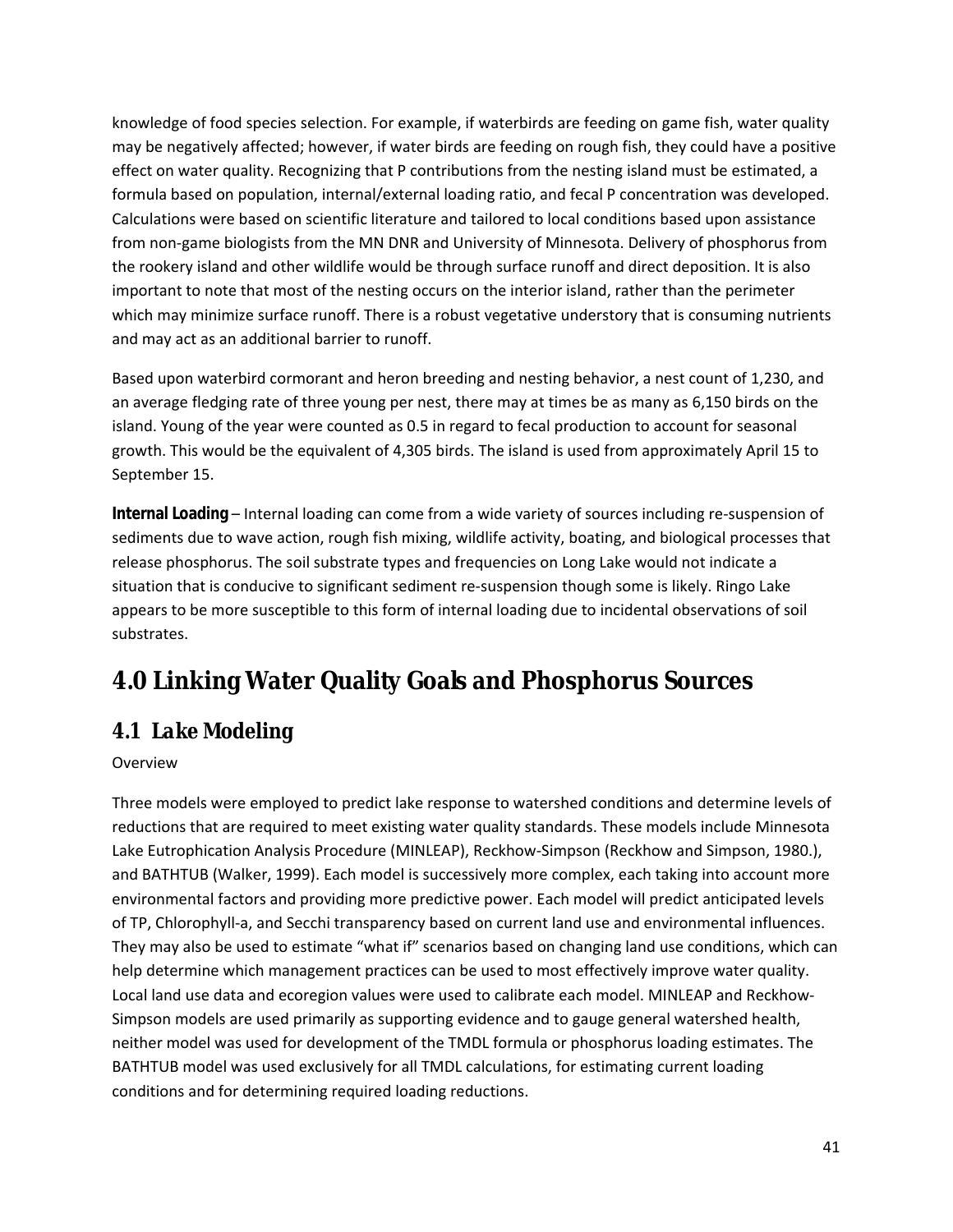<span id="page-41-0"></span>MINLEAP Model - The MINLEAP program is designed to predict eutrophication in Minnesota lakes based on watershed area, depth, and ecoregion. The primary use for MINLEAP is to estimate lake conditions based on minimal data, potentially identifying lakes with severe problems. Since MINLEAP relies only on ecoregion watershed data, it is important to note that individual lakes can vary widely from ecoregion norms. Ecoregion land use values and phosphorus export coefficients are used to predict runoff and average stream phosphorus concentration. The program calculates water and phosphorus balances and uses empirical models to predict lake phosphorus, Chlorophyll-a, and transparency. Program outputs included statistical comparisons of observed and predicted phosphorus, Chlorophyll-a, and transparency, uncertainty estimates, and estimates of Chlorophyll-a interval frequencies (nuisance frequencies), for observed and predicted conditions. For the purposes of this TMDL, MINLEAP is used only as a basic assessment tool and to provide supporting information. The MINLEAP model is described in detail by Wilson and Walker, (1989), and Heiskary and Wilson, (2005).

The Chiaudani/Vighi regression method was run in conjunction with the MINLEAP model. The model predicts the natural background TP concentration based on a regression equation developed by Vighi and Chiaudani. TP is estimated as a function of lake alkalinity and mean depth. This model generally works well for headwater lakes and may not work well for extremely shallow lakes or lakes that are naturally eutrophic due to lake morphological conditions. Vighi and Chiaudani, (1985), describe this model in detail.

Reckhow-Simpson Model – The Reckhow-Simpson, though it incorporates detailed watershed specific land use values, was used as a basic watershed assessment, similar to MINLEAP. Reckhow-Simpson incorporates the Canfield-Bachman equations and relies on the user to select and input the appropriate land use values and phosphorus export coefficients (Heiskary and Wilson, 1994). Unlike MINLEAP, the Reckhow-Simpson model incorporated land use data specific to the Long and Ringo Lake watersheds, these include runoff, precipitation and evaporation rates, local land use, and livestock estimates. Output includes estimated phosphorus loading rates for each land use, predicted in-lake phosphorus, and water residence time. For the purposes of this TMDL, the Reckhow-Simpson model was used only as a basic assessment tool and to provide supporting information.

BATHTUB Model – BATHTUB can be used as both a diagnostic and predictive tool. BATHTUB, the most sophisticated of the models, incorporates local land use data and provides more flexibility in predicting the effects of implementation strategies. BATHTUB also provides more calculation options to better suit specific lake and watershed characteristics. BATHTUB predicts eutrophic water quality conditions for TP, TN, Chl-a, and transparency as well as other parameters. The BATHTUB model also provides significant predictive options to assess the impacts of changes in water and nutrient loading. The BATHTUB model was the model selected to calculate all loading in relation to the TMDL formula and recommended reductions. The BATHTUB model can also be used to estimate the effects of land use changes as part of the implementation plan.

### **4.1.1 Long Lake**

**MINLEAP** – MINLEAP was used to estimate lake conditions that would be expected based on ecoregion land use, precipitation, and related physical parameters. MINLEAP estimated that the mean summer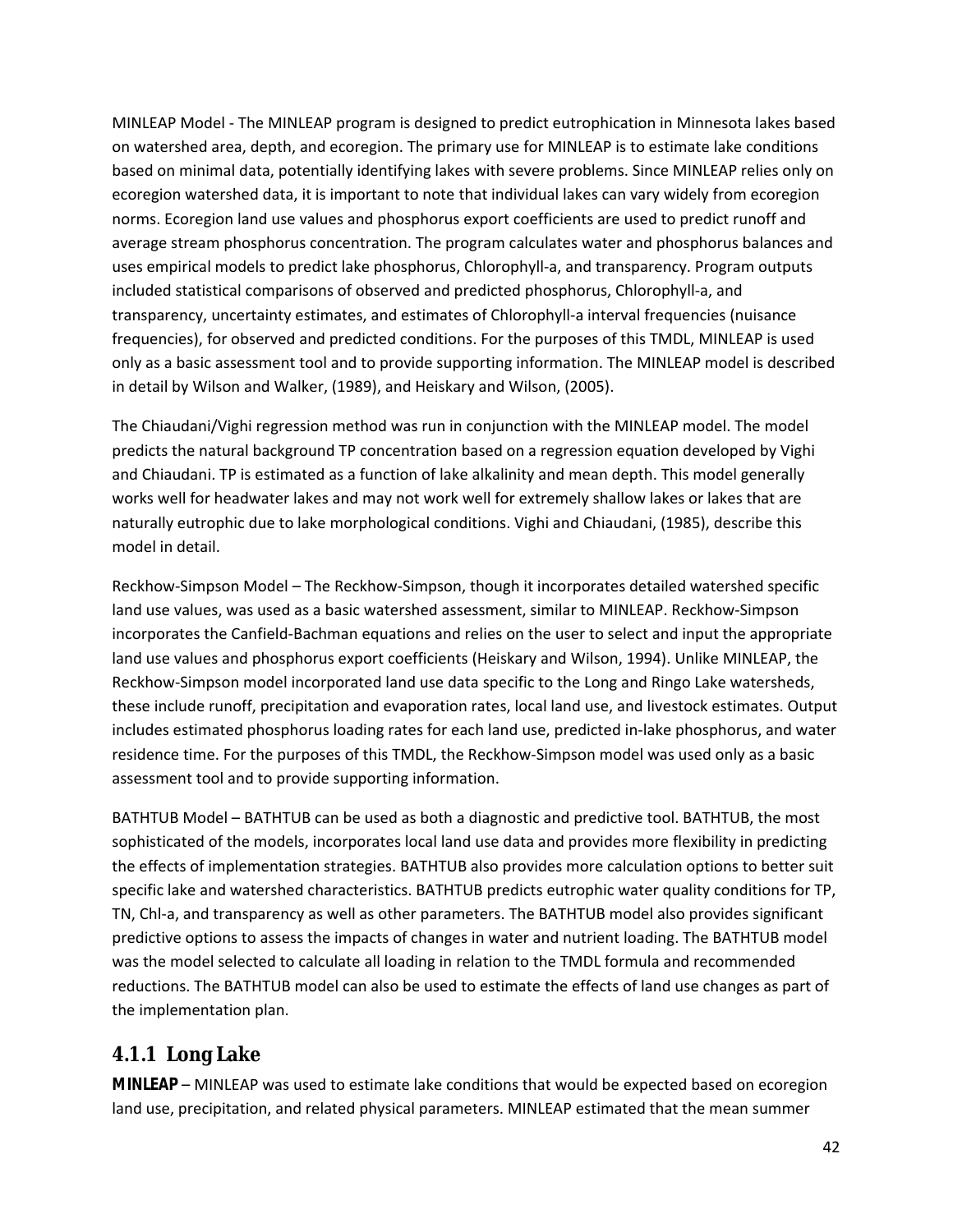phosphorus concentration of Long Lake would be 38 µg/L, much lower than the measured mean of 127 µg/L. A t-statistic of 2.64 also suggests that this is a significant difference (p<0.05) when compared to the measured values. MINLEAP estimates that Long Lake retains about 92 percent of the phosphorus that enters the system. MINLEAP predicted a total P load of 598 kg/yr (1,315.6 lb/yr). A Chiaudani/Vighi regression model using alkalinity and lake morphometry to predict TP was run in conjunction with MINLEAP (Vighi and Chiaudani, 1985). Chiaudani/Vighi predicted an in-lake TP value of 36 µg/L, within the MINLEAP predicted range. MINLEAP provides a prediction of Chlorophyll-a of 13.1 µg/L compared to the measured value of 13.0 µg/L. A t-test revealed no significant difference (p>0.05). Secchi transparency was predicted at 1.7 m compared to the measured value of 1.9 m with no statistically significant differences (p>0.05). Model results are summarized in Table 12.

MINLEAP estimated basic lake hydrology based upon lake morphology and watershed characteristics. Long Lake's aerial water load is estimated at 0.20 meters per year with a lake outflow of 1.25 hm<sup>3</sup>/yr. Water residence time is predicted between 14-15 years.

**Reckhow-Simpson** – As with MINLEAP, the Reckhow-Simpson model was used to estimate what lake conditions would be expected, based on given watershed conditions. The Reckhow-Simpson model, however, used locally measured land use and livestock values along with local precipitation data (Minnesota Climatology Working Group, 2008/2009) and a range of P export coefficients to predict TP, Chl-a, and Secchi transparency along with estimates of livestock contributed phosphorus. Ecoregion values were not used. Reckhow-Simpson predicted a TP concentration ranging from 46-67 µg/L, Chl-a ranging from 17.7-30.6 µg/L, and Secchi transparency of 1.4-1.0 m. These are comparable to the MINLEAP estimates of 38  $\mu$ g/L TP, 13.1  $\mu$ g/L Chl-a, and 1.7 m Secchi. Total watershed phosphorus load estimates ranged from 2,101-4,035 lbs/yr (955 – 1,834 kg/yr). Reckhow-Simpson also predicts the effect of livestock contributed phosphorus on the watershed. Under certain conditions, livestock can contribute significantly to phosphorus production. The livestock portion of the Reckhow-Simpson model was incorporated to evaluate the level of livestock contributed phosphorus. This portion of the model is based on varying phosphorus delivery rates. With the livestock contribution included, the model predicts an adjusted TP load of 2,974-4,618 lbs/yr (1,352-2,099 kg/yr). Adjusted in-lake TP is predicted between 56-73 µg/L.

**BATHTUB** – The third model, BATHTUB, gives an estimate of expected lake water quality based upon local watershed conditions. BATHTUB predicted 54.6 µg/L TP, 26.3 µg/L Chl-a, and 1.2 m Secchi transparency, again, very close to the values predicted by MINLEAP and Reckhow-Simpson. BATHTUB predicted a total watershed phosphorus load of 2,521 lbs/yr (1,146 kg/yr), within the range of the Reckhow-Simpson estimate. Although each lake model used a slightly different method to calculate inlake phosphorus concentrations they all estimated similar values. Table 12 summarizes Long Lake model predictions.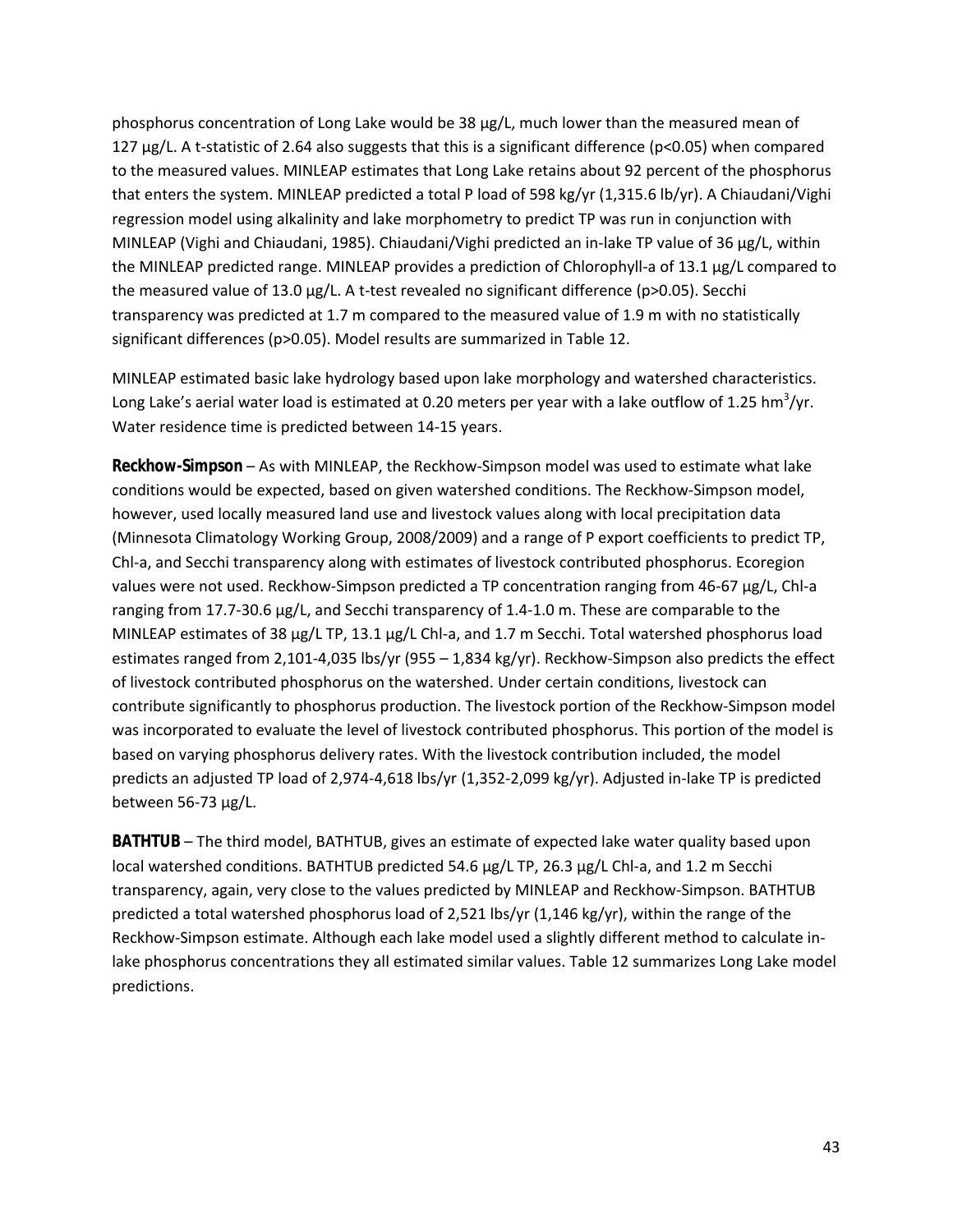| <b>Model</b>                       | <b>Observed</b> | <b>MINLEAP</b> | Chiaudani/<br>Vighi | Reckhow/<br>Simpson | Reckhow/<br>Simpson <sup>1</sup> | <b>BATHTUB</b> |
|------------------------------------|-----------------|----------------|---------------------|---------------------|----------------------------------|----------------|
| TP (µg/L)                          | 127             | 38             | 36                  | 46-67               | 56-73                            | 55             |
| Chl-a $(\mu g/L)$                  | 13              | 13.1           | na                  | 17.7-30.6           | na                               | 26.3           |
| Secchi (m)                         | 1.9             | 1.7            | na                  | $1.0 - 1.4$         | na                               | 1.2            |
| <b>Phosphorus</b><br>Load (lbs/yr) | na              | 1,316          | na                  | $2,101 -$<br>4,035  | 2,974-<br>4,618                  | 2,521          |

<span id="page-43-0"></span>**Table 12. Long Lake Observed In-lake Parameter Concentrations and Model Predictions.**

<sup>1</sup> Includes estimate of livestock contribution.

*BATHTUB TMDL load estimates* – In addition to estimating lake water quality that would be expected based upon local watershed conditions, the BATHTUB model was used to estimate current loading and the loading rate required to meet water quality standards (i.e. the TMDL formula). Based on a measured in-lake phosphorus concentration of 127 µg/L, the current total estimated phosphorus load to Long Lake is 11,447 lbs/yr (5,203 kg/yr). To reach the NCHF ecoregion standard of 60  $\mu$ g/L, TP load would need to be reduced to the Loading Capacity of 2,979 lbs/yr (1,354 kg/yr), a 74 percent reduction. The BATHTUB model predicted a significant portion of the total loading comes from internal sources. Based the BATHTUB model's residence time calculation of 14 years, it is likely that internally loaded phosphorus is not flushed out on a frequent basis. The BATHTUB model indicates that the lake may retain as much as 95 percent of the phosphorus that enters the system. BATHTUB estimated that internal loading is responsible for 78 percent (8,925 lbs/yr, 4,057 kg/yr) of current total loading. External loading would account for 18.4 percent (2,101 lbs/yr, 955 kg/yr) and precipitation would be 3.7 percent (418 lbs/yr, 190 kg/yr) of the current total loading. BATHTUB, however, does not account for loading from failing septic systems, which would be indirectly included in the internal loading estimate. Narrative eutrophication standards for Class 2B shallow lakes require that the TP and either Chlorophyll-a or the Secchi disk standard be met to be considered in compliance. Long Lake currently meets both the Chlorophyll-a and the Secchi disk standard, therefore, Long Lake will be in compliance when the TP standard is met.

### **4.1.2 Ringo Lake**

**MINLEAP** – Based on ecoregion values, MINLEAP estimated that the mean summer phosphorus concentration of Ringo Lake would be 57  $\mu$ g/L, much lower than the measured mean of 125  $\mu$ g/L. A t-statistic also suggests that this may not be a significant difference (p<0.05) when compared to the measured values. MINLEAP estimates that Ringo Lake retains about 86 percent of the phosphorus that enters the system. MINLEAP predicted a TP load of 673 lbs/yr (306 kg/yr). A Chiaudani/Vighi regression model using alkalinity and lake morphometry to predict TP was run in conjunction with MINLEAP (Vighi and Chiaudani, 1985). Chiaudani/Vighi predicted an in-lake TP value of 38.6 µg/L. MINLEAP provides a prediction of Chlorophyll-a concentration of 24 µg/L compared to the measured value of 50.3 µg/L. A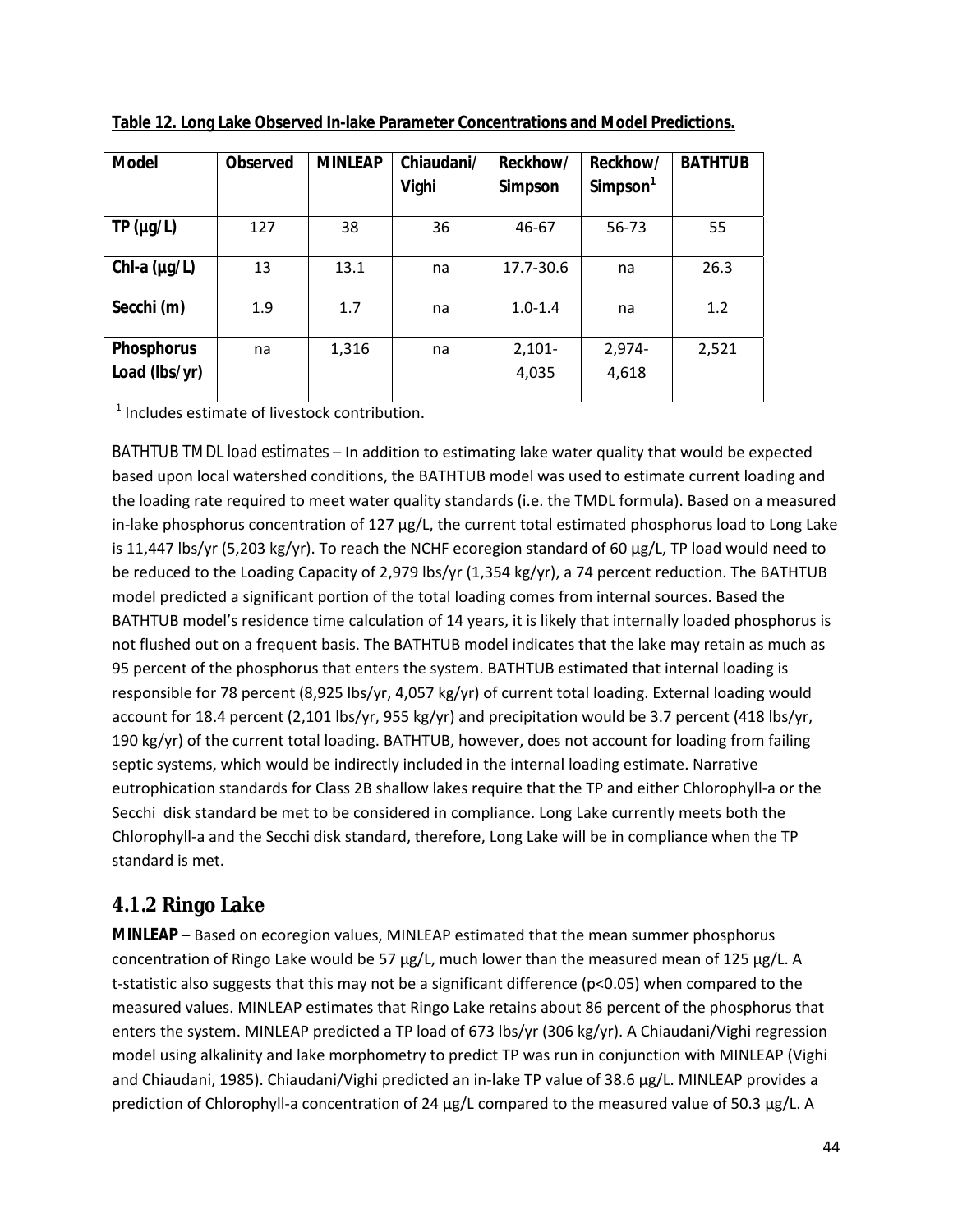<span id="page-44-0"></span>t-test did not reveal a significant difference. The predicted Secchi transparency of 1.2 m was significantly different than the measured value of 0.2 (t-statistic = 3.54; p<0.05). Model results are summarized in Table 13.

MINLEAP estimates basic lake hydrology based upon lake morphology and watershed characteristics. Ringo Lake's aerial water load is estimated at 0.26 m/yr with a lake outflow of 0.76 hm3/yr. Water residence time is predicted at about 5 years.

**Reckhow-Simpson** – The Reckhow-Simpson model used measured land use and livestock values along with local precipitation data (Minnesota Climatology Working Group, 2008/2009) and a range of P export coefficients to predict TP, Chl-a, and Secchi transparency along with estimates of livestock contributed P. Reckhow-Simpson predicted a TP concentration ranging from 67-103 µg/L, Chl-a ranging from 30.6-57.4 µg/L, and Secchi transparency of 1.0-0.7 m. These are comparable to the MINLEAP estimates of 57 µg/L TP, 24.0 µg/L Chl-a, and 1.2 m Secchi. Total watershed phosphorus load estimates ranged from 1,045-2,088 lbs/yr (475-949 kg/yr). Reckhow-Simpson also predicts the effect of livestock contributed phosphorus on the watershed. Under certain conditions, livestock can contribute significantly to phosphorus production. The livestock portion of the Reckhow-Simpson model was incorporated to evaluate the level of livestock contributed phosphorus. This portion of the model is based on varying phosphorus delivery rates. With the livestock contribution included, the model predicts an adjusted TP load of 1,536-2,572 lbs/yr (698-1,169 kg/yr). Adjusted to account for livestock, the in-lake TP concentration is predicted between 85-117 µg/L.

**BATHTUB** – The third model, BATHTUB, predicted 88.3 µg/L TP, 34.0 µg/L Chl-a, and 0.2 m Secchi transparency. The TP value predicted by BATHTUB is within of the range predicted by the other models. BATHTUB predicted a total watershed phosphorus load of 1,366 lbs/yr (621 kg/yr), within the range of the Reckhow-Simpson estimate. Although each lake model used a slightly different method to calculate in-lake phosphorus concentrations, they all estimated similar values. Table 13 summarizes Ringo Lake model predictions.

| <b>Model</b>      | <b>Observed</b> | <b>MINLEAP</b> | Chiaudani/<br>Vighi | Reckhow/<br>Simpson | Reckhow/<br>Simpson <sup>1</sup> | <b>BATHTUB</b> |
|-------------------|-----------------|----------------|---------------------|---------------------|----------------------------------|----------------|
| TP (µg/L)         | 125             | 57             | 38.6                | 67-103              | 85-117                           | 88             |
| Chl-a $(\mu g/L)$ | 50.3            | 24.0           | na                  | 30.6-57.4           | na                               | 34.0           |
| Secchi (m)        | 0.2             | 1.2            | na                  | $0.7 - 1.0$         | na                               | 0.2            |
| <b>Phosphorus</b> | na              | 673            | na                  | 1,045-              | 1,536-                           | 1,366          |
| Load(lbs/yr)      |                 |                |                     | 2,088               | 2,572                            |                |

#### **Table 13. Ringo Lake Observed In-lake Parameter Concentrations and Model Predictions.**

<sup>1</sup> Includes estimate of livestock contribution.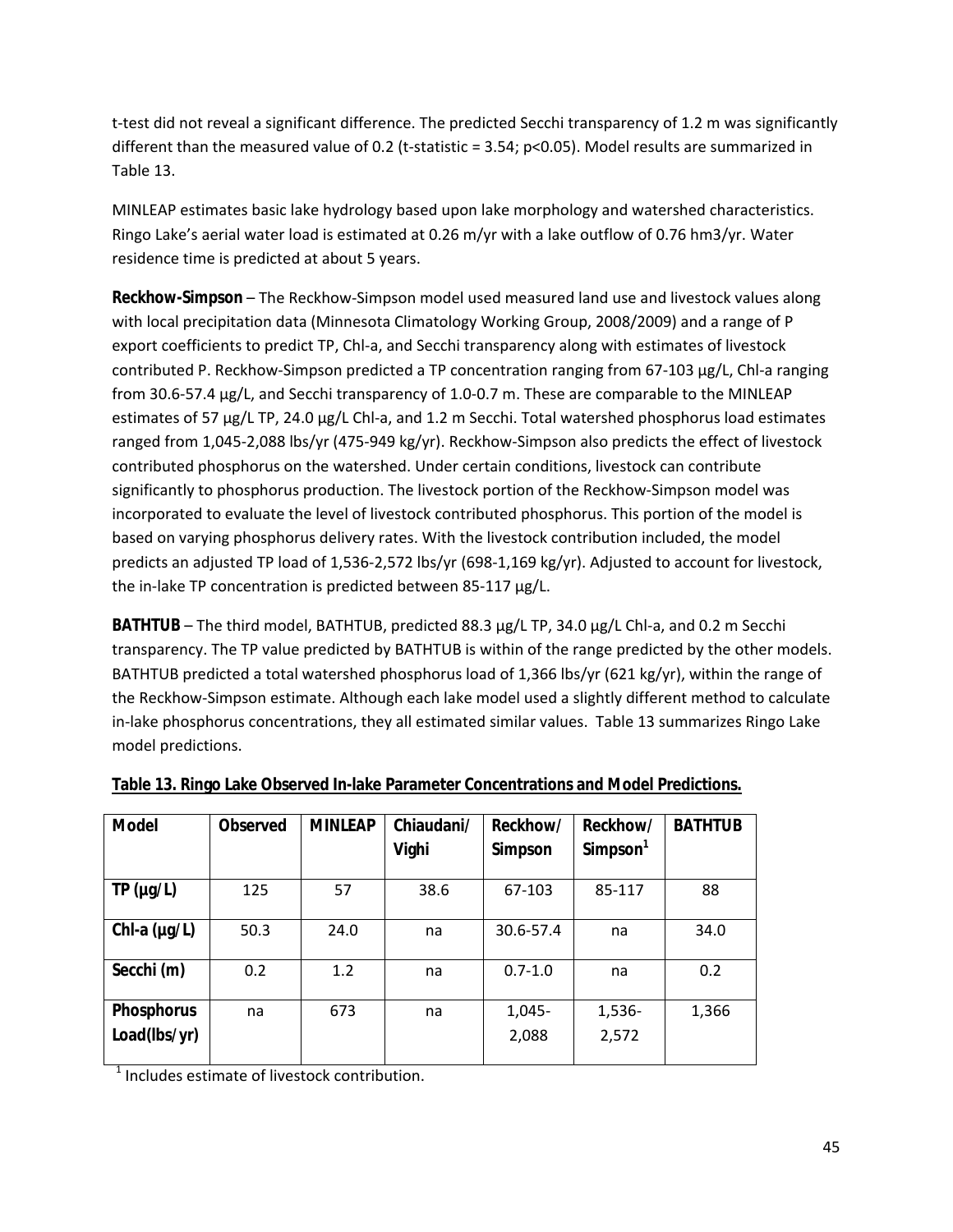<span id="page-45-0"></span>*BATHTUB TMDL load estimates* – In addition to estimating lake water quality that would be expected based upon local watershed conditions, the BATHTUB model was used to estimate current loading and the loading rate required to meet water quality standards (i.e. the TMDL formula). Based on a measured in-lake phosphorus concentration of 125 µg/L, the current total estimated phosphorus load to Ringo Lake is 2,463.6 lbs/yr (1,119.8 kg/yr). To reach the NCHF ecoregion standard of 60 µg/L, the TP load would need to be reduced to the loading capacity of 715.9 lbs/yr (325.4 kg/yr), a 71 percent reduction. Similar to Long Lake, BATHTUB predicted that a significant portion of Ringo Lake's total loading comes from internal sources. Based on a residence time of 5 years (BATHTUB), it is likely that internally loaded phosphorus is not flushed out on a frequent basis. The BATHTUB model indicates that the lake may retain as much as 92 percent of the phosphorus that enters the system. BATHTUB estimates that internal loading is responsible for 45 percent (1,098 lbs/yr, 499 kg/yr) of total loading. External loading would account for 48 percent (1,168 lbs/yr, 531 kg/yr) and precipitation would account for 8 percent (196 lbs/yr, 89 kg/yr) of the total loading. BATHTUB, however, does not account for loading from failing septic systems, which would be indirectly included in the internal loading estimate. Narrative eutrophication standards for Class 2B shallow lakes require that the TP and either Chlorophyll-a or the Secchi disk be met to be considered in compliance. Ringo Lake currently does not meet any of the eutrophication standards. Ringo Lake will be in compliance when the TP standard and either the Chlorophyll-a or Secchi disk standards are met.

# **5.0 Phosphorus TMDL and Load Allocations**

*5.1 Total Maximum Daily Load Formula* – A TMDL formula was calculated for both Long and Ringo Lakes based on the sum of three factors, WLA, LA, and a MOS. All TMDL formulas are based on the critical condition for Long Lake and Ringo Lake, the summer growing season, when water quality and phosphorus loading are worst. Setting the TMDL based on these conditions will be protective during the entire year.

Loading Capacity: Long Lake = 8.16 lbs/day (3.7 kg/day), Ringo Lake = 1.96 lbs/day (0.89 kg/day)

**TMDL = WLA + LA + MOS** 

**5.2 Wasteload Allocations (WLA)** – WLAs include all municipal sources of phosphorus, though there are no MS4 permitted areas within the watershed. This could include city or community wastewater treatment facilities, stormwater outlets, or individually permitted private facilities. The watersheds of Long and Ringo Lakes do not have any publically or privately owned facilities of this nature. The only stormwater runoff would be from roads and individual tracts of land and would be accounted for in the LA consequently. A small WLA was included for potential construction stormwater and industrial stormwater runoff. The WLA, based on potential construction, is derived from a survey of construction stormwater permits from 2005-2010. This survey revealed only two permits within the Long Lake watershed totaling 67.6 acres. This equates to 1.4 percent of the uplands over a five-year period or 0.2 percent over a one-year period. For the purposes of this TMDL, the one-year average construction rate (0.2 percent) is rounded up to a 1 percent stormwater construction WLA rate. This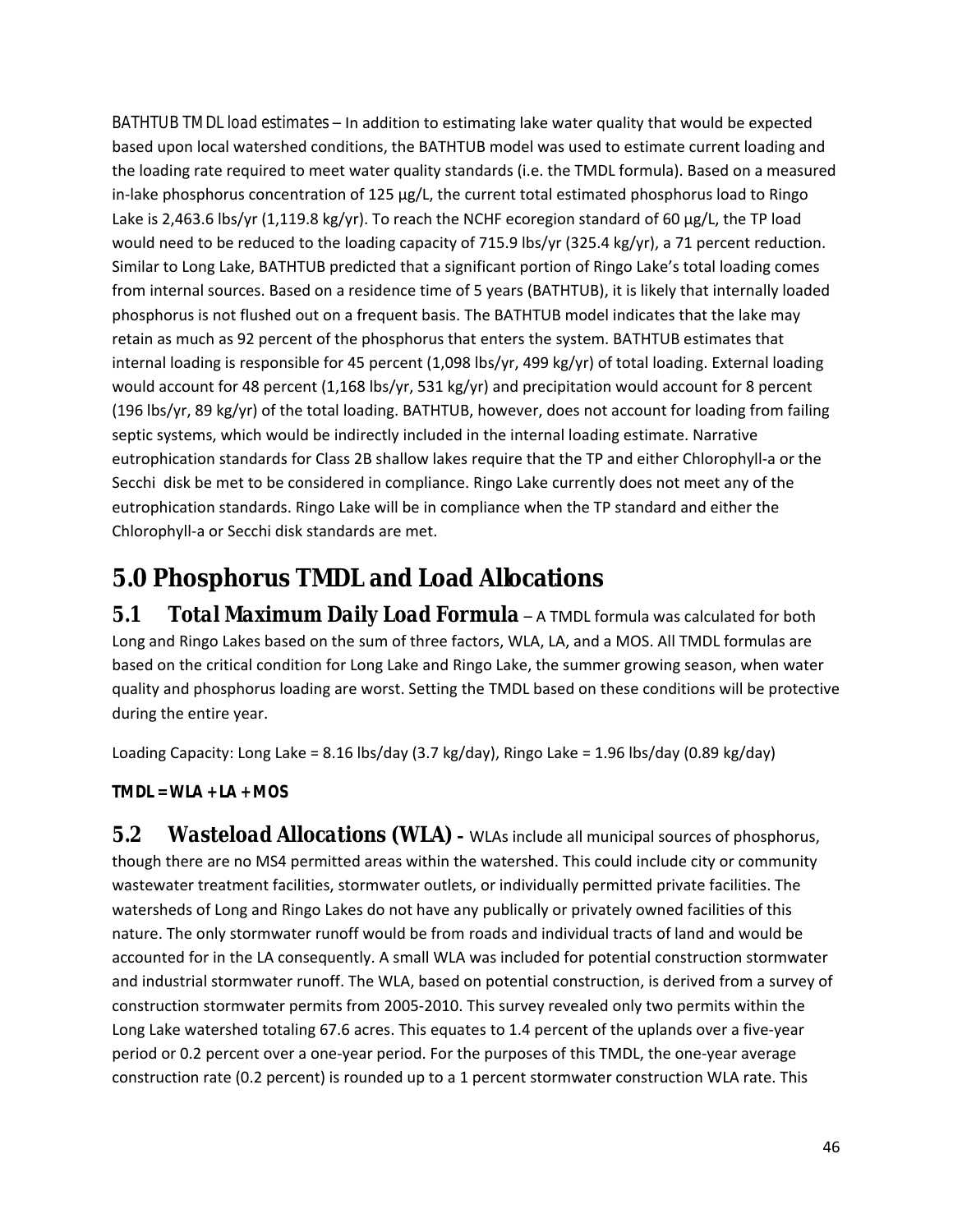<span id="page-46-0"></span>assumes that no more than 1 percent of the watershed would be under construction at any time. This 1 percent rate is also applied to the Ringo Lake Watershed.

Industrial stormwater activities in this watershed are limited to sand and gravel operations, and are covered under the General Sand and Gravel General Permit (MNG490000) (see section 7.1.2). Although they are permitted operations, an industrial stormwater allocation is necessary. This allocation is based on the percentage of uplands that are occupied by active gravel pits. Approximately 5.5 percent of the uplands in the Long Lake Watershed and 6.2 percent of the Ringo Lake Watershed uplands are gravel pits. Since sand and gravel operations are permitted, it is assumed that proper BMPs are in place limiting stormwater runoff. However, even with adequate BMPs, there invariably are still impacts in terms of phosphorus loads due to industrial activities. To account for waste loads associated with industrial stormwater, an allocation 5.5 percent of the total watershed portion of the TMDL load is assigned to the industrial stormwater WLA in the Long Lake Watershed, and 6.2 percent was assigned to the Ringo Lake Watershed. The combined construction stormwater and industrial stormwater WLA for Long Lake is 6.5 percent and Ringo Lake is 7.2 percent.

WLA: Long Lake = 0.48 lbs/day (0.22 kg/day), Ringo Lake = 0.13 lbs/day (0.06 kg/day)

*5.3 Load Allocations (LA)* – Typical LA account for a variety of non-point sources of phosphorus which may include runoff from yards, agricultural lands, conservation lands, direct aerial deposition, and internal loading. Load allocations based on land use category and/or sources individually are small and have thus been combined for this TMDL. Additionally, non-point source reduction programs are voluntary in nature. Identification of individual LA may not result in increased implementation. All sources of phosphorus as addressed in section 3 are pertinent and will be addressed through implementation activities. Internal loading will be reduced as a result of reduced watershed loading.

WL: Long Lake = 6.87 lbs/day (3.12 kg/day), Ringo Lake = 1.64 lbs/day (0.74 kg/day)

*5.4 Margin of Safety (MOS)* – A 10 percent MOS is built into the Long and Ringo Lakes TMDL to help account for uncertainty, effectively lowering the phosphorus target ecoregion standard of 60 µg/L by 10 percent (54 µg/L). The MOS of 0.81 lbs/day (0.37 kg/day) of phosphorus for Long Lake and 0.20 lbs/day (0.09 kg/day) of phosphorus for Ringo Lake is based on the BATHTUB lake model. Several methods give us confidence in a conservative MOS including: 1) conservative modeling assumptions, 2) TMDL based on critical conditions (June-Sept. sampling), and 3) an adaptive management approach to implementation, based on future monitoring results. A 10 percent MOS was incorporated into this TMDL to account for potential uncertainty in the understanding of these aquatic systems and limitation of data collected over two years.

5.5 Reserve Capacity (RC) – RC is a portion of load set aside for future growth or changes in the watershed. The Long and Ringo Lake watersheds are in a rural portion of Kandiyohi County with no municipalities. With the exception of potential lakeshore development, significant development is not anticipated. Any planned development within the Long and Ringo Lake watersheds must take into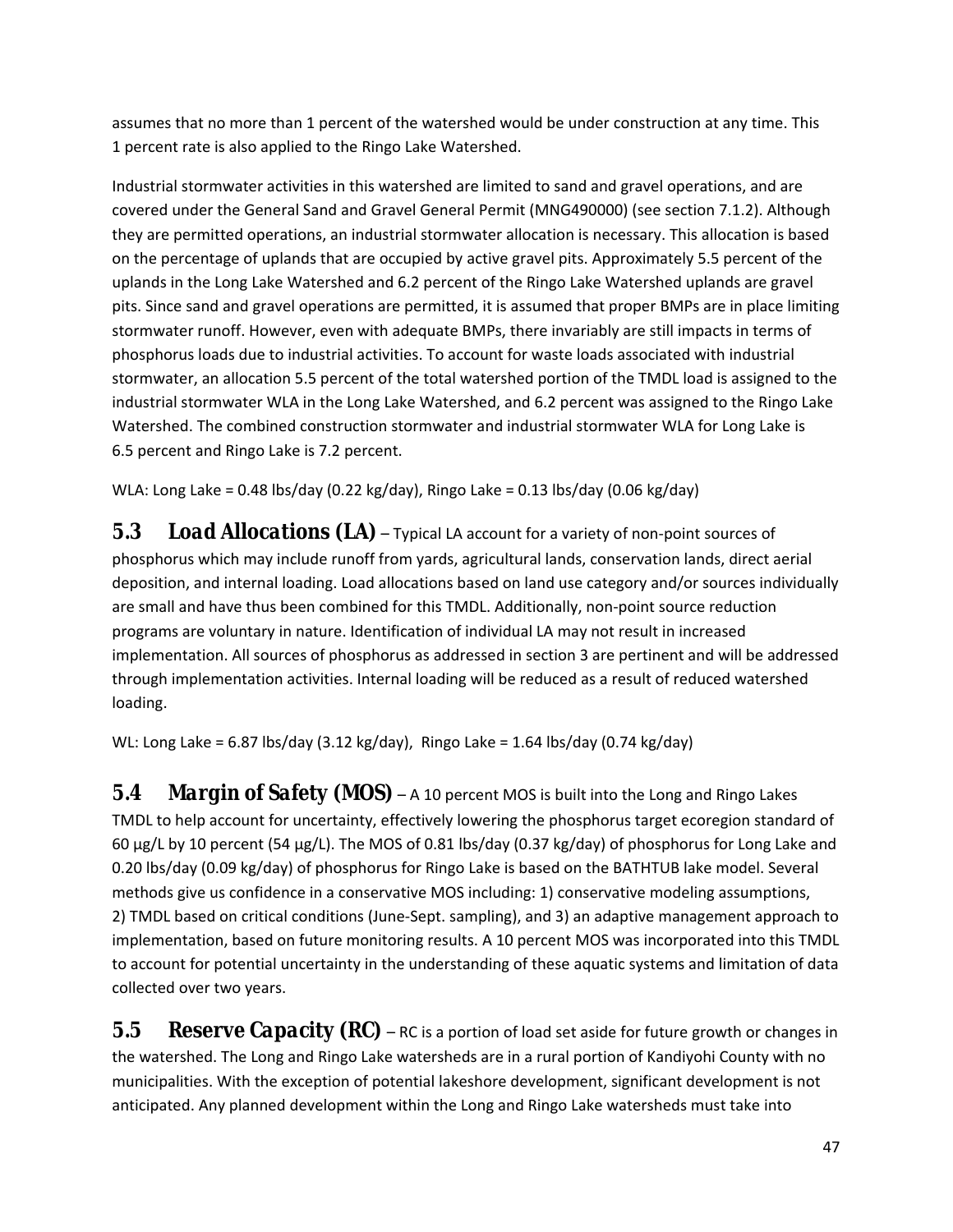<span id="page-47-0"></span>account practices to avoid increasing phosphorus loading, and should reduce phosphorus loads where possible.

Therefore, there is no explicit RC with the exception of development covered under an NPDES permit. Future growth will be allowed; however, any future growth or development must be accomplished without increasing the phosphorus loads to Long and Ringo Lakes. Low impact development, stormwater BMPs, and other upland BMPs will be necessary to reduce phosphorus loads while allowing for concurrent development. Recommendations for lakeshore development practices that will meet water quality goals will be outlined in an implementation plan.

In the case of WLA, the stormwater component was rounded up from 0.2 percent to 1 percent. This will provide additional RC in the event that there are periods of construction greater than anticipated.

### *5.6 Phosphorus Total Maximum Daily Loads for Long and Ringo Lake*

Long Lake  $TMDL = WLA + LA + MOS$ 

#### **BATHTUB**

| (daily)  | 8.16 lbs/day = 0.48 lbs/day + 6.87 lbs/day + 0.81 lbs/day     |  |  |  |
|----------|---------------------------------------------------------------|--|--|--|
|          | 3.71 kg/day = 0.22 kg/day + 3.12 kg/day + 0.37 kg/day         |  |  |  |
| (annual) | 2,979.2 lbs/yr = 174.2 lbs/yr + 2,507.1 lbs/yr + 297.9 lbs/yr |  |  |  |
|          | 1,354.2 kg/yr = 79.2 kg/yr + 1,139.6 kg/yr + 135.4 kg/yr      |  |  |  |

Ringo Lake  $TMDL = WLA + LA + MOS$ 

#### **BATHTUB**

| (daily)  | 1.96 lbs/day = 0.13 lbs/day + 1.64 lbs/day + 0.20 lbs/day  |  |  |  |
|----------|------------------------------------------------------------|--|--|--|
|          | 0.89 kg/day = 0.06 kg/day + 0.74 kg/day + 0.09 kg/day      |  |  |  |
| (annual) | 715.9 lbs/yr = 46.40 lbs/yr + 597.90 lbs/yr + 71.59 lbs/yr |  |  |  |
|          | 325.4 kg/yr = 21.09 kg/yr + 271.77 kg/yr + 32.54 kg/yr     |  |  |  |

### *5.7 Seasonal Variation*

Water quality monitoring in Long and Ringo Lakes suggest that in-lake TP concentrations vary significantly during the growing season (June-Sept.), generally peaking in mid-late summer and consistently exceeding the NCHF shallow lake eutrophication standard (see section 1.7.2 and 1.8.2). The MPCA eutrophication water quality guideline for assessing TP is defined as the growing season (June-Sept.) mean concentration. Accordingly, water quality scenarios were evaluated in terms of the mean growing season TP.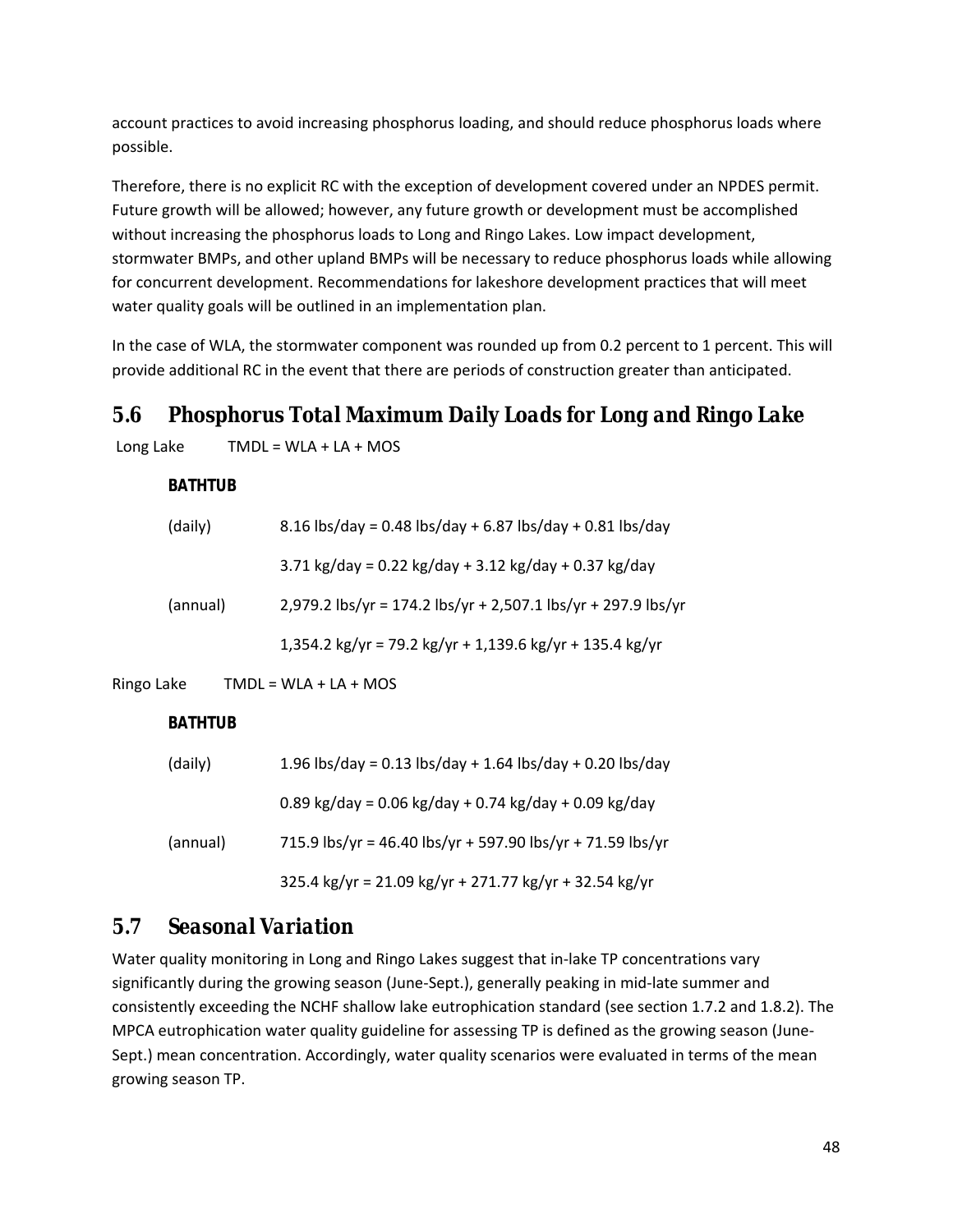<span id="page-48-0"></span>The BATHTUB model was used to calculate the LA and WLA, incorporating mean growing season TP values. TP loadings were calculated to meet the water quality standards during the summer growing season, the most critical period of the year. Calibration to this critical period will provide adequate protection during times of the year with reduced loading.

# **6.0 Public Participation**

The HCWP hosted six meetings with a stakeholder committee between August 2008 and June 2011. This group was made up of volunteers from the general public, representing varied interests. Stakeholder meeting attendees included lake association members, lakeshore and watershed home owners, agriculture, Kandiyohi County Commissioners, UFWS, MN DNR, and the MPCA. Meetings were held to inform the public about the TMDL process, data collection, and to solicit input on the TMDL draft. Attendees were solicited through personal invitations to each residence in the Long and Ringo Lake watersheds. Meeting notifications were also posted in the larger Hawk Creek Watershed Newsletter, Hawk Creek website, and the MPCA website.

The initial stakeholder committee meeting held on April 16, 2009, introduced the TMDL process and focused on reviewing water quality data from the 1997 Long Lake LAP Study. Basic watershed land use information was also provided for discussion. This meeting invited citizens to share their concerns about the lakes and questions about what types of new of data would be collected. Initial public concerns included fisheries resources and the large rookery island on Long Lake. A brief evaluation was distributed for the purpose of obtaining additional information about the lake and citizens concerns about the lakes. A follow up meeting was scheduled for May 19, 2009, to provide more information and to give more residents the opportunity to be involved. A status report of the Long and Ringo Lake Fisheries was presented by Bruce Gilbertson, MN DNR. The HCWP reviewed their role in the TMDL process and outlined the water quality assessments that were being conducted. Additional questions were fielded in regard to the rookery island, gravel operations, feedlots, and failing septic systems.

A meeting on June 29, 2010, was held to review the data collected during the 2008-2009 sampling seasons. The data were presented, reviewed, and discussed. Updated watershed land use information was also presented along with the livestock use assessment. This meeting also served to invite more people to participate in the stakeholder committee.

Meeting four was held on November 18, 2010, to review the modeling results and the draft TMDL assessment report prior to submittal to the EPA. Each meeting attendee was provided a draft of the TMDL to review. Comments were requested by December 14, 2010.

Public comments were received on several occasions. Questions and comment on the TMDL process and water quality data were received at each meeting. A draft of the TMDL was provided to the stakeholder group prior to the EPA's review at the November 18, 2010, meeting. Comments on this draft were received and discussed at a meeting held December 14, 2010. Several comments were received and incorporated in the draft submitted to the EPA in January 2011. Additional comments were received during the official public comment period from April 18 – May 18, 2011. A final meeting was held on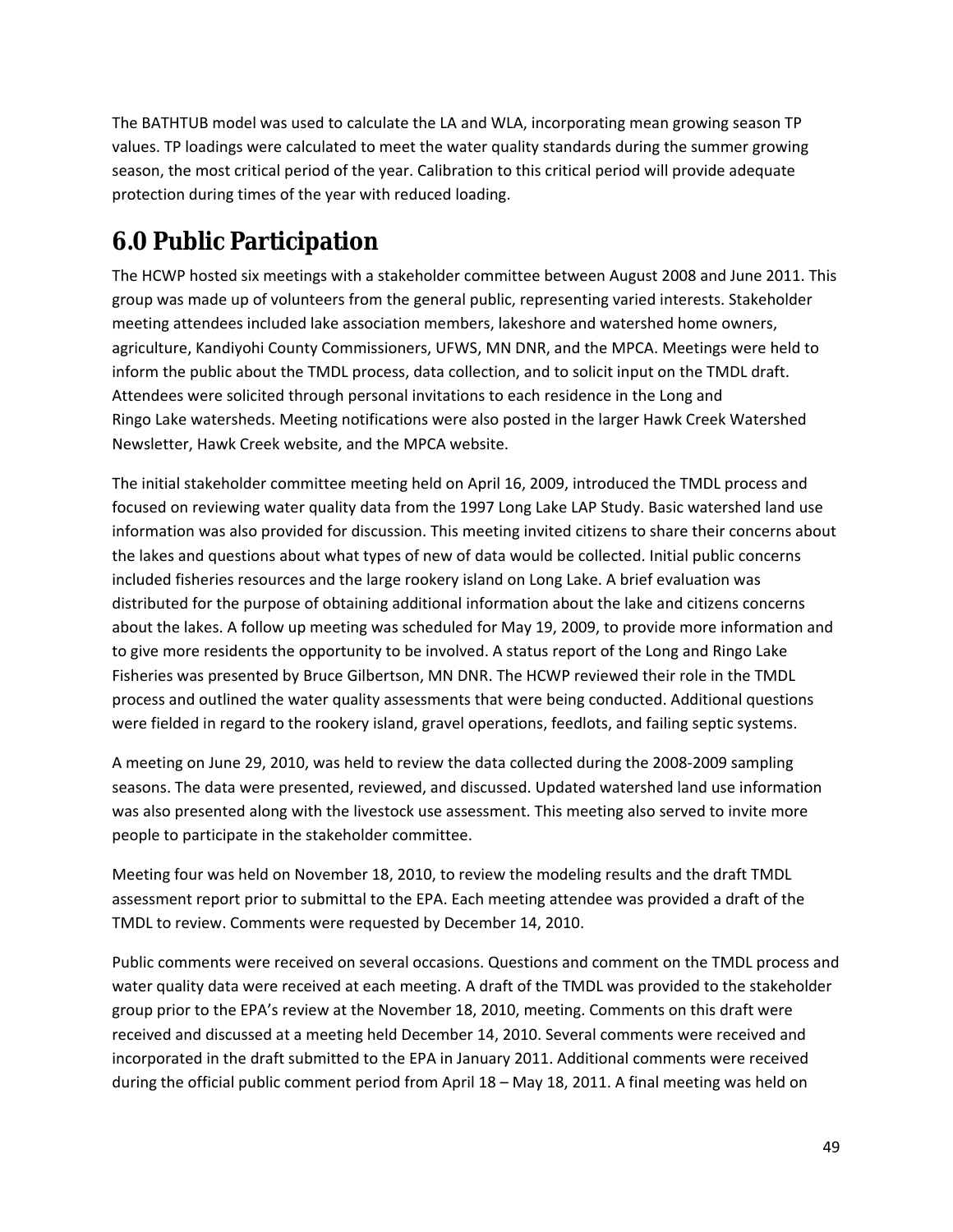<span id="page-49-0"></span>April 28, 2011, during the public comment period. This meeting was held to answer questions about the draft TMDL and to encourage formal public comments.

# **7.0 Implementation Strategy**

A detailed implementation plan, including estimated number of practices and expenses, will be developed by the Long Lake and Ringo Lake Technical Committee. This committee will be facilitated by the HCWP and be comprised of resource professionals involved in watershed management, including the MN DNR, MPCA, USFWS, SWCD, Kandiyohi County, and BWSR. These agencies will be responsible for providing the technical expertise to land and home owners who install BMPs. In addition, these agencies are responsible for management of public lands and waters within the watershed. An adaptive management approach will be used to tailor BMP implementation to match changing technologies and to update management techniques as water quality data are updated. The implementation strategy described here will provide the framework for the Long and Ringo Lakes TMDL implementation plan.

# *7.1 External Loading Reduction Strategies*

Several proven methods have been developed to reduce phosphorus from non-point sources. Since there are currently no municipal P sources, these practices can be broken down into two basic non-point source categories: urban/residential and agricultural/gravel operations.

# **7.1.1 Urban/Residential**

Urban and residential practices would include those that reduce runoff from lakeshore homes and residences within the watershed. These practices could include shoreland buffers, rain gardens, lawn fertilizer reductions, vegetation management, and permeable pavement. Continued residential development of lakeshore through construction and increased runoff, has the potential to add phosphorus to the system. Low impact practices and lakeshore BMPs should be utilized for any new lakeshore development. Practices on the homeowner scale often vary widely in cost (i.e. \$500 for a small rain garden to \$5,000 for permeable pavement). Assuming that 50 percent of homeowners are in need of BMPs, the cost to install could be as much as \$145,750. Small business would have similar options as homeowners to reduce surface runoff from parking lots and green spaces. These would include pervious pavement, rain gardens, and stormwater settling basins. Estimates to establish BMPs to promote infiltration at business sites would cost approximately \$41,250.

Non-compliant septic systems can be a significant source of phosphorus to the lakes. Compliance levels can be improved by increasing the rate at which systems are inspected and repaired. Currently, Kandiyohi County requires inspection and repair/replacement only when the property is sold. Once inspected, the county requires that the system be brought up to code. Increased inspection would increase the compliance rate. The HCWP and Kandiyohi County have been very successful in providing low interest loans to assist in paying for SSTS upgrades. Although non-compliant systems contribute to phosphorus loading, they do not receive an allocation in the TMDL formulas because they are an illegal source and should have zero discharge. Another option would be to tie lakeshore waste in to a local municipal wastewater treatment facility. Although this is not a current option, it may be incorporated at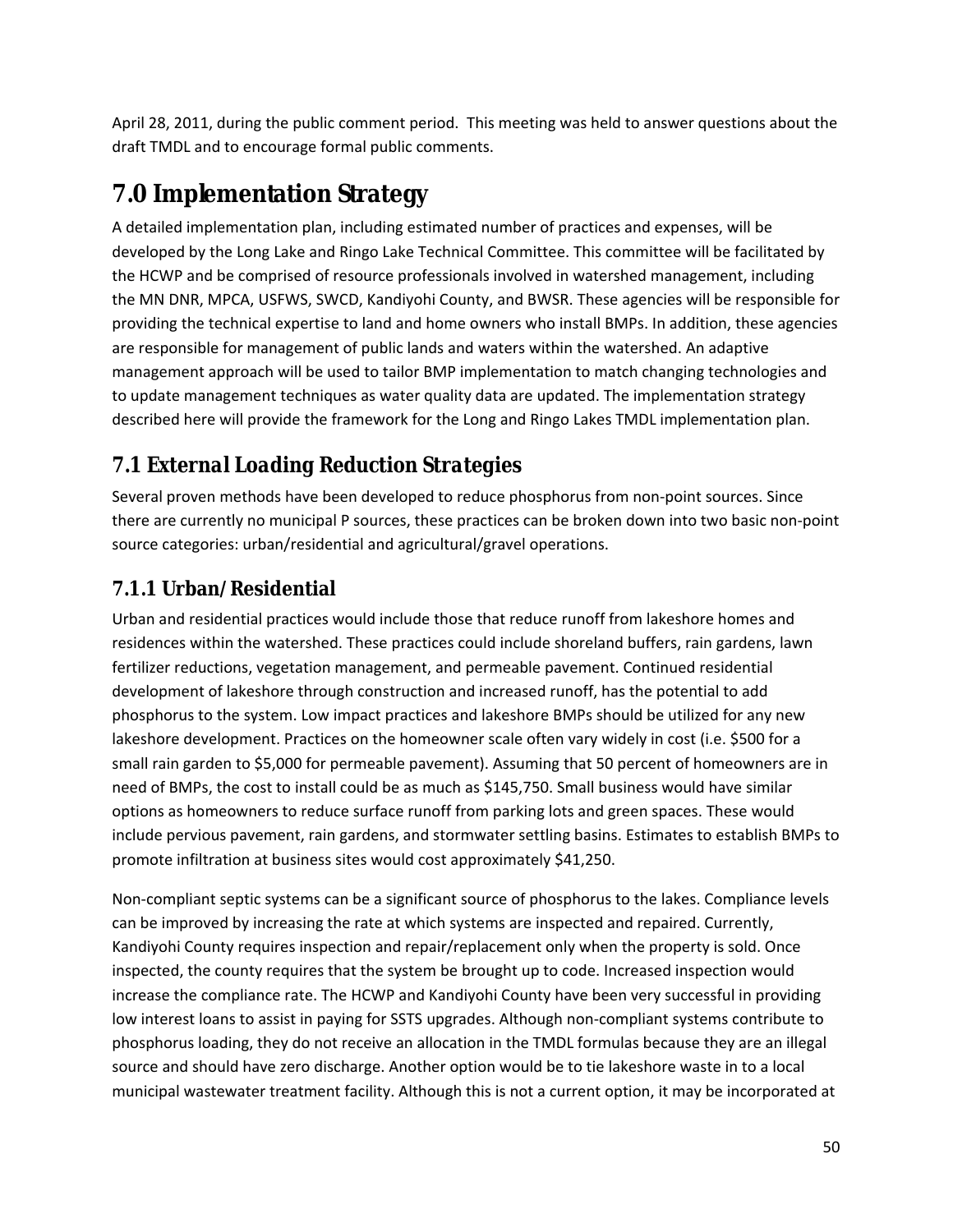<span id="page-50-0"></span>sometime in the future. According to estimates, there are 49 non-compliant systems that need to be upgraded. Based on an average system cost of \$8,500, the cost to upgrade lakeshore homes could be as much as \$416,500. If this effort is completed watershed wide, the cost would be \$1,776,500.

### **7.1.2 Agriculture/Gravel Operations**

Methods to reduce phosphorus contributions from agricultural land have been well developed. BMPs that reduce soil loss and minimize nutrient loss from fertilizers and manure would be effective methods to reduce phosphorus loading to the lakes. Practices could include stream and shoreland buffers, gully stabilizations, nutrient management planning, manure runoff controls, livestock exclusion fencing, wetland restorations, and changes in livestock management. It will also be important to maintain grasslands and CRP which are currently trending downward in the watershed as grasslands are converted to row crop production.

The HCWP has inventoried current agricultural land use and livestock numbers. Although generally well managed, sites and practices that could be improved have been identified. All agricultural non-point BMPs are implemented on volunteer participation basis and the HCWP, NRCS, SWCD, and other groups currently have funds to assist land and livestock owners in implementing a wide variety of BMPs. Agricultural and livestock related BMPs range widely in expense from \$500 for an alternative tile intake to well over \$100,000 for feedlot upgrades. Implementation of several BMPs would have an estimated cost of \$95,000.

Non-agricultural industry in this watershed is limited to small gravel operations. The gravel industry could reduce phosphorus loss through dust abatement and reducing or relocating their dewatering sites.

The stormwater WLA includes loads from construction stormwater. Loads from construction stormwater are considered to be a small percentage of the total WLA and are difficult to quantify. Construction stormwater activities are considered in compliance with provisions of the TMDL if they obtain a construction general permit under the NPDES program and properly select, install, and maintain all BMPs required under the permit, including any applicable additional BMPs required in Appendix A of the Construction General Permit for discharges to impaired waters, or meet local construction stormwater requirements if they are more restrictive than requirements of the state general permit. Industrial stormwater activities are considered in compliance with provisions of the TMDL if they obtain an industrial stormwater general permit or general sand and Gravel general permit (MNG490000) under the NPDES program and properly select, install and maintain all BMPs required under the permit.

# *7.2 Internal Loading Reduction Strategies*

Internal loading reduction methods are often much more expensive, and if reductions in the watershed are not realized, build-up of internal loading will likely reoccur. Long term goals to reduce internal loading must be paired with efforts to reduce loading from external sources. Due to long residence times and high phosphorus retention values, both Long and Ringo Lakes are subject to load build-up over several years with infrequent flushing of nutrients. This is indicated by the lower phosphorus values reported in the 1997 Long Lake LAP Study. These lakes may be building internal load over nearly a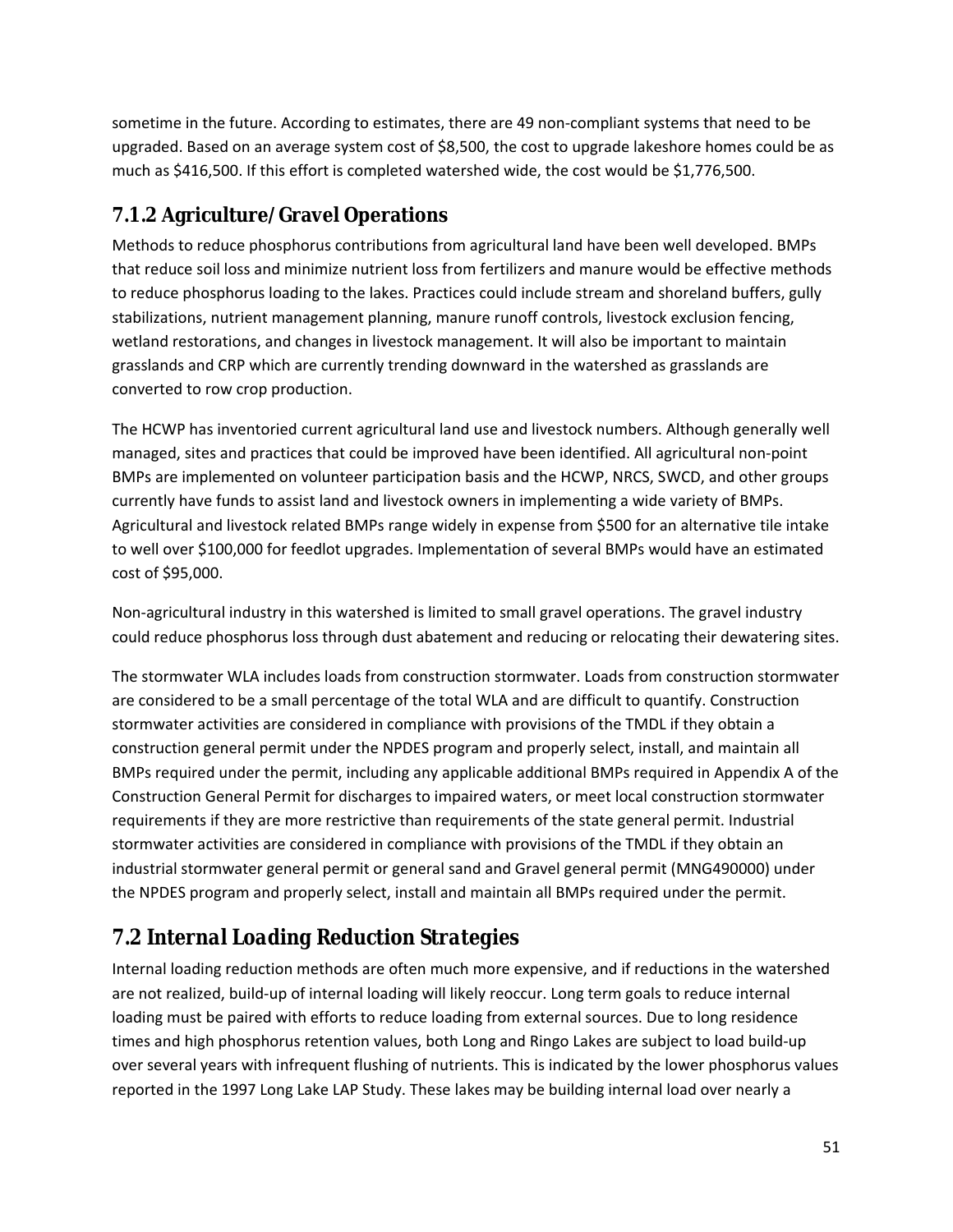<span id="page-51-0"></span>decade; therefore, external loading must continue to be managed to reduce the negative effects of internal loading (i.e. low transparency, algal blooms) between such infrequent lake flushing events. Management of fisheries resources to maintain healthy game fish population which limits rough fish (i.e. carp, bullheads, fathead minnows) can also reduce the amount of internal phosphorus.

Management of in-lake vegetation can influence internal loading rates. A detailed vegetation survey of Long and Ringo Lakes should be conducted followed by development of a vegetation management plan designed to limit internal phosphorus loading and increase water clarity.

Though neither Long nor Ringo Lakes are known for significant boating activity, boat traffic in shallow areas and vegetated areas can contribute to re-suspension of phosphorus. Traffic patterns should be evaluated and pertinent no wake zones should be established.

Estimating costs for internal loading reduction is much more difficult. Implementing the previously mentioned projects requires development of long term plans and maintenance of complex biological communities. Cost to develop and execute plans could easily exceed \$500,000.

Other methods to reduce internal loading do exist. These could include chemical treatment to remove phosphorus from the water column, binding it to lake sediments. Treatment with alum has been used successfully on some lakes, though the feasibility and expense of such treatment on Long and Ringo Lakes would have to be further evaluated. Treatment with alum can be cost prohibitive and external sources would continue to 're-load' the lake if not reduced accordingly. There are additional methods to reduce internal phosphorus loading, though some are experimental in nature ranging from addition of iron filings to lake draw-downs.

# *7.3 Monitoring Plan*

Effectiveness monitoring of Long Lake, Ringo Lake, and their tributaries will be conducted following a period of implementation. Methodology and sampling sites would follow those utilized during this assessment (see Long Lake Nutrient TMDL Assessment and Implementation Plan Development Project Quality Assurance Project Plan). The basic monitoring plan would be to collect DO and temperature profiles, along with pH and conductivity twice monthly from June through September, and to analyze surface water sample for TP, Chl-a, and Secchi transparency at a minimum of every third year. Secchi transparency collection should be tracked on a continuous basis through the CLMP to provide data for evaluation of long term trends. The data collected from this sampling would give citizens and the MPCA the information necessary to determine the current trophic state and to assess the effectiveness of watershed BMP implementation. At this time, depending on funding availability, it is anticipated that either the HCWP or the MPCA will be responsible for further water quality monitoring. There are no plans at this time to continue phytoplankton or zooplankton sampling. Needs for fisheries assessments will determined by the MN DNR. Results of continuing monitoring will be used to reassess and redirect watershed restoration activities as needed.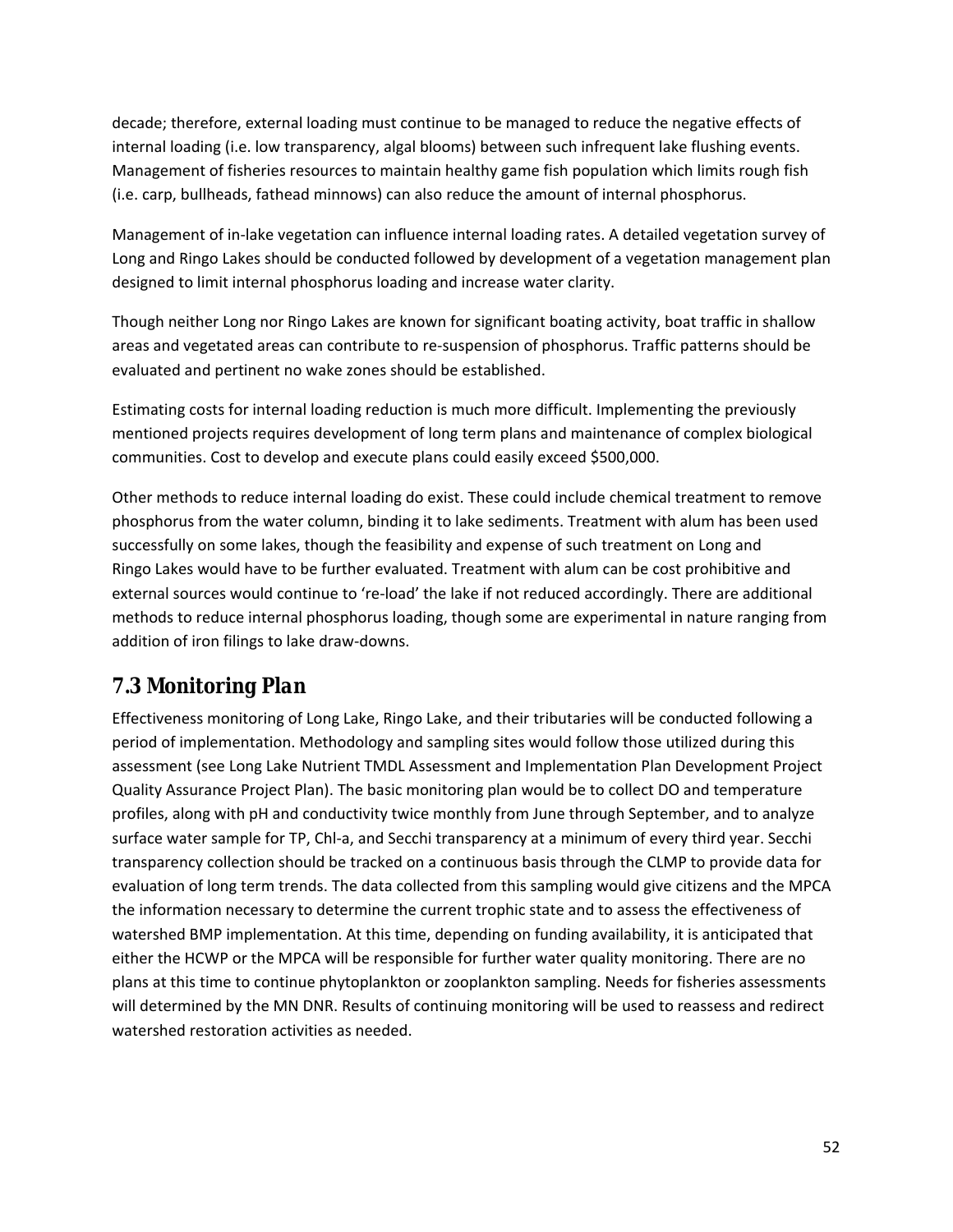### <span id="page-52-0"></span>*7.4 Reasonable Assurance*

Several agencies and non-profit groups are currently working toward the goal of reducing phosphorus runoff within the Long and Ringo Lake Watersheds. These include HCWP, NRCS, SWCD, Kandiyohi County, Long Lake Association, and the MPCA, as well as private citizens and landowners. Funding and technical assistance is currently available to assist land and home owners with a variety of BMPs that will, if implemented, reduce phosphorus loading to Long and Ringo Lakes. These groups also have a long history of effectively working cooperatively with private citizens to implement beneficial practices within their respective priority areas.

 The HCWP and the MPCA will be responsible for monitoring and data collection to assess changes in water quality as part of an effectiveness monitoring program. Results of any monitoring will be provided to the Long and Ringo Lakes technical and stakeholder committees.

The Long and Ringo Lakes technical committee will be formed to complete an implementation plan that will provide a detailed plan to implement BMPs within the Long and Ringo Lake watersheds that will return the lakes to meeting water quality standards. A completed implementation plan is anticipated by June 2011. Future meetings of the Long and Ringo Lakes technical committee will be facilitated by the HCWP and will be in conjunction with the Hawk Creek Watershed Technical Committee which meets on a regular basis. Meetings of the stakeholder and technical committees will track the progress of watershed restoration and TP reductions. Feedback from the technical committee will be integral in implementing BMPs that will lead to phosphorus reductions to the target lakes.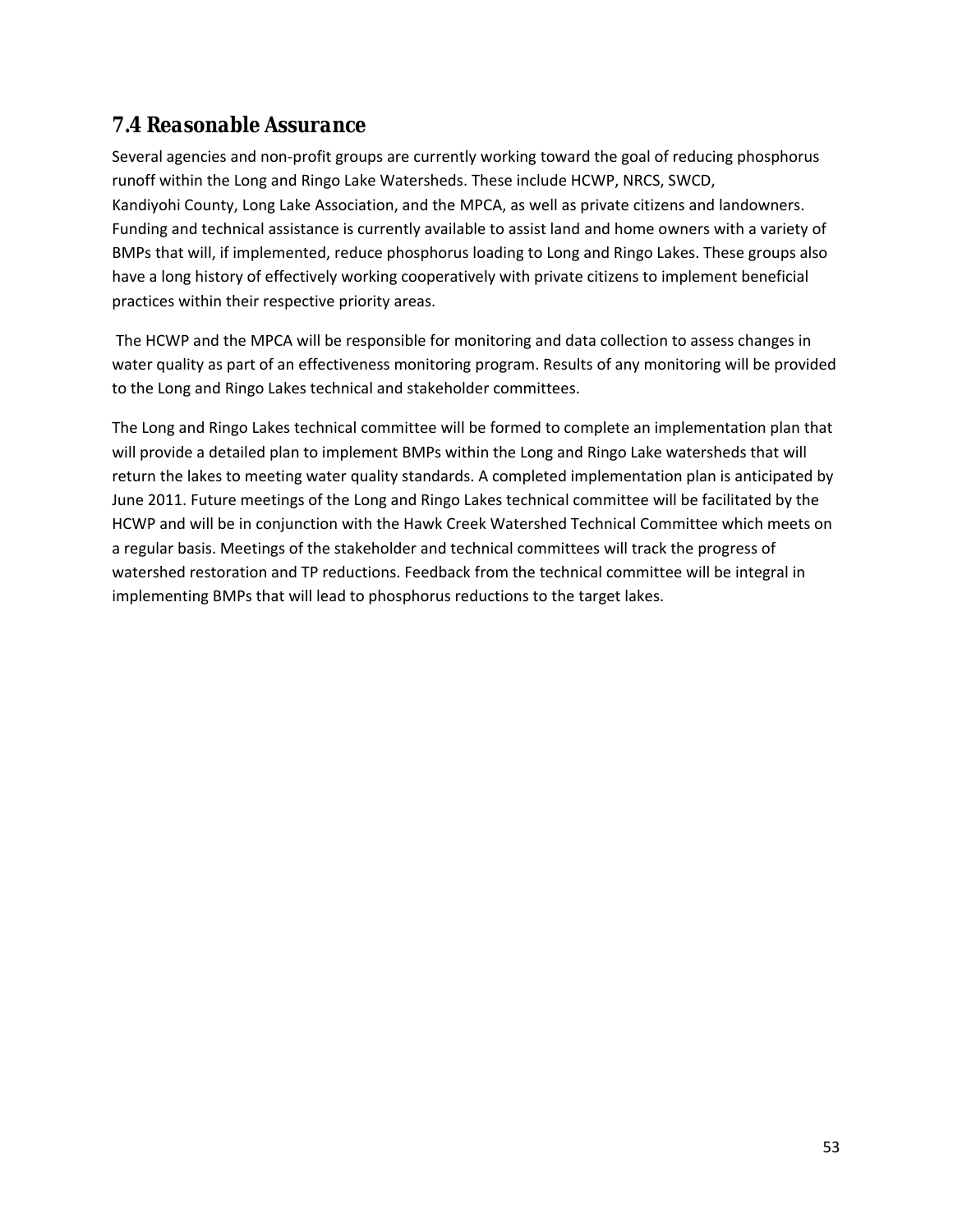# <span id="page-53-0"></span>**8.0 References**

Carlson, R.E. 1977. A trophic state index for lakes. Limnol. Oceanog. 22. Pp 361-369.

Climatography of the United States. No. 20. 1971-2000. Willmar State Hospital, Minnesota National Climatic Data Center.

Giencke, A.G. 1987. Soil Survey of Kandiyohi County, Minnesota. U.S. Dept. of Ag., Soil Conservation Service.

Gillingham , W., S. Heiskary, B. Carlson, R. Reimer, and N. Standahl. 1997. Lake Assessment Program Long Lake (I.D. # 34-0192) Kandiyohi County, Minnesota. Minnesota Pollution Control Agency.

Goebel , J.E. and M. Walton. 1979. Geologic Map of Minnesota. Minnesota Geologic Survey. University of Minnesota.

Hanson, M.A., and M.G. Butler. 1994. Responses of plankton, turbidity, and macrophytes to biomanipulation in a shallow prairie lake. Can. J. Fish. Aquat. Sci. 51:1180-1188.

Harmel, D., S. Potter, P. Casebolt, K. Reckhow, C. Green, and R. Haney. 2006. Compilation of measured nutrient load data for agricultural land uses in the United States. Journal of the American Water Resources Association 42(5):1163-1178.

Heiskary, S. and W.W. Walker, Jr. 1988. Developing nutrient criteria for Minnesota lakes. Lake and Reserv. Manage. 4:1-9.

Heiskary, S.A. and C.B. Wilson. 2005. Minnesota Lake Water Quality Assessment Report: Developing Nutrient Criteria (Third Edition). Minnesota Pollution Control Agency.

Heiskary, S.A. and C. B. Wilson. 2008. Minnesota's approach to lake nutrient criteria development. Lake and Reserv. Manage. 24:282-297.

Heiskary, S. and B. Wilson. 1994. Phosphorus export coefficients: Reckhow-Simpson spreadsheet: use and application in routine assessments of Minnesota lakes. A working paper. Minnesota Pollution Control Agency.

Minnesota Climatology Working Group, Annual Reports of Monthly Precipitation Totals. 2008. Kandiyohi County.

Minnesota Climatology Working Group, Annual Reports of Monthly Precipitation Totals. 2009. Kandiyohi County.

Minnesota Department of Natural Resources. Lake Water Level Report: Long Lake. County: Kandiyohi.

Minnesota Department of Natural Resources. Lake Water Level Report: Ringo Lake. County: Kandiyohi.

Minnesota Pollution Control Agency. 2010. Draft 2010 303(d) list of impaired waters.